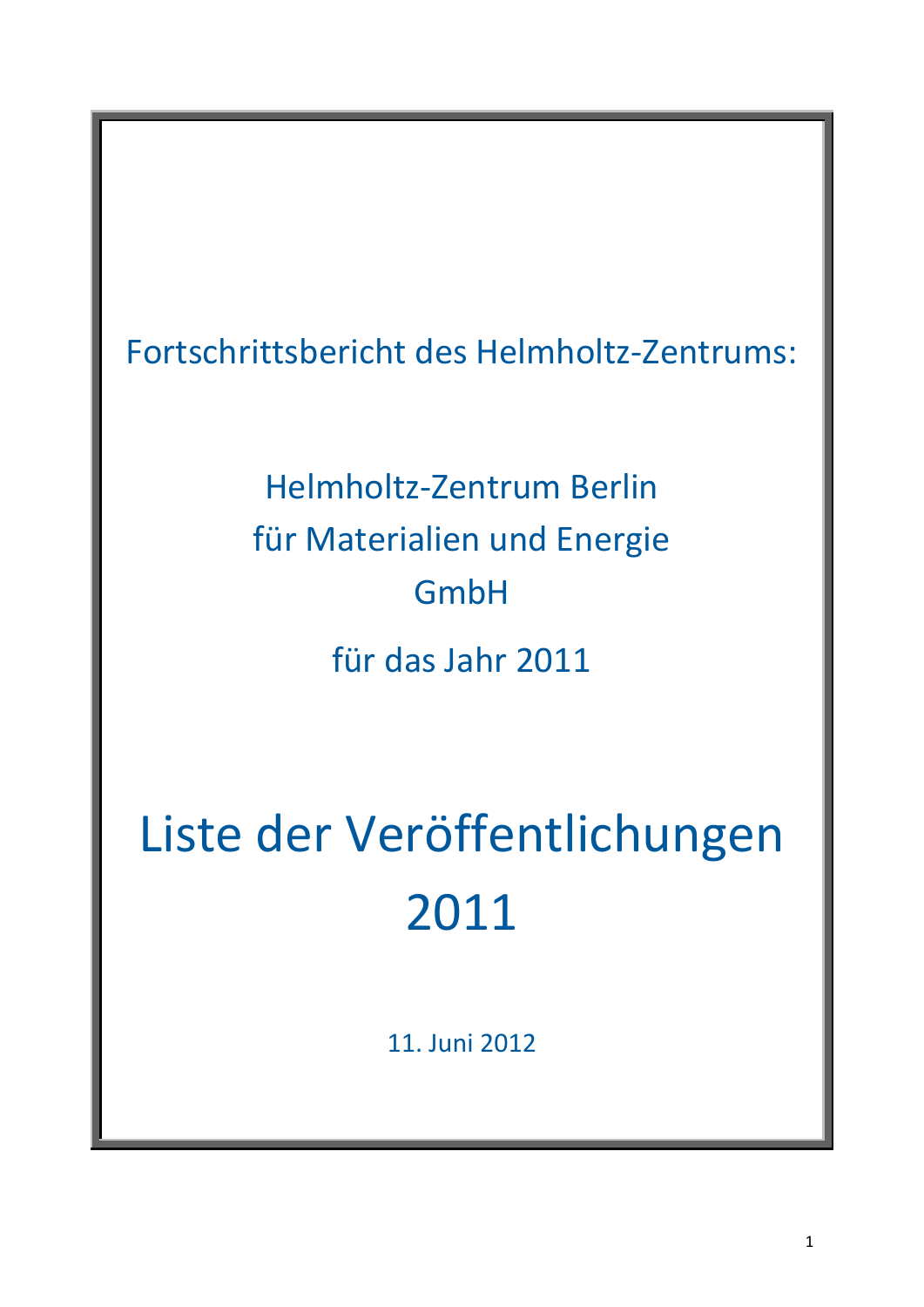# Inhalt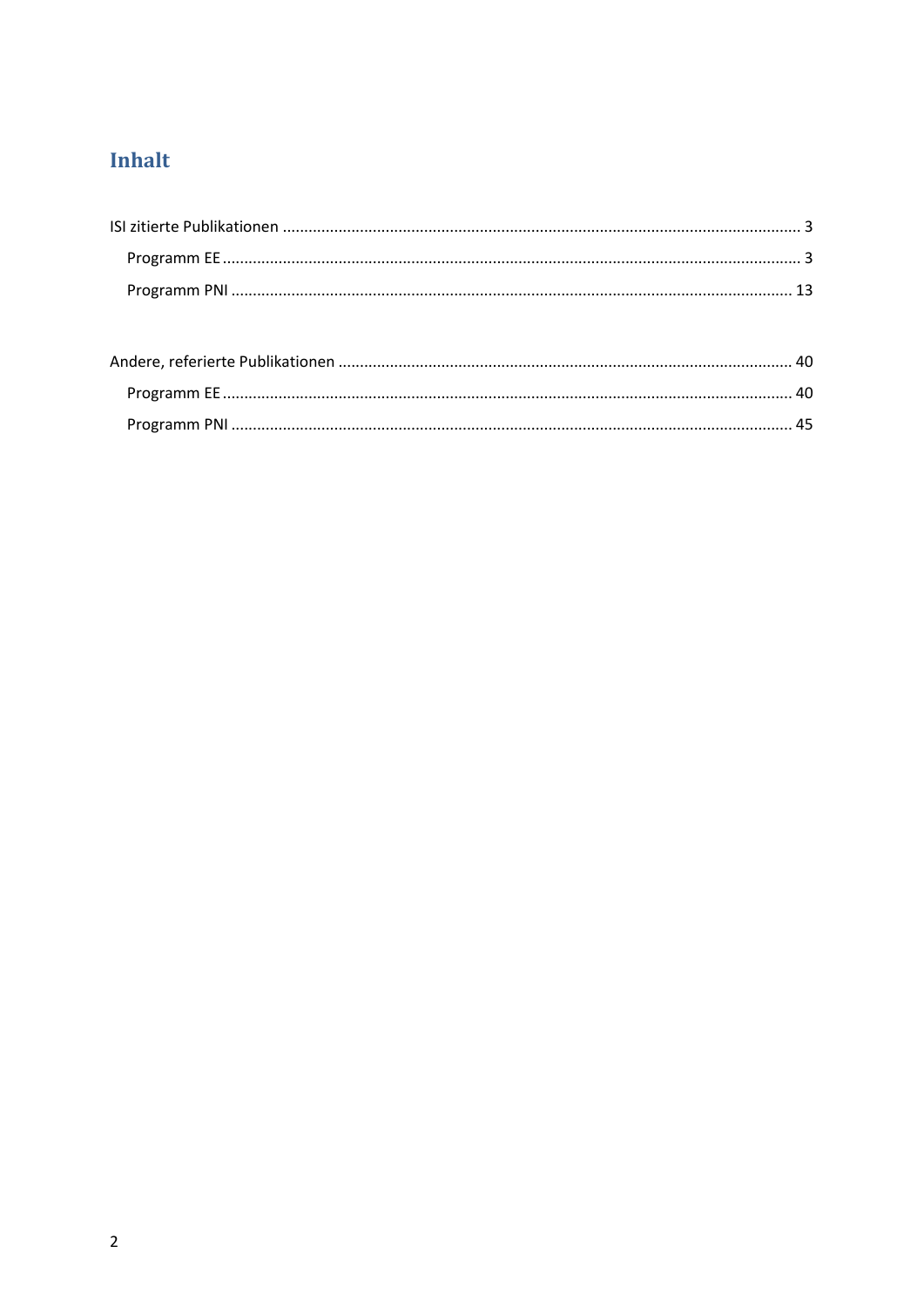## <span id="page-2-0"></span>**ISI zitierte Publikationen**

#### <span id="page-2-1"></span>**Programm EE**

Fischer, Ch.-H.; Allsop, N.A.; Gledhill, S.E.; Köhler, T.; Krüger, M.; Sáez-Araoz, R.; Fu, Y.; Schwieger, R.; Richter, J.; Wohlfahrt, P.; Bartsch, P.; Lichtenberg, N.; Lux-Steiner. M.C., The spray-ILGAR (ion layer gas reaction) method for the deposition of thin semiconductor layers: Process and applications for thin film solar cells, *Solar Energy Materials and Solar Cells* **95**,1518-1526,(2011) **AdAn**

Mönig, H.; Kaufmann, C.A.; Fischer, Ch.-H.; Grimm, A.; Caballero, R.; Johnson, B.; Eicke, A.; Lux-Steiner, M. Ch.; Lauermann, I., Gallium gradients in chalcopyrite thin films: Depth profile analyses of films grown at different temperatures, *Journal of Applied Physics* **110**,093509/1-7,(2011) **AdAn**

Weinhardt, L.; Fuchs, O.; Batchelor, D.; Bär, M.; Blum, M.; Denlinger, J.D., Yang, W.; Schöll, A.; Reinert, F.; Umbach, E.; Heske, C., Electron-hole correlation effects in core-level spectroscopy probed by the resonant inelastic soft x-ray scattering map of C60, *Journal of Chemical Physics* **135**,104705/1- 5,(2011) **AdAn**

Abou-Ras, D.; Caballero, R.; Fischer, C.-H.; Kaufmann, C.; Lauermann, I.; Mainz, R.; Mönig, H.; Schöpke, A.; Stephan, C.; Streeck, C.; Schorr, S.; Eicke, A.; Döbeli, M.; Gade, B.; Hinrichs, J.; Nunney, T.; Dijkstra, H.; Hoffmann, V.; Klemm, D.; Efimova, V, Comprehensive comparison of various techniques for the analysis of elemental distributions in thin films, *Microscopy and Microanalysis* **17**,728-751,(2011) **AdAn**

Bär, M.; Schubert, B.-A.; Marsen, B.; Schorr, S.; Wilks, R.G.; Weinhardt, L.; Pookpanratana, S.; Blum, M.; Krause, S.; Zhang, Y.; Yang, W.; Unold, T.; Heske, C.; Schock, H.-W., Electronic structure of Cu2ZnSnS4 probed by soft x-ray emission and absorption spectroscopy, *Physical Review B* **84**,035308/1-6,(2011) **AdAn**

Weinhardt, L.; Weigand, M.; Fuchs, O.; Bär, M.; Blum, M.; Denlinger, J.D.; Yang, W.; Umbach, E.; Heske, C., Nuclear dynamics in the core-excited state of aqueous ammonia probed by resonant inelastic soft x-ray scattering, *Physical Review B* **84**,104202/1-6,(2011) **AdAn**

Hofmann, A.; Pettenkofer, C., Electronic band structure of epitaxial CuInSe2 films, *Physical Review B* **84**,115109/1-8,(2011) **AdAn**

Fehr, M.; Behrends, J.; Haas, S.; Rech, B.; Lips, K.; Schnegg, A.;, Electrical detection of electron-spinecho envelope modulations in thin-film silicon solar cells, *Physical Review B* **84**,193202/1-5,(2011) **AdAn**

Eisenbarth, T.; Caballero, R.; Nichterwitz, M.; Kaufmann, C.A.; Schock, H.W.; Unold, T., Characterization of metastabilities in Cu(In,Ga)Se2] thin-film solar cells by capacitance and currentvoltage spectroscopy, *Journal of Applied Physics* **110**,094506/1-13,(2011) **AdAn**

Abou-Ras, D.; Dietrich, J.; Kavalakkatt, J.; Nichterwitz, M.; Schmidt, S.S.; Koch, C.T.; Caballero, R.; Klaer, J.; Rissom, T., Analysis of \$Cu(In,Ga)(S,Se)\_2\$ thin-film solar cells by means of electron microscopy, *Solar Energy Materials and Solar Cells* **95**,1452-1462,(2011) **AdAn**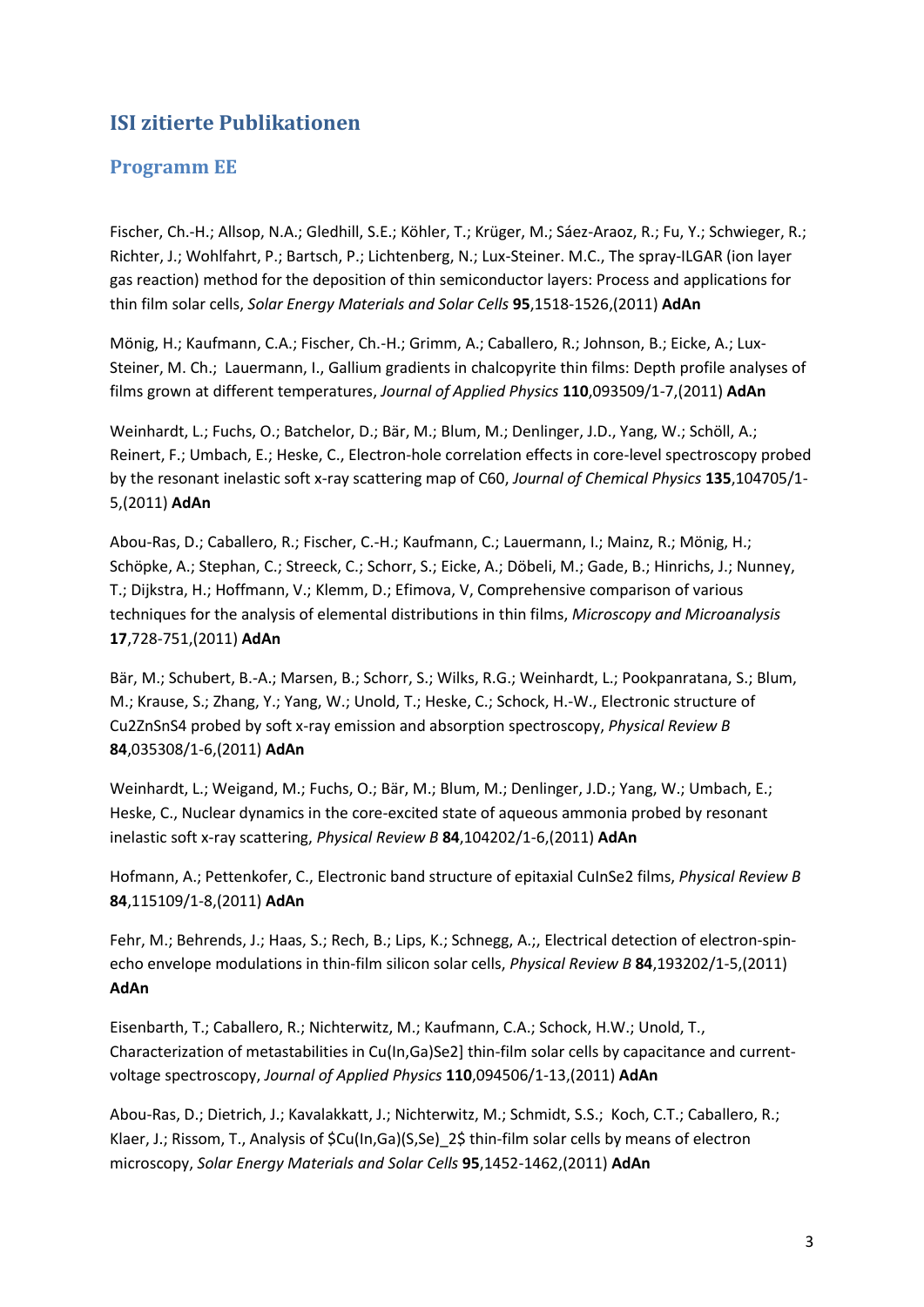Lauermann, I. ; Bär, M.; Fischer, C.-H., Synchrotron-based spectroscopy for the characterization of surfaces and interfaces in chalcopyrite thin-film solar cells, *Solar Energy Materials and Solar Cells* **95**,1495-1508,(2011) **AdAn**

Rusu, M.; Wiesner, S.; Würz, R.; Lehmann, S.; Doka-Yamigno, S.; Meeder, A.; Fuertes Marrón, D.; Bär, M.; Koteski, V.; Mahnke, H.-E.; Arushanov, E.; Beckmann, J.; Höhn, K.; Fritsch, W.; Bohne, W.; Schubert-Bischoff, P.; Heuken, M.; Jäger-Waldau, A.; Rumber, CuGaxSey chalcopyrite-related thin films grown by chemical close-spaced vapor transport (CCSVT) for photovoltaic application: Surfaceand bulk material properties, oxidation and surface Ge-doping, *Solar Energy Materials and Solar Cells* **95**,1555-1580,(2011) **AdAn**

Gledhill, S.; Zykov, A.; Allsop, N.; Rissom, Th.; Schniebs, J.; Kaufmann, Ch.A.; Lux-Steiner, M.; Fischer, Ch.-H., Spray pyrolysis of barrier layers for flexible thin film solar cells on steel, *Solar Energy Materials and Solar Cells* **95**,504-509,(2011) **AdAn**

Sun, G.; Hovestädt, M. ; Zhang, X.; Hinrichs, K.; Rosu, D.M.; Lauermann, I.; Zielke, C.; Vollmer, A.; Löchel, H.; Ay, B.; Holzhütter, H.-G.; Schade, U.; Esser, N.; Volkmer, R. ; Rappich, J., Infrared spectroscopic ellipsometry (IRSE) and X-ray photoelectron spectroscopy(XPS) monitoring the preparation of maleimide-functionalized surfaces: from Au towards Si (111), *Surface and Interface Analysis* **43**,1203-1210,(2011) **AdAn**

Gledhill, S.; Grimm, A.; Greiner, D.; Bohne, W.; Lux-Steiner. M.; Fischer, Ch.-H., Doping induced structural and compositional changes in ZnO spray pyrolysed films and the effects on optical and electrical properties, *Thin Solid Films* **519**,4293-4298,(2011) **AdAn**

Thomas, D,; Mainz, R.; Rodriguez-Alvarez, H.; Marsen, B.; Abou-Ras, D.; Klaus, M.; Genzel, Ch.; Schock, H.-W., In-situ studies of the recrystallization process of \$CuInS\_2\$ thin films by energy dispersive X-ray diffraction, *Thin Solid Films* **519**,7193-7196,(2011) **AdAn**

Sadewasser, S.;Abou-Ras, D.; Azulay, D.; Baier, R.; Balberg, I.;Cahen, D.; Cohen, S.; Gartsman, K.; Ganesan, K.; Kavalakkatt, J.; Li, W.; Millo, O; Rissom, Th.; Rosenwaks, Y.; Schock, H.-W.; Schwarzman, A.; Unold,T., Nanometer-scale electronic and microstructural properties of grain boundaries in Cu(In,Ga)Se2, *Thin Solid Films* **519**,7341-7346,(2011) **AdAn**

Afshar, M.; Sadewasser,S.; Albert, J.;Lehmann, S.; Abou-Ras, D.; Fuertes Marrón, D.; Rockett, A.A.; Räsänen, E.; Lux-Steiner, M.Ch., Chalcopyrite Semiconductors for Quantum Well Solar Cells, *Advanced Energy Materials* **1**,1109-1115,(2011) **AdAn**

Fehr, M.; Schnegg, A.; Rech, B.; Lips K.; Astakhov O.; Finger, F.; Pfanner, G.; Freysoldt, C.; Neugebauer, J.; Bittl, R.; Teutloff, C., Combined multifrequency EPR and DFT study of dangling bonds in a-Si:H, *Physical Review B* **84**,245203/1-10,(2011) **AdAn**

Sullivan, J.T.; Wilks, R.G.; Winkler, M.T.; Weinhardt, L.; Recht, D.; Said, A.J.; Newman, B.K.; Zhang, Y.; Blum, M.; Krause, S.; Yang, W.L.; Heske, C.; Aziz, M.J.; Bär, M.; Buonassisi, T., Soft x-ray emission spectroscopy studies of the electronic structure of silicon supersaturated with sulfur, *Applied Physics Letters* **99**,142102/1-3,(2011) **AdAn**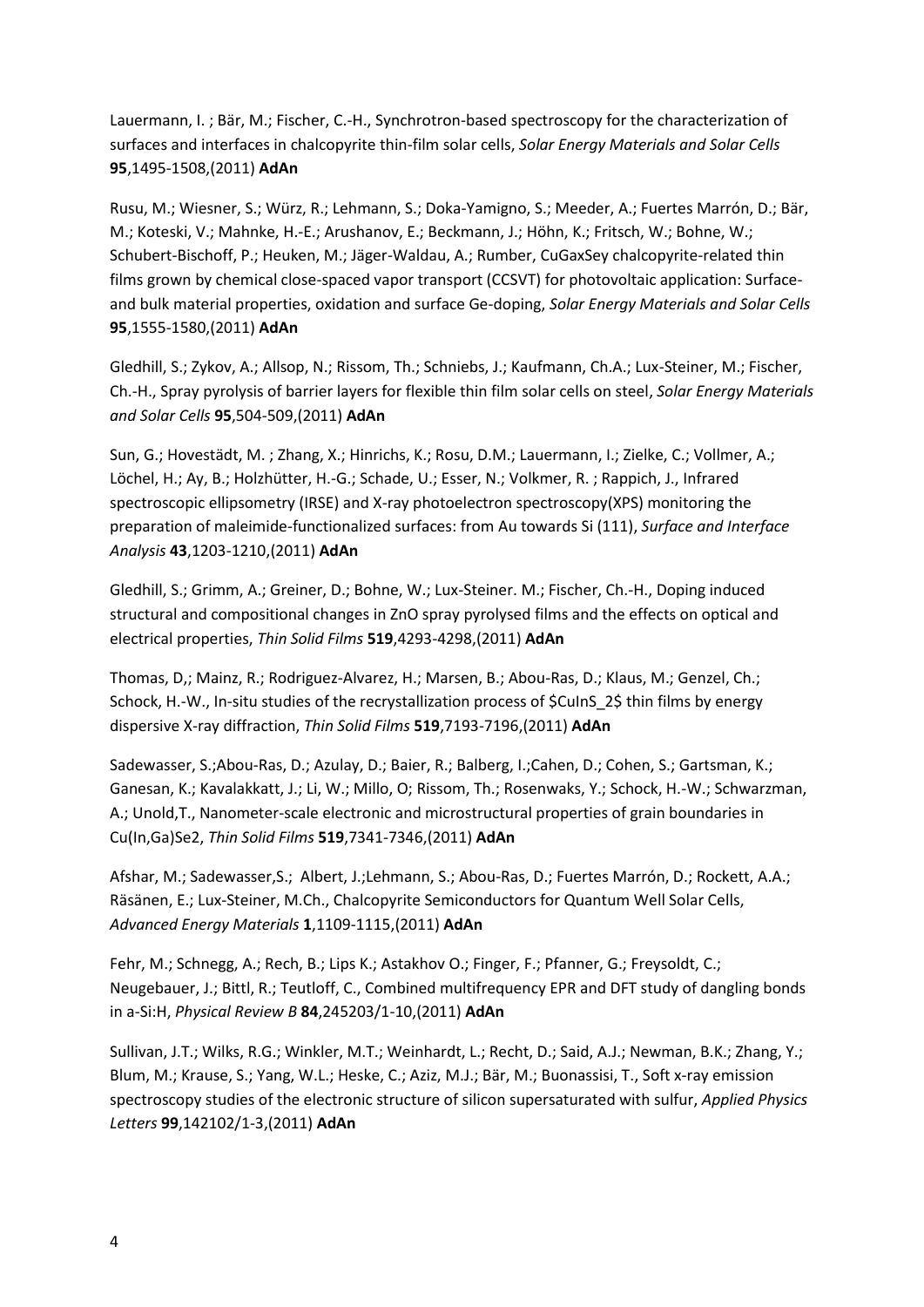Mönig, H.; Caballero, R.; Kaufmann, C.A.; Schmidt, T.L.: Lux-Steiner, M.Ch.; Sadewasser, S., Nanoscale investigations of the electronic surface properties of \$Cu(In,Ga)Se\_2\$ thin films by scanning tunneling spectroscopy, *Solar Energy Materials and Solar Cells* **95**,1537-1543,(2011) **AdAn**

Schmidt, S.S.; Abou-Ras, D.; Unold, T.; Eisenbarth, T.; Wilhelm, H.; Grimm, A.; Klaer, J.; Schock, H.-W., Effect of Zn incorporation into CuInS2 solar cell absorbers on microstructural and electrical properties, *Journal of Applied Physics* **110**,064515/1-14,(2011) **AdAn**

Gledhill, S.E.; Zykov, A.; Rissom, Th.; Caballero, R.; Kaufmann, Ch.A.; Fischer, Ch.-H.; Lux-Steiner, M.; Efimova, V.; Hoffmann, V.; Oswald, S., The role of the spray pyrolysed \$Al\_2O\_3\$ barrier layer in achieving high efficiency solar cells on flexible steel substrates, *Applied Physics A* **104**,407-413,(2011) **AdAn**

Hofmann, A.; Pettenkofer, C., Surface orientation dependent band alignment for CuInSe2-ZnSe-ZnO, *Applied Physics Letters* **98**,113503/1-3,(2011) **AdAn**

Erfurth, F.; Grimm, A.; Palm, J.; Niesen, T.P.; Reinert, F.; Weinhardt, L.; Umbach, E., Direct determination of the band alignment at the (Zn,Mg)O/CISSe interface, *Applied Physics Letters* **98**,142107/1-3,(2011) **AdAn**

Bär, M.; Schubert, B.-A.; Marsen, B.; Krause, S.; Pookpanratana, S.; Unold, T.; Weinhardt, L.; Heske, C.; Schock, H.-W., Native oxidation and Cu-poor surface structure of thin film Cu2ZnSnS4 solar cell absorbers, *Applied Physics Letters* **99**,112103/1-3,(2011) **AdAn**

Wimmer, M.; Bär, M.; Gerlach, D.; Wilks, R.G.; Scherf, S.; Lupulescu, C.; Ruske, F.; Félix, R.; Hüpkes, J.; Gavrila, G.; Gorgoi, M.; Lips, K.; Eberhardt, W.; Rech, B., Hard x-ray photoelectron spectroscopy study of the buried Si/ZnO thin-film solar cell interface: Direct evidence for the formation of Si-O at the expense of Zn-O bonds, *Applied Physics Letters* **99**,152104/1-3,(2011) **AdAn**

Schorr, S.; Stephan, Ch.; Mainz, R.; Rodriguez-Alvarez, H.; Tovar, M., Neutrons and photons in materials research for thin film solar cells, *Advanced Engineering Materials* **13**,737-741,(2011) **AdAn**

Lehmann,S.; Fuertes Marrón,D.; León, M.; Feyerherm, R.; Dudzik, E.; Friedrich, E.J.; Tovar,M.; Tomm,Y.; Wolf, C.; Schorr,S.; Schedel-Niedrig, Th.; Lux-Steiner, M.Ch.; Merino, J.M., Long-range structure of \$(Cu(In\_xGa\_{1-x})\_3Se\_5: A complementary neutron and anomalous x-ray diffraction study, *Journal of Applied Physics* **109**,013518/1-11,(2011) **AdAn**

Mainz, R.; Klenk, R., In situ analysis of elemental depth distributions in thin films by combined evaluation of synchrotron x-ray fluorescence and diffraction, *Journal of Applied Physics* **109**,123515/1-13,(2011) **AdAn**

Brückner, S.; Döscher, H. ; Kleinschmidt, P; Hannappel T., In situ investigation of hydrogen interacting with Si(100), *Applied Physics Letters* **98**,211909/1-3,(2011) **AdAn**

Wilhelm, H.; Schock, H.-W.; Scheer, R., Interface recombination in heterojunction solar cells: Influence of buffer layer thickness, *Journal of Applied Physics* **109**,084514/1-6,(2011) **AdAn**

Bär, M.; Schubert, B.-A.; Marsen, B.; Krause, S.; Pookpanratana, S.; Unold, T.; Weinhardt, L.; Heske, C.; Schock, H.-W., Impact of KCN etching on the chemical and electronic surface structure of Cu2ZnSnS4 thin-film solar cell absorbers, *Applied Physics Letters* **99**,152111/1-4,(2011) **AdAn**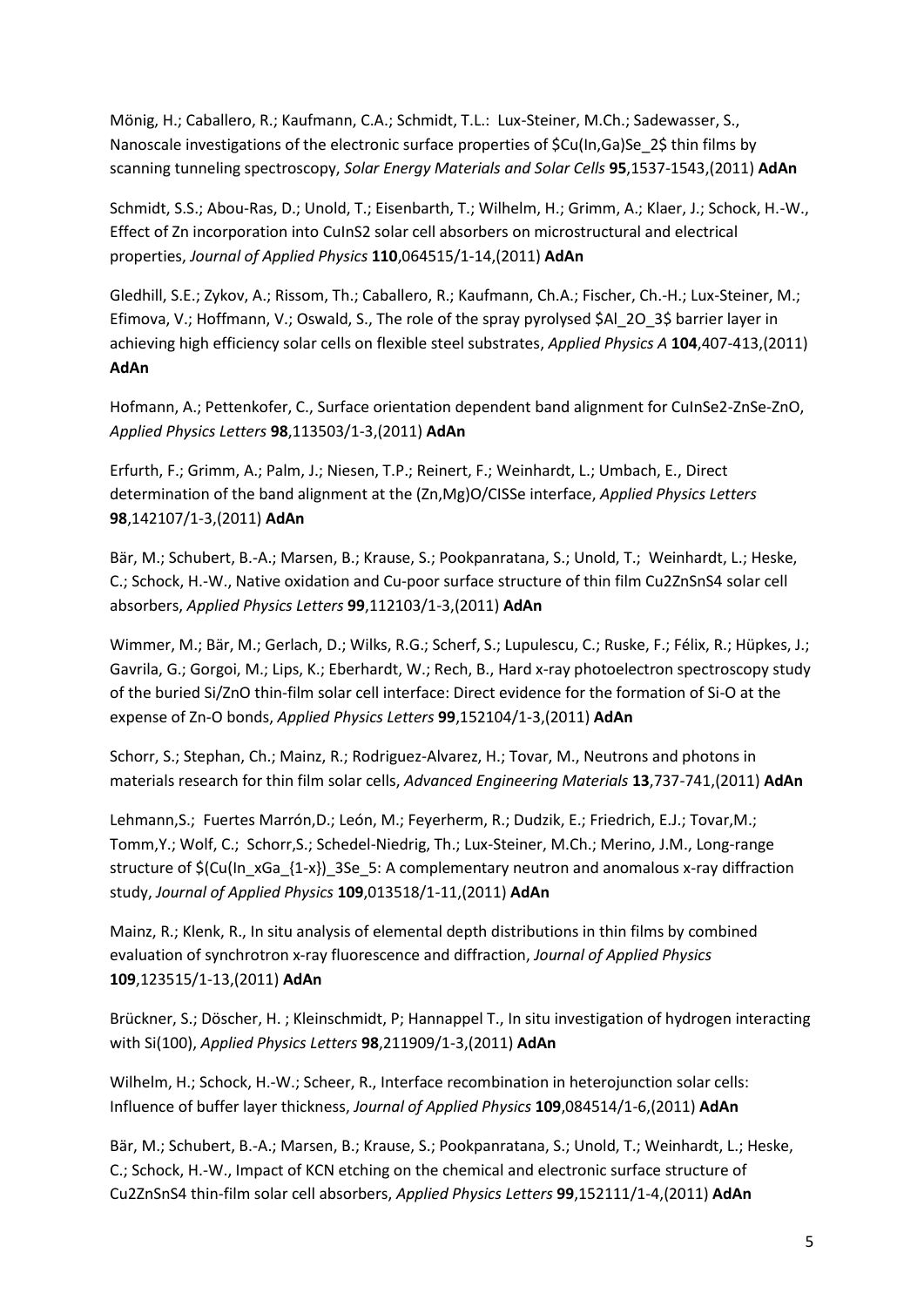Dreiser, J.; Schnegg, A.; Holldack, K.; Pedersen, K.S.; Schau-Magnussen, M.; Nehrkorn,J.;Tregenna-Piggott, P.; Mutka, H.; Weihe, H.; Bendix, j.; Waldmann, O., Frequency-Domain Fourier-Transform Terahertz Spectroscopy of the Single-Molecule Magnet \$(NEt\_4)[Mn\_2(5- Brsalen)\_2(MeOH)\_2Cr(CN)\_6], *Chemistry - A European Journal* **17**,7492-7498,(2011) **AdAn**

Pedersen, K.S.; Dreiser, J.; Nehrkorn, J.; Gysler, M.; Schau-Magnussen, M.; Schnegg, A.; Holldack, K.; Bittl, R.; Piligkos, S.; Weihe, H.;Tregenna-Piggott, P.; Waldmann, O.; Jesper Bendix, J., A linear singlemolecule magnet based on \$[Ru^{III}(CN)\_6]^{3-}\$, *Chemical Communications* **47**,6918-6920,(2011) **AdAn**

Just, J.; Lützenkirchen-Hecht, D.; Frahm, R.; Schorr, S.; Unold, T., Determination of secondary phases in kesterite Cu2ZnSnS4 thin films by x-ray absorption near edge structure analysis, *Applied Physics Letters* **99**,262105/1-3,(2011) **AdAn**

Bär, M.; Schubert, B.-A.; Marsen, B.; Wilks, R.G.; Pookpanratana, S.; Blum, M.; Krause, S.; Unold, T.; Yang, W.; Weinhardt, L.; Heske, C.; Schock, H.-W., Cliff-like conduction band offset and KCN-induced recombination barrier enhancement at the CdS/Cu2ZnSnS4 thin-film solar cell heterojunction, *Applied Physics Letters* **99**,222105/1-3,(2011) **AdAn**

Baier, R.; Abou-Ras, D.; Rissom, Th.; Lux-Steiner, M.Ch.; Sadewasser, S., Symmetry-dependence of electronic grain boundary properties in polycrystalline CuInSe2 thin films, *Applied Physics Letters* **99**,172102/1-3,(2011) **AdAn**

Lewerenz, H.J., Operational principles of electrochemical nanoemitter solar cells for photovoltaic and photoelectrocatalytic applications, *Journal of Electroanalytical Chemistry* **662**,184-195,(2011) **Fuel**

Dittrich, Th.; Fiechter, S.; Thomas, A., Surface photovoltage spectroscopy of carbon nitride powder, *Applied Physics Letters* **99**,084105/1-3,(2011) **Fuel**

May, M.M.; Brabetz, C.; Janowitz, C.; Manzke, R., Charge-Density-Wave Phase of 1T-TiSe\$\_2\$: The Influence of Conduction Band Population, *Physical Review Letters* **107**,176405/1-4,(2011) **Fuel**

Skorupska, K.; Pettenkofer, Ch.; Sadewasser, S.; Streicher, F.; Haiss, W.; Lewerenz, H.J., Electronic and morphological properties of the electrochemically prepared step bunched silicon (111) surface, *Physica Status Solidi B* **248**,361-369,(2011) **Fuel**

Kramm, U.I.; Abs-Wurmbach, I.; Herrmann-Geppert, I.; Radnik, J.; Fiechter, S.; Bogdanoff, P., Influence of the electron-density of \$FeN\_4\$-centers towards the catalytic activity of pyrolyzed FeTMPPCl-based ORR-electrocatalysts, *Journal of the Electrochemical Society* **158**,B69-B78,(2011) **Fuel**

Kramm, U.I.; Herrmann-Geppert, I.; Bogdanoff, P.; Fiechter, S., Effect of an ammonia treatment on structure, composition, and oxygen reduction reaction activity of Fe-N-C catalysts, *Journal of Physical Chemistry C* **115**,23417-23427,(2011) **Fuel**

Friedrich, D.; Kunst, M., Analysis of charge carrier kinetics in nanoporous systems by time resolved photoconductance measurements, *Journal of Physical Chemistry C* **115**,16657-16663,(2011) **Fuel**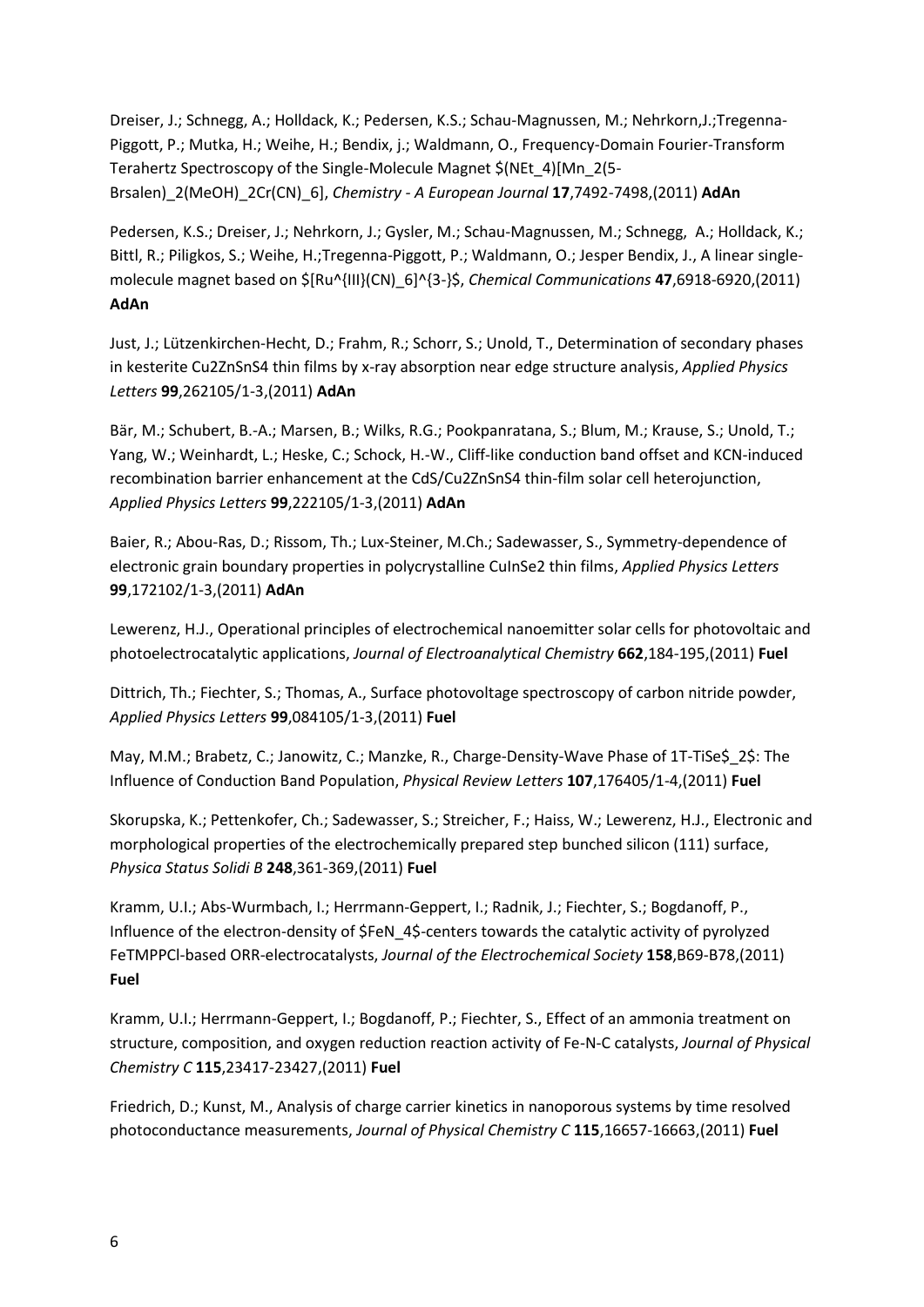Herranz, J.; Jaouen, F.; Lefèvre, M.; Kramm, U.I.; Proietti, E.; Dodelet, J.-P.; Bogdanoff, P.; Fiechter, S.; Abs-Wurmbach, I.; Bertrand, P.; Arruda, T.M.; Mukerjee, S., Unveiling N-protonation and anionbinding effects on Fe/N/C catalysts for O2 reduction in Proton-Exchange-Membrane fuel cells, *Journal of Physical Chemistry C* **115**,16087-16097,(2011) **Fuel**

May, M.M.; Brabetz, C.; Janowitz, C.; Manzke, R., The influence of different growth conditions on the charge density wave transition of \$1T-TiSe\_2\$, *Journal of Electron Spectroscopy and Related Phenomena* **184**,180-183,(2011) **Fuel**

Xu, M.; Gao, Y.: Martinez Moreno, E.; Kunst, M.: Muhler, M.; Wang, Y.; Idriss, H.; Wöll, C., Photocatalytic Activity of Bulk \$TiO\_2\$ Anatase and Rutile Single Crystals Using Infrared Absorption Spectroscopy, *Physical Review Letters* **106**,138302/1-4,(2011) **Fuel**

Skorupska, K.; Lewerenz, H.J.; Smith, J.R.; Kulesza, P.J.; Mernagh, D.; Campbell, S.A., Macromoleculesemiconductor interfaces: From enzyme immobilization to photoelectrocatalytical applications, *Journal of Electroanalytical Chemistry* **662**,169-183,(2011) **Fuel**

Welzel, Th.; Naumov, S.; Ellmer, K., Ion distribution measurements to probe target and plasma processes in electronegative magnetron discharges. II. Positive ions, *Journal of Applied Physics* **109**,073303/1-10,(2011) **Fuel**

Welzel, Th.; Naumov, S.; Ellmer, K., Ion distribution measurements to probe target and plasma processes in electronegative magnetron discharges. I. Negative ions, *Journal of Applied Physics* **109**,073302/1-10,(2011) **Fuel**

Welzel, T.; Barucki, K.; Ellmer, K., Observation of the Magnetic Separatrix Between a Magnetron and an Electron-Cyclotron Resonance Discharge, *IEEE Transactions on Plasma Science* **39**,2464- 2465,(2011) **Fuel**

Zoladek, S.; Rutkowska, I.A.; Skorupska, K.; Palys, B.; Kulesza, P.J., Fabrication of polyoxometallatemodified gold nanoparticles and their utilization as supports for dispersed platinum in electrocatalysis, *Electrochimica Acta* **56**,10744-10750,(2011) **Fuel**

Lewerenz, H.J., Micro- and nanotopographies for photoelectrochemical energy conversion. I: The photovoltaic mode, *Electrochimica Acta* **56**,10713-10725,(2011) **Fuel**

Lewerenz, H.J.; Skorupska, K. ; Munoz, A.G.; Stempel, T.; Nüsse, N. ; Lublow, M. ; Vo-Dinh, T. ; Kulesza, P., Micro- and nanotopographies for photoelectrochemical energy conversion. II: Photoelectrocatalysis - Classical and advanced systems, *Electrochimica Acta* **56**,10726-10736,(2011) **Fuel**

Friedrich, D.; Valldecabres, L.; Kunst, M., Charge carrier kinetics in ZnO films and nanorods, *Chemical Physics Letters* **515**,109-115,(2011) **Fuel**

Bartelt, A.F.; Strothkämper, C.; Schindler, W.; Fostiropoulos, K.; Eichberger, R., Morphology effects on charge generation and recombination dynamics at ZnPc:C60 bulk hetero-junctions using timeresolved terahertz spectroscopy, *Applied Physics Letters* **99**,143304/1-3,(2011) **Fuel**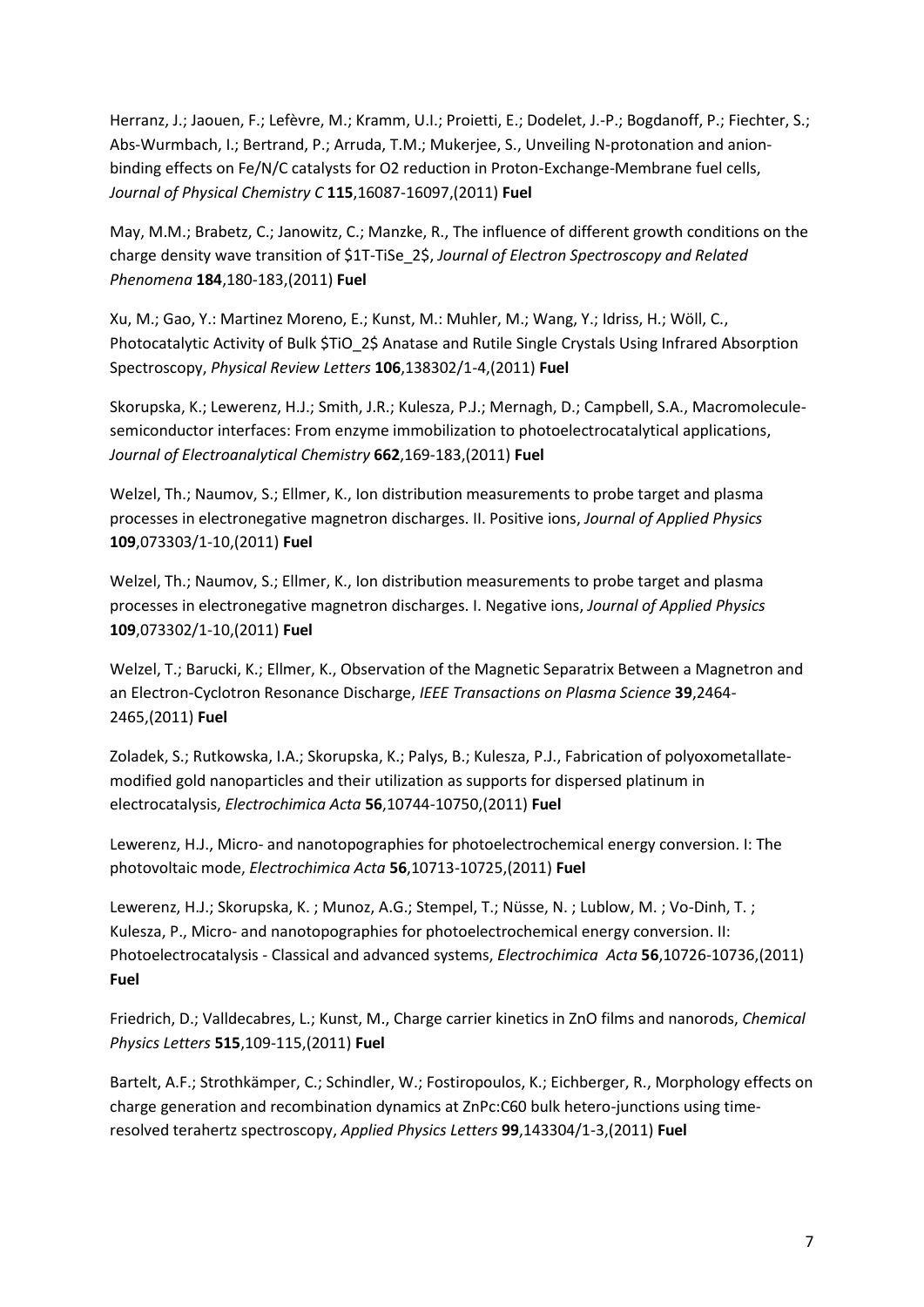Welzel, Th.; Dunger, Th.; Liebig, B.; Richter, F., Determination of energy modulations of negative oxygen ions during pulsed magnetron sputtering of magnesium oxide, *Plasma Sources Science and Technology* **20**,035020/1-8,(2011) **Fuel**

Welzel, T.; Ellmer, K., The influence of the target age on laterally resolved ion distributions in reactive planar magnetron sputtering, *Surface and Coatings Technology* **205**,S294-S298,(2011) **Fuel**

Miecznikowski, K.; Kulesza, P.; Fiechter, S., Application of Black Pearl carbon-supported WO3 nanostructures as hybrid carriers for electrocatalytic RuSex nanoparticles, *Applied Surface Science* **257**,8215-8222,(2011) **Fuel**

Ojajärvi, J.; Räsänen, E.; Sadewasser, S.; Lehmann, S.; Wagner, P.; Lux-Steiner, M.Ch., Tetrahedral chalcopyrite quantum dots for solar-cell applications, *Applied Physics Letters* **99**,111907/1-3,(2011) **NoMa**

Nickel, N.H.; Gluba, M.A., Properties of nitrogen molecules in ZnO, *Journal of Electronic Materials* **40**,440-445,(2011) **NoMa**

Tang, Y.; Chen, J.; Greiner, D.; Aé, L.; Baier, R.; Lehmann, J.; Sadewasser, S.; Lux-Steiner, M.Ch., Fast Growth of High Work Function and High-Quality ZnO Nanorods from an Aqueous Solution, *Journal of Physical Chemistry C* **115**,5239-5243,(2011) **NoMa**

Yu, S.; Klimm, C.; Schäfer, P.; Rabe, J. P.; Rech, B.; Koch, N., Organic photovoltaic cells with interdigitated structures based on pentacene nanocolumn arrays, *Organic Electronics* **12**,2180- 2184,(2011) **NoMa**

Malguth, E.; Roczen, M.; Gref, O.; Schoepke, A.; Schmidt, M., Development of ultra-thin tunneling oxides and Si/SiO\$\_2\$ nanostructures for the application in silicon solar cells, *Physica Status Solidi A* **208**,612-615,(2011) **NoMa**

Lee, S.M.; Ikeda, S.; Yagi, T.; Harada, T.; Ennaoui, A.; Matsumura, M., Fabrication of \$CuInS\_2\$ films from electrodeposited Cu/In bilayers: effects of preheat treatment on their structural, photoelectrochemical and solar cell properties, *Physical Chemistry Chemical Physics* **13**,6662- 6669,(2011) **NoMa**

Schubert, B.-A.; Marsen, B.; Cinque,S.; Unold, T.; Klenk, R.; Schorr, S.; Schock, H.-W., \$Cu\_2ZnSnS\_4\$ thin film solar cells by fast coevaporation, *Progress in Photovoltaics: Research and Applications* **19**,93- 96,(2011) **NoMa**

Fostiropoulos, K.; Rusu, M., Engineering of hybrid interfaces in organic photovoltaic devices, *Solar Energy Materials and Solar Cells* **95**,1489-1494,(2011) **NoMa**

Stephan, C.; Schorr, S.; Tovar, M.; Schock, H.-W.;, Comprehensive insights into point defect and defect cluster formation in CuInSe2, *Applied Physics Letters* **98**,091906/1-3,(2011) **NoMa**

Guo, C.S.; Hermann, K.; Hävecker, M.; Thielemann, J.P.; Kube, P.; Gregoriades, L.J.; Trunschke, A.; Sauer, J.; Schlögl, R., Structural Analysis of Silica-Supported Molybdena Based on X-ray Spectroscopy: Quantum Theory and Experiment, *Journal of Physical Chemistry C* **115**,15449-15458,(2011) **Others**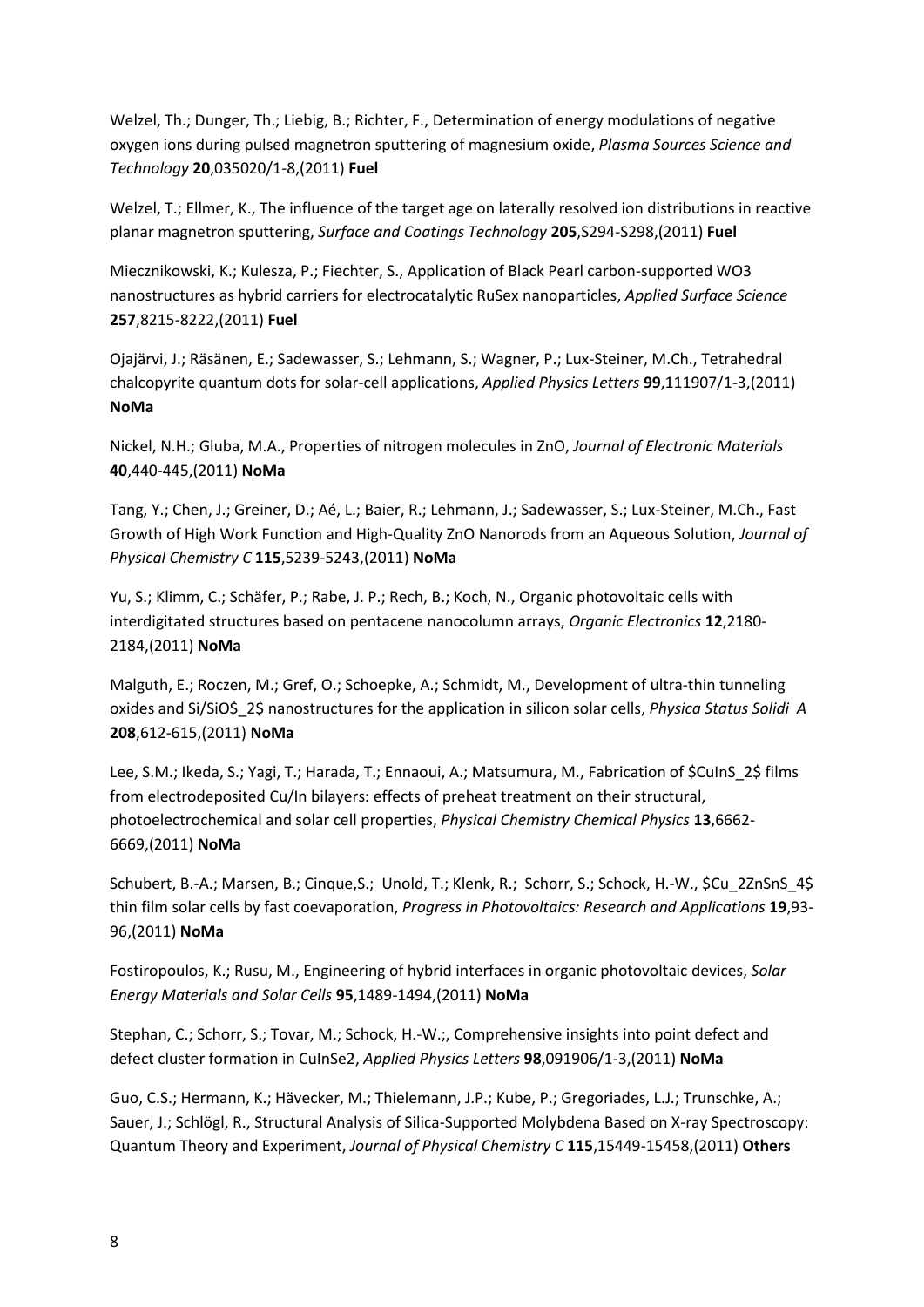Kelm, M.; Metz, V.; Bohnert, E.; Janata, E.; Bube, C., Interaction of hydrogen with radiolysis products in NaCl solution - comparing pulse radiolysis experiments with simulations, *Radiation Physics and Chemistry* **80**,426-434,(2011) **Others**

Muhrer, G.; Hartl, M.; Daemen, L.; Tovesson, F.; Schnegg, A.; Russina, M.; Schachinger, E., Scattering law of a magnesium hydride moderator, *Nuclear Instruments and Methods in Physics Research A* **629**,251-259,(2011) **Others**

Miedema, P.S.; van Schooneveld, M.M.; Bogerd, R.; Rocha, T.C.R.; Hävecker, M.; Knop-Gericke, A.; de Groot, F.M.F., Oxygen Binding to Cobalt and Iron Phthalocyanines As Determined from in Situ X-ray Absorption Spectroscopy, *Journal of Physical Chemistry C* **115**,25422-25428,(2011) **Others**

Bayer, B.C.; Zhang, C.; Blume, R.; Yan, F.; Fouquet, M.; Wirth, C.T.; Weatherup, R.S.; Lin, L.; Baehtz, C.; Oliver, R.A.; Knop-Gericke, A.; Schlögl, R.; Hofmann, S.; Robertson, J., In-situ study of growth of carbon nanotube forests on conductive CoSi2 support, *Journal of Applied Physics* **109**,114314/1- 7,(2011) **Others**

Sliem, M.A.; Chemseddine, A.; Bloeck, U.; Fischer, R., PbSe nanocrystal shape development: oriented attachment at mild conditions and microwave assisted growth of nanocubes, *CrystEngComm* ,483- 488,(2011) **Others**

Pelzer, K.; Hävecker, M.; Boualleg, M.; Candy, J.-P.; Basset, J.-M., Stabilization of 200-Atom Platinum Nanoparticles by Organosilane Fragments, *Angewandte Chemie / International Edition* **50**,5170- 5173,(2011) **Others**

Lautner, G.; Kaev, J.; Reut, J.; Öpik, A.; Rappich, J.; Syritski, V.; Gyurcsányi, R.E., Selective artificial receptors based on micropatterned surface-imprinted polymers for label-free detection of proteins by SPR imaging, *Advanced Functional Materials* **21**,591-597,(2011) **Others**

Neubauer, A.; Szarko, J.M.; Bartelt, A.F.; Eichberger, R.; Hannappel, T., Photophysical Study of Perylene/TiO2 and Perylene/ZnO Varying Interfacial Couplings and the Chemical Environment, *Journal of Physical Chemistry C* **115**,5683-5691,(2011) **Others**

Köble, Ch.; Caballero, R.; Greiner, D.; Klaer, J.; Klenk, R.; Ruske, F., Reactive sputtering of ZnO/ZnO:Al contacts for chalcopyrite solar modules, *Thin Solid Films* **520**,1295-1298,(2011) **TFD**

Gledhill, S.; Allison, R.; Allsop, N.; Fu, Y.; Kanaki, E.; Sáez-Araoz, R.; Lux-Steiner, M.; Fischer, Ch.-H., The reaction mechanism of the spray Ion Layer Gas Reaction process to deposit \$In\_2S\_3\$ thin films, *Thin Solid Films* **519**,6413-6419,(2011) **TFD**

Chen, J.; Ye, H.; Aé, L.; Tang, Y.; Kieven, D.; Rissom, T.; Neuendorf, J.; Lux-Steiner, M.Ch., Tapered aluminum-doped vertical zinc oxide nanorod arrays as light coupling layer for solar energy applications, *Solar Energy Materials and Solar Cells* **95**,1437-1440,(2011) **TFD**

Klenk, R.; Klaer, J.; Köble, Ch.; Mainz, R.; Merdes, S.; Rodriguez-Alvarez, H.; Scheer, R.; Schock, H.W., Development of \$CuInS\_2\$-based solar cells and modules, *Solar Energy Materials and Solar Cells* **95**,1441-1445,(2011) **TFD**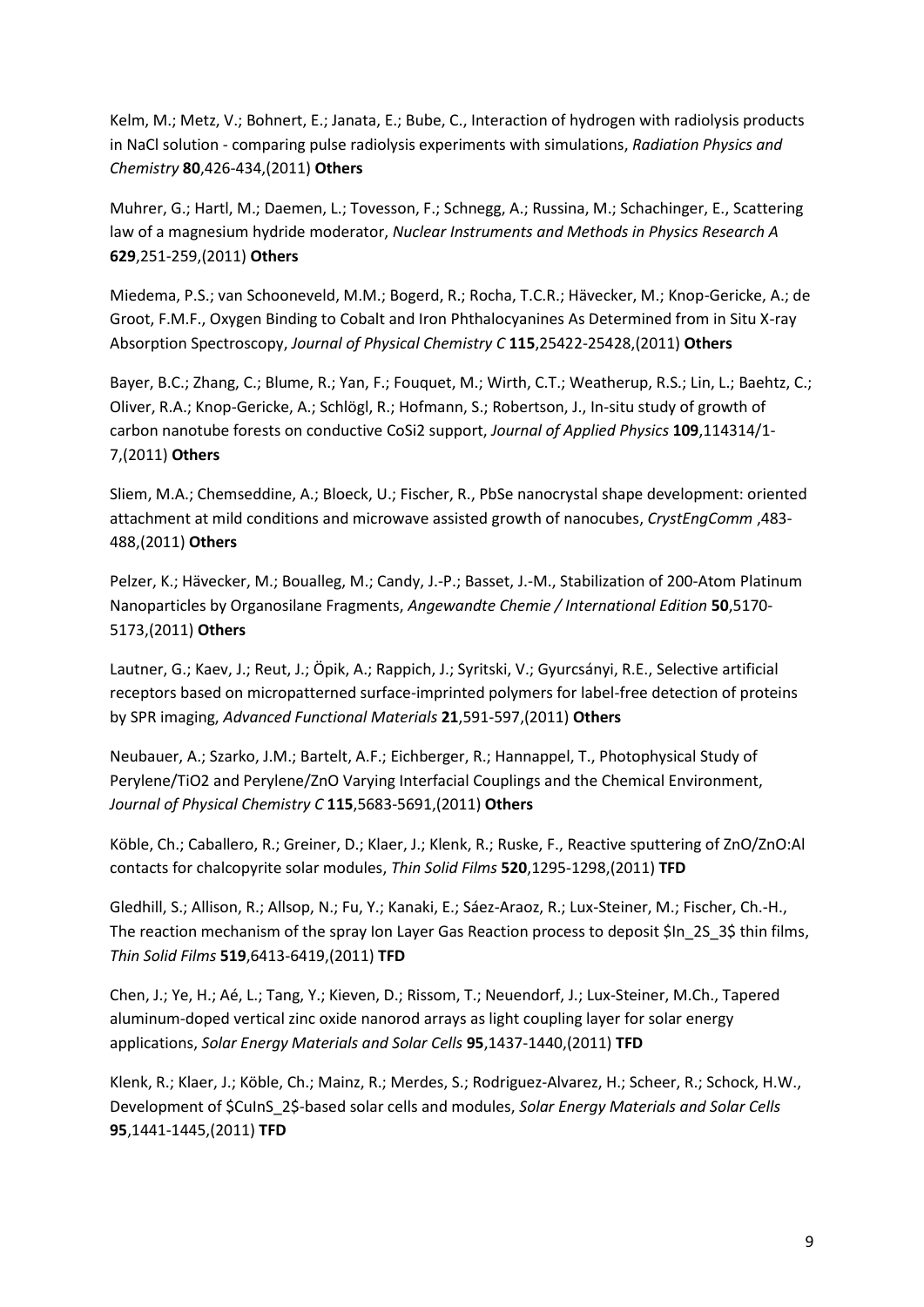Rissom, T.; Mainz, R.; Kaufmann, C.A.; Caballero, R.; Efimova, V.; Hoffmann, V.; Schock, H.-W., Examination of growth kinetics of copper rich \$Cu(In,Ga)Se\_2\$-films using synchrotron energy dispersive X-ray diffractometry, *Solar Energy Materials and Solar Cells* **95**,250-253,(2011) **TFD**

Riedel, I.; Riediger, J.; Ohland, J.; Keller, J.; Knipper, M.; Parisi, J.; Mainz, R.; Merdes, S., Photoelectric characterization of \$Cu(In,Ga)S\_2\$ solar cells obtained from rapid thermal processing at different temperatures, *Solar Energy Materials and Solar Cells* **95**,270-273,(2011) **TFD**

Merdes, S.; Mainz, R.; Klaer, J.; Meeder, A.; Rodriguez-Alvarez, H.; Schock, H.W.; Lux-Steiner, M.Ch.; Klenk, R., 12.6% efficient \$CdS/Cu(In,Ga)S 2\$-based solar cell with an open circuit voltage of 879 mV prepared by a rapid thermal process, *Solar Energy Materials and Solar Cells* **95**,864-869,(2011) **TFD**

Haarstrich, J.; Metzner, H.; Oertel, M.; Ronning, C.; Rissom, T.; Kaufmann, C.A.; Unold, T.; Schock, H.W.; Windeln, J.; Mannstadt, W.; Rudigier-Voigt, E., Increased homogeneity and open-circuit voltage of \$Cu(In,Ga)Se\_2\$ solar cells due to higher deposition temperature, *Solar Energy Materials and Solar Cells* **96**,1028-1030,(2011) **TFD**

Zhang, W.; Bunte, E.; Luysberg, M.; Spiekermann, P.; Ruske, F.; Hüpkes, J., Pretreatment of glass substrates by Ar/O2 ion beams for the as-sputtered rough Al doped zinc oxide thin films, *Surface and Coatings Technology* **205**,S223-S228,(2011) **TFD**

Kieven, D.; Grimm, A.; Beleanu, A.; Blum, C.G.F.; Schmidt, J.; Rissom, T.; Lauermann, I.; Gruhn, T.; Felser, C.; Klenk, R., Preparation and properties of radio-frequency-sputtered half-Heusler films for use in solar cells, *Thin Solid Films* **519**,1866-1871,(2011) **TFD**

Merdes, S.; Mainz, R.; Rodriguez-Alvarez, H.; Klaer, J.; Klenk, R.; Meeder, A.; Schock, H.W.; Lux-Steiner, M.Ch., Influence of precursor stacking on the absorber growth in \$Cu(In,Ga)S 2\$ based solar cells prepared by a rapid thermal process, *Thin Solid Films* **519**,7189-7192,(2011) **TFD**

Marsen, B.; Wilhelm, H.; Steinkopf, L.; Klemz, S.; Unold, T.; Scheer, R.; Schock, H.-W., Effect of copper-deficiency on multi-stage co-evaporated Cu(In,Ga)S2 absorber layers and solar cells, *Thin Solid Films* **519**,7224-7227,(2011) **TFD**

Haarstrich, J.; Metzner, H.; Ronning, C.; Rissom, T.; Kaufmann, C.A.; Schock, H.W.; Mannstadt, W.; Rudigier-Voigt, E.; Scheumann, V.;, Near-interface doping by ion implantation in Cu(In,Ga)Se2 solar cells, *Thin Solid Films* **519**,7276-7279,(2011) **TFD**

Marsen, B.; Klemz, S.; Landi, G.; Steinkopf, L.; Scheer, R.; Schorr, S.; Schock, H.-W., Phases in coppergallium-metal-sulfide films (metal=titanium, iron, or tin), *Thin Solid Films* **519**,7284-7287,(2011) **TFD**

Izquierdo-Roca, V.; Caballero, R.; Fontané, X.; Kaufmann, C.A.; Álvarez-García, J.; Calvo-Barrio, L.; Saucedo, E.; Pérez-Rodríguez, A.; Morante, J.R.; Schock, H.W., Raman scattering analysis of Cu-poor Cu(In,Ga)Se2 cells fabricated on polyimide substrates: Effect of Na content on microstructure and phase structure, *Thin Solid Films* **519**,7300-7303,(2011) **TFD**

Rusu, M.; Bär, M.; Fuertes Marrón, D.; Lehmann, S.; Schedel-Niedrig, Th.; Lux-Steiner, M.Ch., Transport properties of CuGaSe2-based thin-film solar cells as a function of absorber composition, *Thin Solid Films* **519**,7304-7307,(2011) **TFD**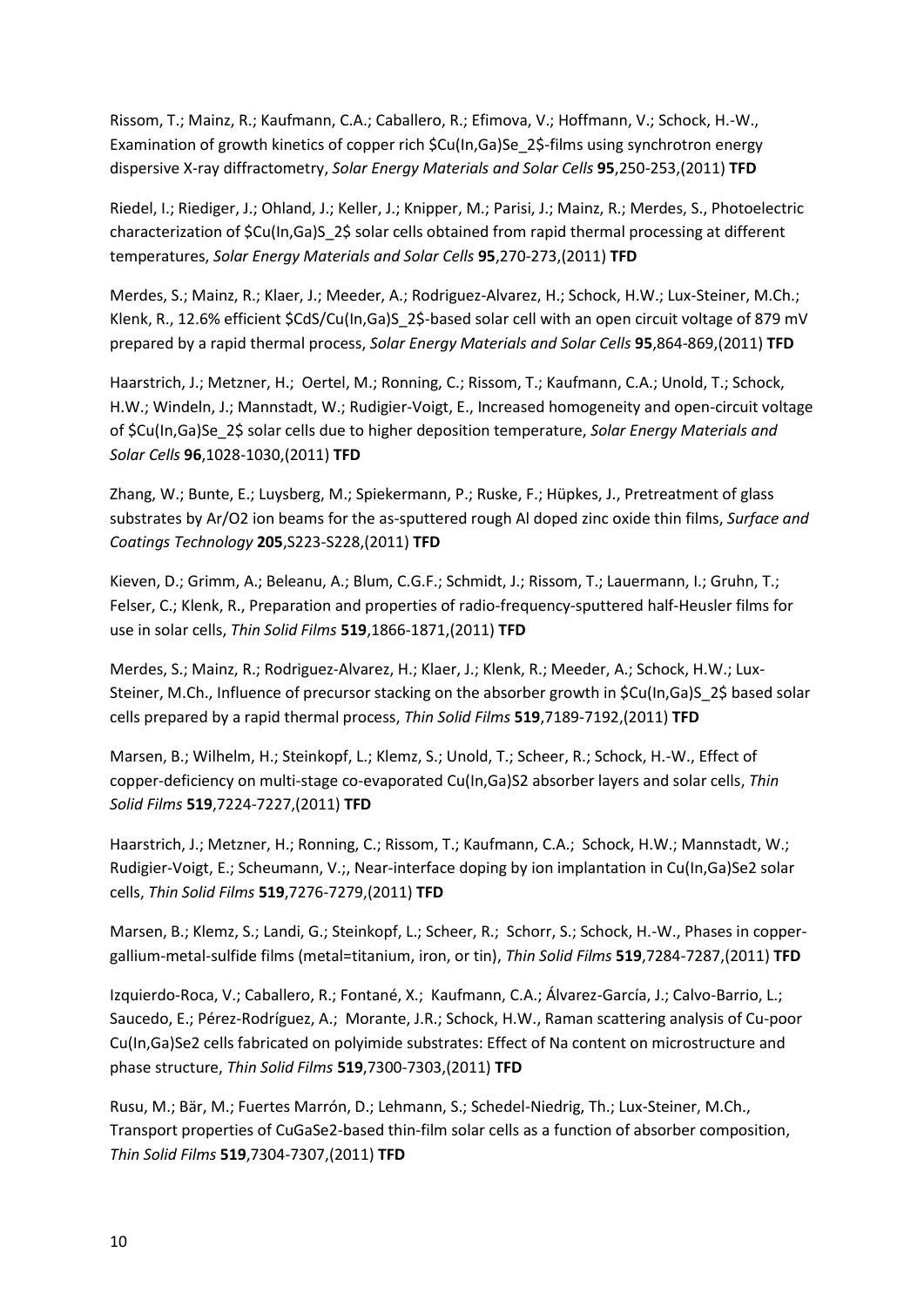Meeder, A.; Schmidt-Weber, P.; Hornauer, U.; Förster, D.; Schubert, T.; Neisser, A.; Merdes, S.; Mainz, R.; Klenk, R., High voltage \$Cu(In,Ga)S\_2\$ solar modules, *Thin Solid Films* **519**,7534- 7536,(2011) **TFD**

Amkreutz, D.; Müller, J.; Schmidt, M.; Hänel, T.; Schulze, T.F., Electron-beam crystallized large grained silicon solar cell on glass substrate, *Progress in Photovoltaics: Research and Applications* **19**,937- 945,(2011) **TFD**

Greiner, D.; Gledhill, S.E.; Köble, Ch.; Krammer, J.; Klenk, R., Damp heat stability of Al-doped zinc oxide films on smooth and rough substrates, *Thin Solid Films* **520**,1285-1290,(2011) **TFD**

Döscher, H.; Möller, K.; Hannappel, T., GaP(1 0 0) and InP(1 0 0) surface structures during preparation in a nitrogen ambient, *Journal of Crystal Growth* **318**,372-378,(2011) **TFD**

Becker, C.; Häberlein, H.; Schöpe, G.; Hüpkes, J.; Rech, B., Contact resistivity measurements of the buried Si-ZnO:Al interface of polycrystalline silicon thin-film solar cells on ZnO:Al, *Thin Solid Films* **520**,1268-1273,(2011) **TFD**

Döscher, H.; Supplie, O.; Brückner, S.; Hannappel, T.; Beyer, A.; Ohlmann, J.; Volz, K., Indirect in situ characterization of Si(100) substrates at the initial stage of III-V heteroepitaxy, *Journal of Crystal Growth* **315**,16-21,(2011) **TFD**

Fu, Y.; Allsop, N.A.; Gledhill, S.E.; Köhler, T.; Krüger, M.; Sáez-Araoz, R.; Blöck, U.; Lux-Steiner, M.Ch.; Fischer, Ch.-H., ZnS Nanodot Film as Defect Passivation Layer for Cu(In,Ga)\$(S,Se)\_2\$ Thin-Film Solar Cells Deposited by Spray-ILGAR (Ion-Layer Gas Reaction), *Advanced Energy Materials* **1**,561- 564,(2011) **TFD**

Unold, T.; Schock, H.W., Nonconventional (Non-Silicon-Based) Photovoltaic Materials, *Annual Review of Materials Research* **41**,297-321,(2011) **TFD**

Friedrich, F.; Sieber, I.; Klimm, C.; Klaus, M.; Genzel, Ch.; Nickel, N.H., Sb-doping of ZnO: Phase segregation and its impact on p-type doping, *Applied Physics Letters* **98**,131902/1-3,(2011) **TFD**

Leendertz, C.; Mingirulli, N.; Schulze, T.F.; Kleider, J.P.; Rech, B.; Korte, L., Discerning passivation mechanisms at a-Si:H/c-Si interfaces by means of photoconductance measurements, *Applied Physics Letters* **98**,202108/1-3,(2011) **TFD**

Janocha, E.; Pettenkofer, C., ALD of ZnO using diethylzinc as metal-precursor and oxygen as oxidizing agent, *Applied Surface Science* **257**,10031-10035,(2011) **TFD**

Angermann, H.; Gref, O.; Stegemann, B., Effect of wet-chemical substrate smoothing on passivation of ultrathin-SiO2/n-Si(111) interfaces prepared with atomic oxygen at thermal impact energies, *Central European Journal of Physics* **9**,1472-1481,(2011) **TFD**

Heitz, S.; Aksu, Y.; Merschjann, C.; Driess, M., Unprecedented Alkylzinc-Magnesium Alkoxide Clusters as Suitable Organometallic Precursors for Magnesium-Containing ZnO Nanoparticles, *Chemistry - A European Journal* **17**,3904-3910,(2011) **TFD**

Korte, L.; Schmidt, M., Doping type and thickness dependence of band offsets at the amorphous/crystalline silicon heterojunction, *Journal of Applied Physics* **109**,063714/1-6,(2011) **TFD**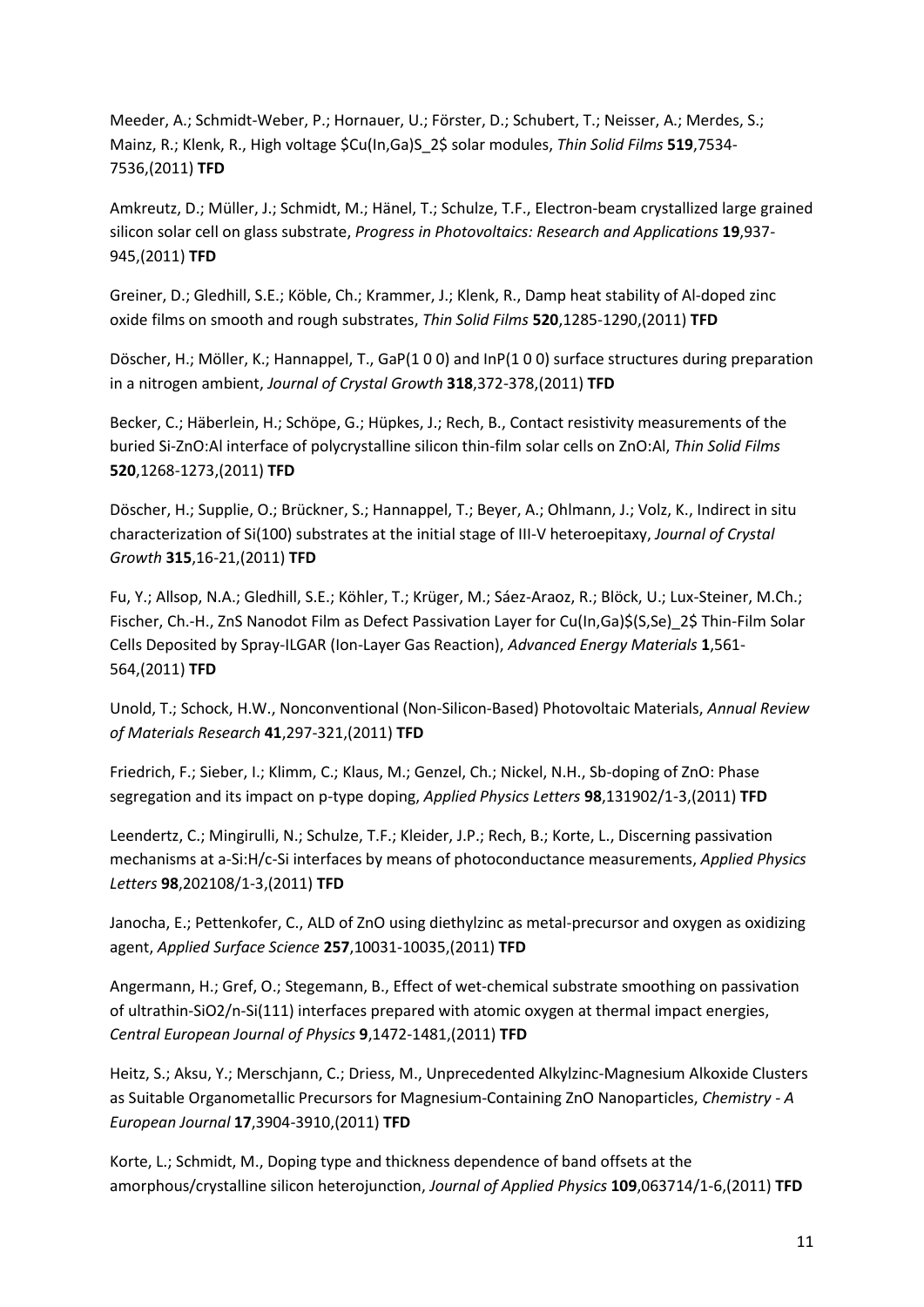Boostandoost, M.; Friedrich, F.; Kerst, U.; Boit, C.; Gall, S.; Yokoyama, Y., Characterization of poly-Si thin-film solar cell functions and parameters with IR optical interaction techniques, *Journal of Materials Science - Materials in Electronics* **22**,1553-1579,(2011) **TFD**

Döscher, H.; Brückner, S.; Dobrich, A.; Höhn, C.; Kleinschmidt, P.; Hannappel, T., Surface preparation of Si(100) by thermal oxide removal in a chemical vapor environment, *Journal of Crystal Growth* **315**,42278,(2011) **TFD**

Caballero, R.; Kaufmann, Ch.A.; Eisenbarth, T.; Unold, Th.; Klenk, R.; Schock, H.-W., High efficiency low temperature grown \$Cu(In,Ga)Se 2\$ thin film solar cells on flexible substrates using NaF precursor layers, *Progress in Photovoltaics* **19**,547-551,(2011) **TFD**

Grimm, A.; Kieven, D.; Klenk, R.; Lauermann, I.; Neisser, A.; Niesen, T.; Palm, J., Junction formation in chalcopyrite solar cells by sputtered wide gap compound semiconductors, *Thin Solid Films* **520**,1330- 1333,(2011) **TFD**

Döscher, H.; Brückner, S.; Hannappel, T., Investigation of oxide removal from Si(1 0 0) substrates in dependence of the MOVPE process gas ambient, *Journal of Crystal Growth* **318**,563-569,(2011) **TFD**

Schmid, M.; Klenk, R.; Lux-Steiner, M.Ch.; Topic, M.; Krc, J., Modeling plasmonic scattering combined with thin-film optics, *Nanotechnology* **22**,025204/1-10,(2011) **TFD**

Mingirulli, N.; Haschke, J.; Gogolin, R.; Ferré, R.; Schulze, T.F.; Düsterhöft, J.; Harder, N.-P.; Korte, L.; Brendel, R.; Rech, B., Efficient interdigitated back-contacted silicon heterojunction solar cells, *Physica Status Solidi - Rapid Research Letters* **5**,159-161,(2011) **TFD**

Sontheimer, T.; Rudigier-Voigt, E.; Bockmeyer, M.; Klimm, C.; Schubert-Bischoff, P.; Becker, C.; Rech, B., Large-area fabrication of equidistant free-standing Si crystals on nanoimprinted glass, *Physica Status Solidi - Rapid Research Letters* **5**,376-378,(2011) **TFD**

Kleinschmidt, P.; Döscher, H.; Vogt, P.; Hannappel, T., Direct observation of dimer flipping at the hydrogen-stabilized GaP(100) and InP(100) surfaces, *Physical Review B* **83**,155316/1-5,(2011) **TFD**

Schirmer, O.F.; Imlau, M. ;Merschjann, C., Bulk photovoltaic effect of \$LiNbO\_3\$:Fe and its smallpolaron-based microscopic interpretation, *Physical Review B* **83**,165106/1-13,(2011) **TFD**

Schulze, T.F.; Korte, L.; Ruske, F.; Rech, B., Band lineup in amorphous/crystalline silicon heterojunctions and the impact of hydrogen microstructure and topological disorder, *Physical Review B* **83**,165314/1-11,(2011) **TFD**

Sontheimer, T.; Scherf, S.; Klimm, C.; Becker, C.; Rech, B., Characterization and control of crystal nucleation in amorphous electron beam evaporated silicon for thin film solar cells, *Journal of Applied Physics* **110**,063530/1-8,(2011) **TFD**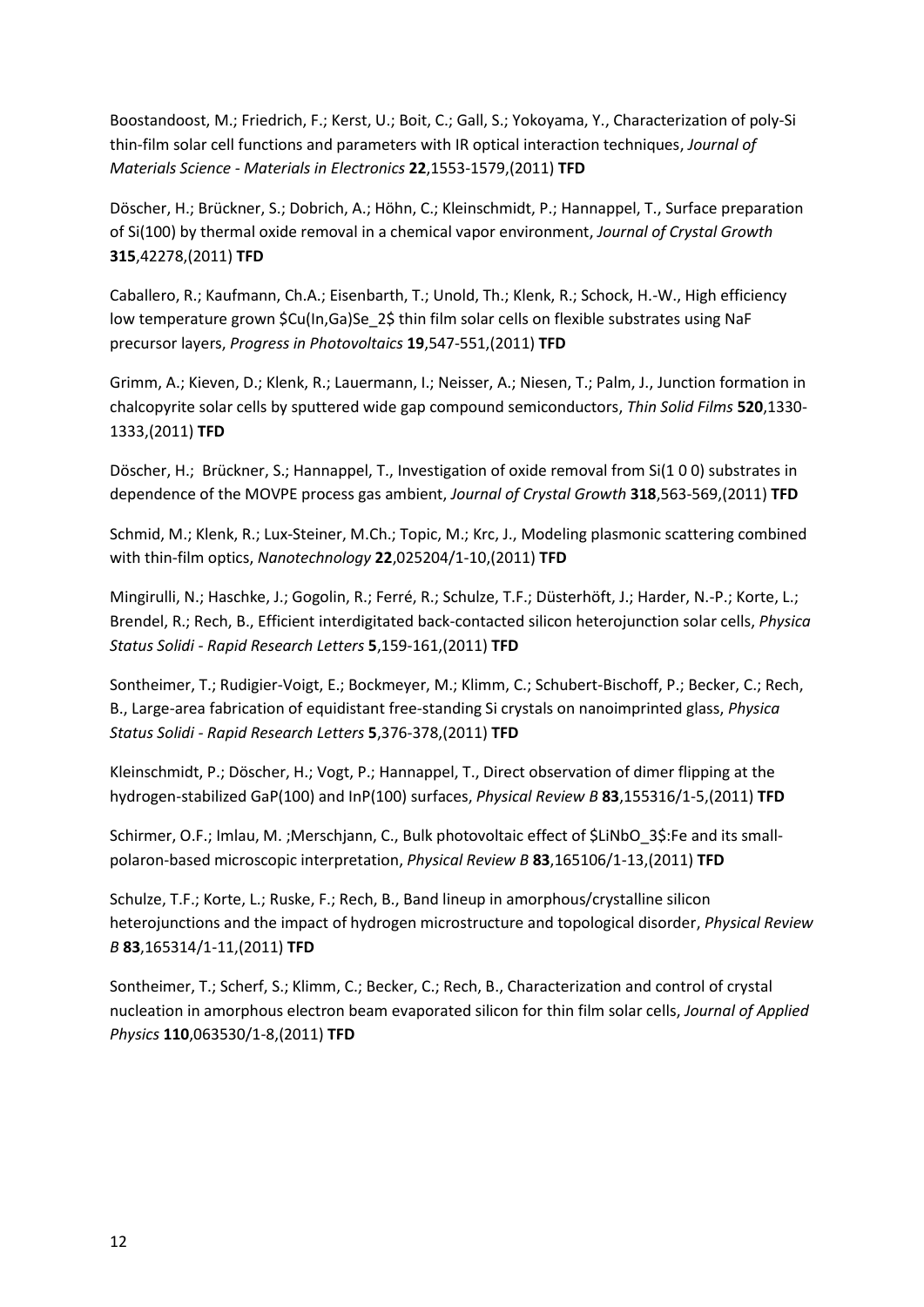#### <span id="page-12-0"></span>**Programm PNI**

Meagher, A.J.; Mukherjee, M.; Weaire, D.; Hutzler, S.; Banhart, J.; Garcia-Moreno, F., Analysis of the internal structure of monodisperse liquid foams by X-ray tomography, *Soft Matter* **7**,9881- 9885,(2011) **EngM**

Singh, S.; Wanderka, N.; Murty, B.S.; Glatzel, U.; Banhart, J., Decomposition in multi-component AlCoCrCuFeNi high-entropy alloy, *Acta Materiala* **59**,182-190,(2011) **EngM**

Mousa, M.; Wanderka, N.; Timpel, M.; Singh, S.; Krüger, M.; Heilmaier, M.; Banhart,J., Modification of Mo-Si alloy microstructure by small additions of Zr, *Ultramicroscopy* **111**,706-710,(2011) **EngM**

Wanderka, N.; Lazarev, N.; Chang, C.S.T.; Banhart, J., Analysis of clustering in Al-Mg-Si alloy by density spectrum analysis of atom probe data, *Ultramicroscopy* **111**,701-705,(2011) **EngM**

Timpel, M.; Wanderka, N.; Vinod Kumar, G.S.; Banhart, J., Microstructural investigation of Srmodified Al-15 wt%Si alloys in the range from micrometer to atomic scale, *Ultramicroscopy* **111**,695- 700,(2011) **EngM**

Mujica, L.; Weber, S.; Hunold, G.; Theisen, W., Development and Characterization of Novel Corrosion-Resistant TWIP Steels, *Steel Research International* **82**,26-31,(2011) **EngM**

Garcia-Moreno, F.; Solórzano, E.; Banhart, J., Kinetics of coalescence in liquid aluminium foams, *Soft Matter* **7**,9216-9223,(2011) **EngM**

Stocco, A.; Garcia-Moreno, F.; Manke, I.; Banhart, J.; Langevin, D., Particle-stabilised foams: structure and aging, *Soft Matter* **7**,631-637,(2011) **EngM**

Hill, H.; Weber, S.; Siebert, S.; Theisen, W., Investigation of corrosion and wear properties of Fe based metal matrix composites consolitated by sintering and hot isostatic pressing, *Powder Metallurgy* **54**,455-462,(2011) **EngM**

Banhart, J.; Lay, M.D.H.; Chang, C.S.T.; Hill, A.J., Kinetics of natural aging in Al-Mg-Si alloys studied by positron annihilation lifetime spectroscopy, *Physical Review B* **83**,014101/1-13,(2011) **EngM**

Grupp, R.; Nöthe, M.; Kieback, B.; Banhart, J., Cooperative material transport during the early stage of sintering, *Nature Communications* **2**,298/1-6,(2011) **EngM**

Vinod Kumar, G.S.; Charkraborty, M.; García-Moreno, F.; Banhart, J., Foamability of \$MgAl\_2O\_4\$ (Spinel)-Reinforced Aluminum Alloy Composites, *Metallurgical and Materials Transactions A* **42**,2898- 2908,(2011) **EngM**

Chang, C.S.T.; Banhart, J., Low-temperature differential scanning calorimetry of an Al-Mg-Si alloy, *Metallurgical and Materials Transactions A* **42**,1960-1964,(2011) **EngM**

Rojas, D.; Garcia, J.; Prat, O., Agudo, L.; Carrasco, C.; Sauthoff, G.; Kaysser-Pyzalla, A.R., Effect of processing parameters on the evolution of dislocation density and sub-grain size of a 12% Cr heat resistant steel during creep at 650°C, *Materials Science and Engineering A* **528**,1372-1381,(2011) **EngM**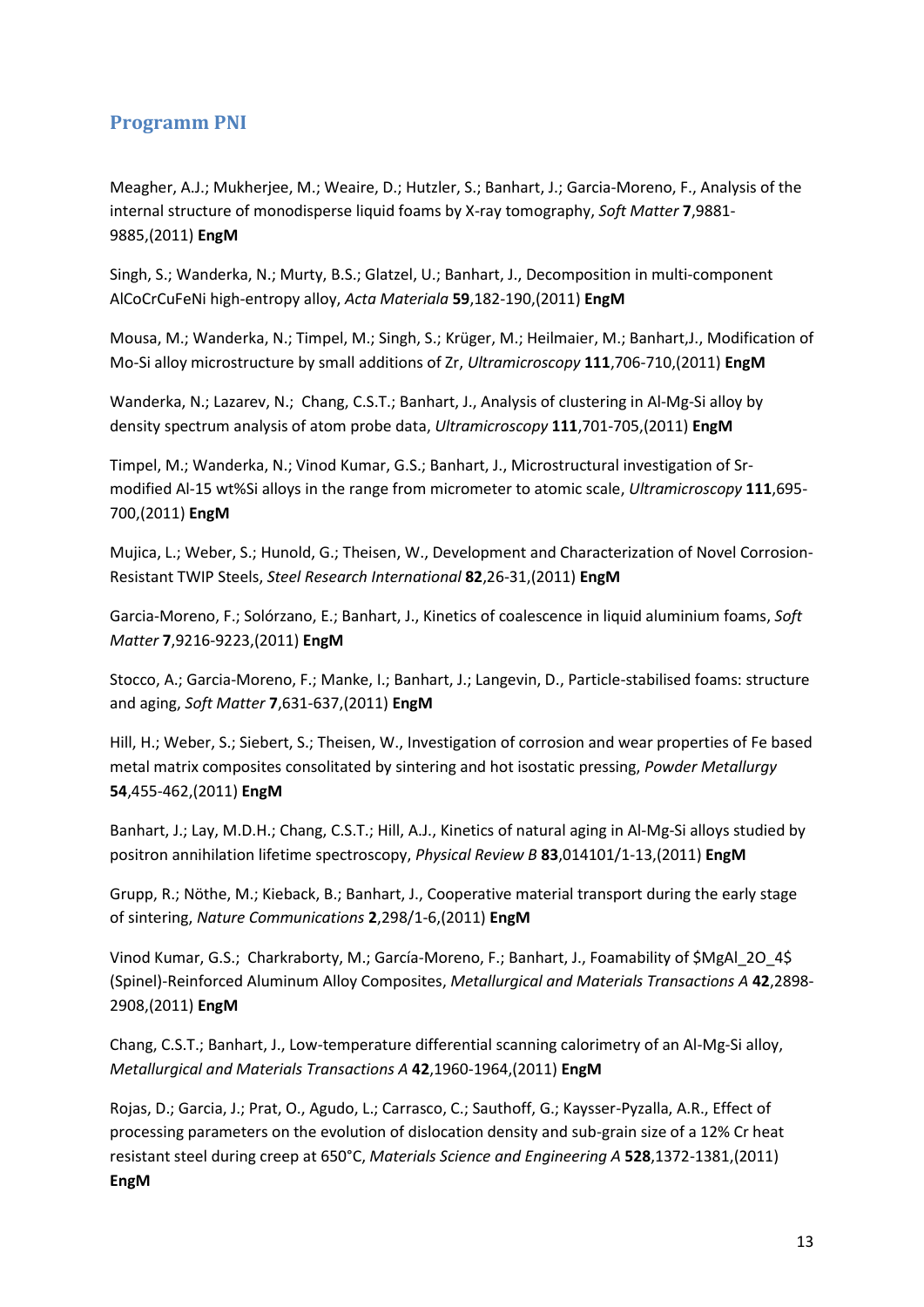Robinson, J.S.; Tanner, D.A.; Truman, C.E.; Wimpory, R.C., Measurement and prediction of machining induced redistribution of residual stress in the aluminium alloy 7449, *Experimental Mechanics* **51**,981-993,(2011) **EngM**

Singh, S.; Wanderka, N.; Kiefer,K.; Siemensmeyer, K.; Banhart,J., Effect of decomposition of the Cr-Fe-Co rich phase of AlCoCrCuFeNi high entropy alloy on magnetic properties, *Ultramicroscopy* **111**,619- 622,(2011) **EngM**

Chethan, A.; García-Moreno, F.; Wanderka, N.; Murty, B.S.; Banhart,J., Influence of oxides on the stability of zinc foam, *Journal of Materials Science* **46**,7806-7814,(2011) **EngM**

Chmielus, M.; Witherspoon, C.; Ullakko, K.; Müllner, P.; Schneider, R., Effects of surface damage on twinning stress and the stability of twin microstructures of magnetic shape memory alloys, *Acta Materialia* **59**,2948-2956,(2011) **EngM**

Jiménez, C.; García-Moreno, F.; Pfretzschner, B.; Klaus, M.; Wollgarten, M.; Zizak, I.; Schumacher, G.; Tovar, M.; Banhart, J., Decomposition of \$TiH\_2\$ studied in situ by synchrotron X-ray and neutron diffraction, *Acta Materialia* **59**,6318-6330,(2011) **EngM**

Dzieciol, K.; Borbely, A.; Sket, F.; Isaac, A.; Di Michiel, M.; Cloetens, P.; Buslaps, Th.; Pyzalla, A.R., Void growth in copper during high-temperature power-law creep, *Acta Materialia* **59**,671-677,(2011) **EngM**

Hassomeris, O.; Schumacher, G.; Krüger, M.; Heilmaier, M.; Banhart, J., Phase continuity in high temperature Mo-Si-B alloys: A FIB-Tomography Study, *Intermetallics* **19**,470-475,(2011) **EngM**

Mukherji, D.; Rösler, J.; Strunz, P.; Gilles, R.; Schumacher, G.; Piegert, S., Beyond Ni-based superalloys: Development of CoRe-based alloys for gas turbine applications at very high temperatures, *International Journal of Materials Research* **102**,1125-1132,(2011) **EngM**

Liu, Y.; Schumacher, G.; Zimmermann, S.; Banhart, J., Devitrification of glassy \$Al\_{85}Ni\_{10}La\_5\$ powder by thermal treatment and ball-milling, *Journal of Alloys and Compounds* **509**,578-581,(2011) **EngM**

Helwig, H.-M.; Garcia-Moreno, F.; Banhart, J., A study of Mg and Cu additions on the foaming behaviour of Al-Si alloys, *Journal of Materials Science* **46**,5227-5236,(2011) **EngM**

Strunz, P.; Schumacher, G.; Klingelhöffer, H.; Wiedenmann, A.; Saroun, J.; Keiderling, U., In situ observation of morphological changes of gamma-prime precipitates in a pre-deformed single-crystal Ni-base superalloy, *Journal of Apllied Crystallography* **44**,935-944,(2011) **EngM**

Weber, S.; Theisen, W., Critical Investigation of high temperature gas nitriding of a PM tool steel, *International Journal of Materials Research* **102**,17-24,(2011) **EngM**

Borbély, A.; Dzieciol, K.; Sket, F.; Isaac, A.; di Michiel, M.; Buslaps, T.; Kaysser-Pyzalla, A.R., Characterization of creep and creep damage by in-situ microtomography, *JOM* **63**,78-84,(2011) **EngM**

Garcia, J., Investigations on kinetics of formation of fcc-free surface layers on cemented carbides with Fe-Ni-Co binders, *International Journal of Refractory Metals and Hard Materials* **29**,306-311,(2011) **EngM**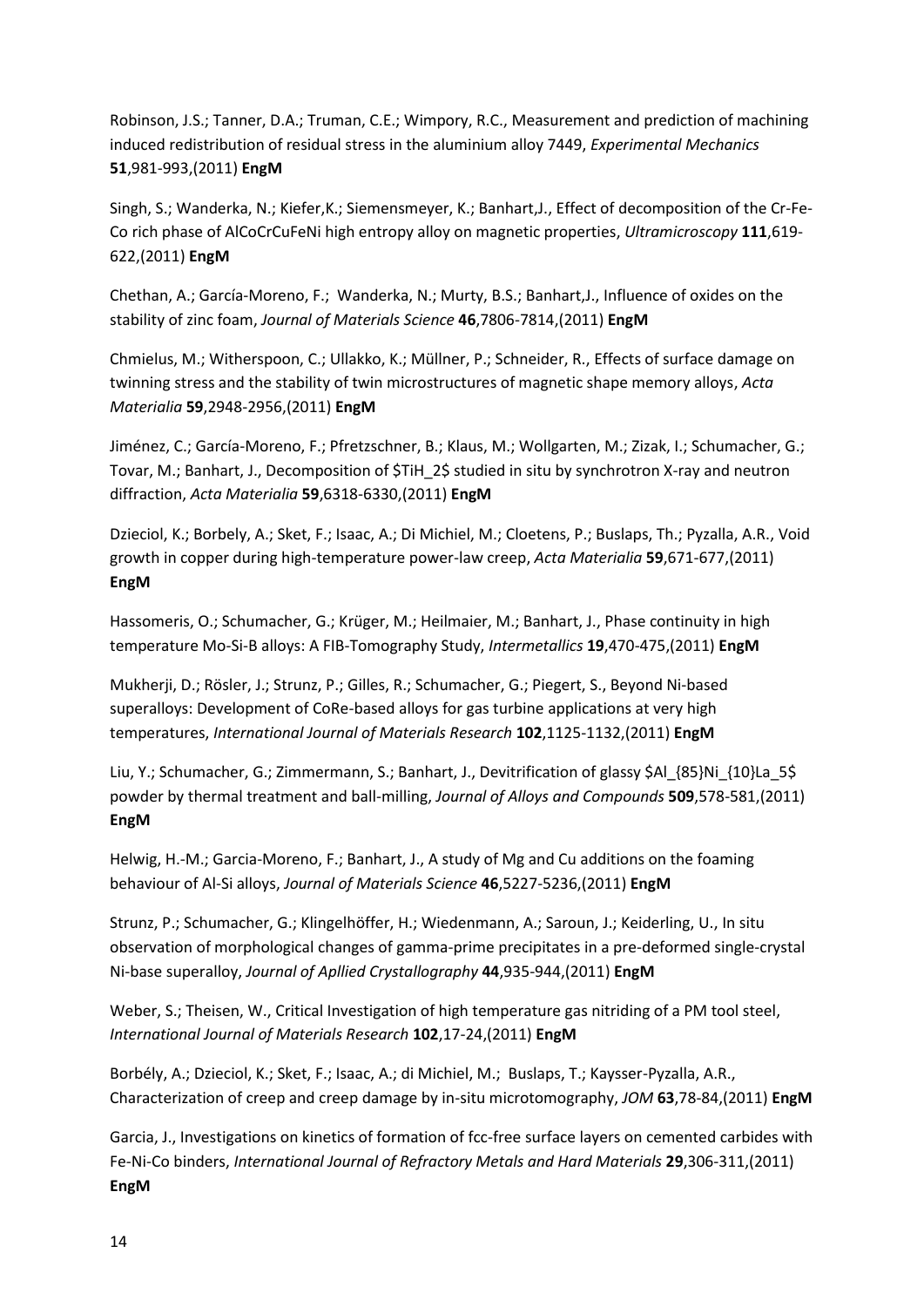Garcia, J.; Lindwall, G.; Prat, O.; Frisk, K., Kinetics of formation of graded layers on cemented carbides: Experimental investigations and DICTRA simulations, *International Journal of Refractory Metals and Hard Materials* **29**,256-259,(2011) **EngM**

Thirupathaiah, S.; Rienks, E.D.L.; Jeevan, H.S.; Ovsyannikov, R.; Slooten, E.; Kaas, J.; van Heumen, E.; de Jong, S.; Dürr, H.A.; Siemensmeyer, K.; Follath, R.; Gegenwart, P.; Golden M.S.; Fink, J., Dissimilarities between the electronic structure of chemically doped and chemically pressurized iron pnictides from an angle-resolved photoemission spectroscopy study, *Physical Review B* **84**,014531/1- 7,(2011) **Magn**

Chmielus, M.; Glavatskyy, I.; Hoffmann, J.-U.; Chernenko, V.A.; Schneider, R.; Müllner, P., Influence of constraints and twinning stress on magnetic field-induced strain of magnetic shape-memory alloys, *Scripta Materialia* **64**,888-891,(2011) **Magn**

Rule, K.C. Reehuis, M.; Gibson, M.C.R.; Ouladdiaf, B.; Gutmann, M.J.; Hoffmann, J.-U.; Gerischer, S.; Tennant, D.A.; Süllow, S.; Lang, M., Magnetic and crystal structure of azurite \$Cu\_3(CO\_3)\_2(OH)\_2\$ as determined by neutron diffraction, *Physical Review B* **83**,104401/1-8,(2011) **Magn**

Fink, J.; Soltwisch, V.; Geck, J.; Schierle, E.; Weschke, E.; Büchner, B., Phase diagram of charge order in \$La\_{1.8-x}Eu\_{0.2}Sr\_xCuO\_4\$ from resonant soft x-ray diffraction, *Physical Review B* **83**,092503/1-4,(2011) **Magn**

Prokes, K.; Mat'as, S.; Harnagea, L.; Singh, S.; Wurmehl, S.; Argyriou, D.N.; Büchner, B., Effect of Co substitution on the magnetic order in  $$Ca(Fe_{1-x}^C)$   $\geq$  2As  $2$$  single crystals studied by neutron diffraction, *Physical Review B* **83**,104414/1-10,(2011) **Magn**

Jauch, W.; Reehuis, M., Electron density distribution in vanadium and niobium from \$\gamma\$-ray diffraction, *Physical Review B* **83**,115102/1-8,(2011) **Magn**

Mihalik, M.; Pospisil, J.; Hoser, A.; Sechovský, V., Magnetic phase diagram of \$\alpha-NdIr\_2Si\_2\$, *Physical Review B* **83**,134414/1-9,(2011) **Magn**

Wang, Z.; Schmidt, M.; Günther, A.; Schaile, S.; Pascher, N.; Mayr, F.; Goncharov, Y.; Quintero-Castro, D.L.; Islam, A.T.M.N.; Lake, B.; Krug von Nidda, H.-A.; Loidl, A.; Deisenhofer, J., Orbital fluctuations and orbital order below the Jahn-Teller transition in Sr3Cr2O8, *Physical Review B* **83**,201102(R)/1- 4,(2011) **Magn**

Mihalik, M.; Prokleska, J.; Kamarád, J.; Prokes, K.; Isnard, O.; McIntyre, G.J.; Dönni, A.; Yoshii, S.; Kitazawa, H.; Sechovský, V.; de Boer, F.R., NdRhSn: A ferromagnet with an antiferromagnetic precursor, *Physical Review B* **83**,104403/1-10,(2011) **Magn**

Valencia, S.; Konstantinovic, Z.; Schmitz, D.; Gaupp, A.; Balcells, LI.; Martinez, B., Interfacial effects in manganite thin films with different capping layers of interest for spintronic applications, *Physical Review B* **84**,024413/1-7,(2011) **Magn**

Toth, S.; Lake, B.; Kimber, S.A.J.; Pieper, O.; Reehuis, M.; Islam, A.T.M.N.; Zaharko, O.; Ritter, C.; Hill, A.H.; Ryll, H.; Kiefer, K.; Argyriou, D.N.; Williams, A.J., 120° helical magnetic order in the distorted triangular antiferromagnet \$\alpha-CaCr\_2O\_4\$, *Physical Review B* **84**,054452/1-12,(2011) **Magn**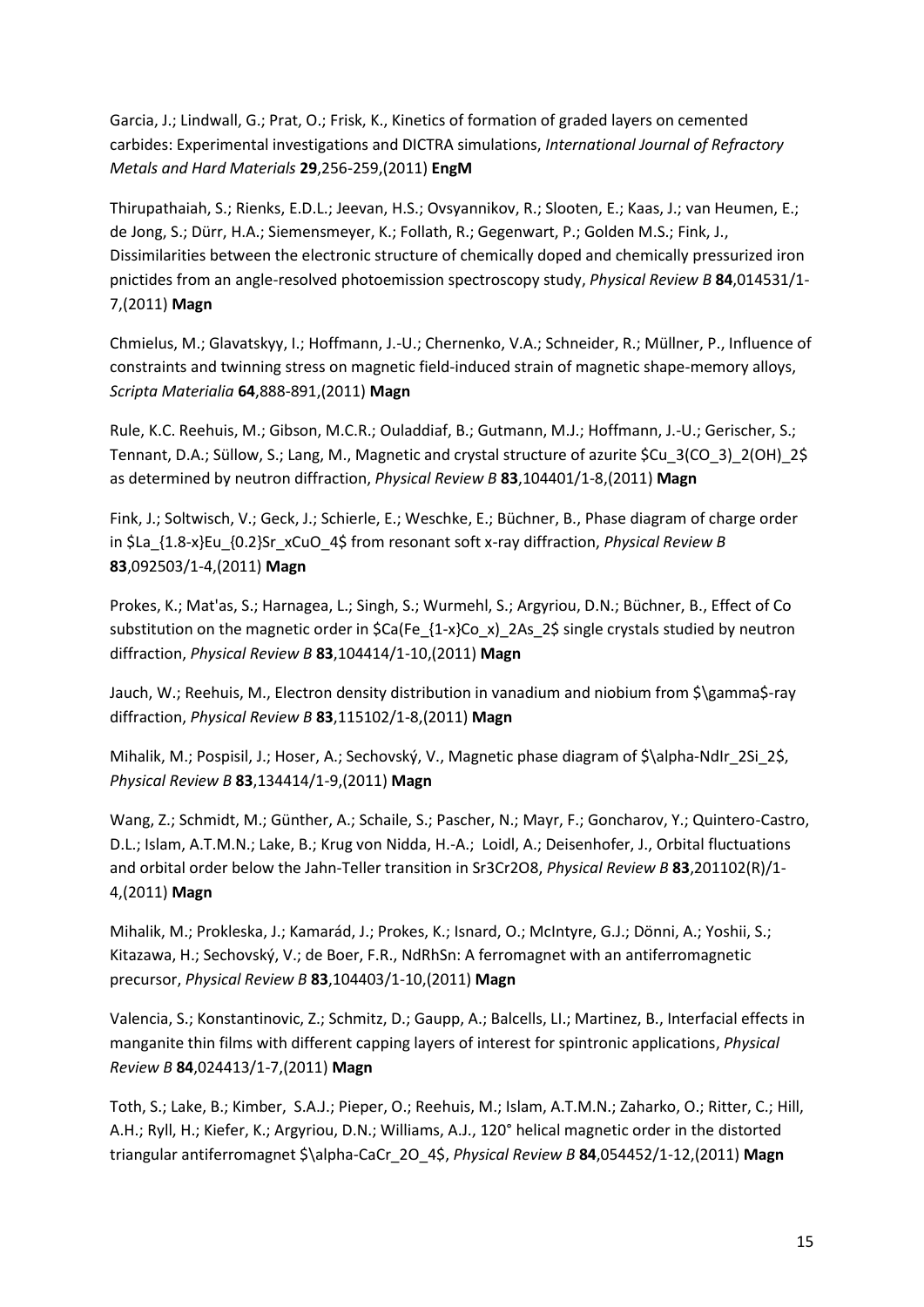Wulferding, D.; Lemmens, P.; Choi, K.-Y.; Gnezdilov, V.; Pashkevich, Y. G.; Deisenhofer, J.; Quintero-Castro, D.; Islam, A.T.M.N.; Lake, B., Coupled spin-lattice fluctuations in a compound with orbital degrees of freedom: The Cr-based dimer system Sr3Cr2O8, *Physical Review B* **84**,064419/1-7,(2011) **Magn**

Johnston, D. C.; McQueeney, R.J.; Lake, B.; Honecker, A.; Zhitomirsky, M.E.; Nath, R.; Furukawa, Y.; Antropov, V. P.; Singh, Y., Magnetic exchange interactions in BaMn2As2: A case study of the J1-J2-Jc Heisenberg model', *Physical Review B* **84**,094445/1-43,(2011) **Magn**

Kimber, S.A.J.; Mutka, H.; Chatterji, T.; Hofmann, T.; Henry, P.F.; Bordallo, H.N.; Argyriou, D.N.; Attfield, J.P., Metamagnetism and soliton excitations in the modulated ferromagnetic Ising chain CoV2O6, *Physical Review B* **84**,104425/1-8,(2011) **Magn**

Wilkins, S.B.; Dean, M.P.M.; Fink, J.; Hücker, M.; Geck, J.; Soltwisch, V.; Schierle, E.; Weschke, E; Gu, G.; Uchida, S.; Ichikawa, N.; Tranquada, J.M.; Hill, J.P., Comparison of stripe modulations in \$La\_{1.875}Ba\_{0.125}CuO\_4 and La\_{1.48}Nd\_{0.4}Sr\_{0.12}CuO\_4\$, *Physical Review B* **84**,195101/1-6,(2011) **Magn**

Popova, A.A.; Shikin, A.M.; Rybkin, A.G.; Marchenko, D.E.; Vilkov, O.Y.; Makarova, A.A.; Varykhalov, A.Y.; Rader, O., The role of the covalent interaction in the formation of the electronic structure of Auand Cu-intercalated graphene on Ni (111), *Physics of the Solid State* **53**,2539-2544,(2011) **Magn**

Reehuis, M.; Ulrich, C.; Prokes, K.; Mat'as, S.; Fujioka, J.; Miyasaka, S.; Tokura, Y.; Keimer, B., Structural and magnetic phase transitions of the orthovanadates \$RVO\_3\$ (R= Dy, Ho, Er) as seen via neutron diffraction, *Physical Review B* **83**,064404/1-10,(2011) **Magn**

Prokes, K.; Feyerherm, R.; Dudzik, E.; Sechovsky, V.; Mihalik, M., Transverse magnetism in uniaxial antiferromagnet UNiGa, *Journal of Physics: Condensed Matter* **23**,076001/1-6,(2011) **Magn**

Walker, H.C.; Le, M.D.; McEwen, K.A.; Bleckmann, M.; Süllow, S.; Mazzoli, C.; Wilkins, S.B.; Fort, D., 5f delocalization-induced suppression of quadrupolar order in U(Pd\$\_{1-x}\$Pt\$\_x\$)\$\_3\$, *Physical Review B* **84**,235142/1-7,(2011) **Magn**

Herrero-Albillos, J.; Garcia, L.M.; Bartolome, F.; Young, A.T., Breakdown of Hund's third rule for intrinsic magnetic moments, *EPL* **93**,17006/1-4,(2011) **Magn**

Jauch, W.; Reehuis, M, Anisotropy of extinction: extrapolation to the kinematical limit by \$\gamma\$ray diffraction, *Acta Crystallographica A* **67**,469-472,(2011) **Magn**

Marchenko, D.; Varykhalov, A.; Rybkin, A.; Shikin, A.M.; Rader, O., Atmospheric stability and doping protection of noble-metal intercalated graphene on Ni(111), *Applied Physics Letters* **98**,122111/1- 3,(2011) **Magn**

Kronast, F.; Friedenberger, N.; Ollefs, K.; Gliga, S.; Tati-Bismaths, L.; Thies, R.; Ney, A.; Weber, R.; Hassel, C.; Römer, F.M.; Trunova, A.V.; Wirtz, C.; Hertel, R.; Dürr, H.A.; Farle, M., Element-Specific Magnetic Hysteresis of Individual 18 nm Fe Nanocubes, *Nano Letters* **11**,1710-1715,(2011) **Magn**

Islam A.T.M.N.; Pieper, O.; Lake, B.; Siemensmeyer, K., Unconventional Growth Mechanism in Optical Traveling Solvent Floating Zone Growth of Large -CuNb2O6 Single Crystals, *Crystal Growth and Design* **11**,154-157,(2011) **Magn**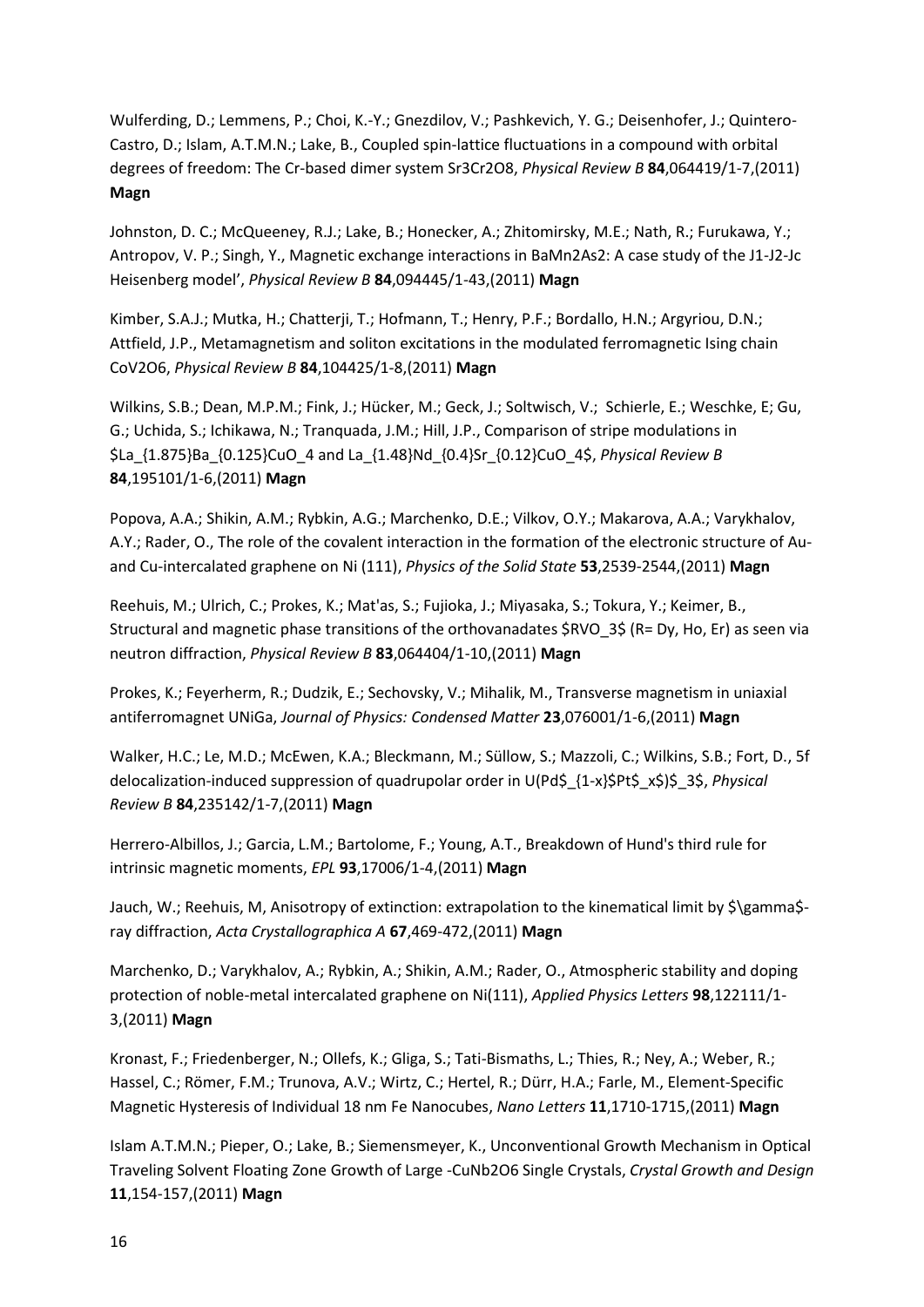Zvyagin, S.A.; Cizmar, E.; Ozerov, M.; Wosnitza, J.; Feyerherm, R.; Manmana, S.R.; Mila, F., Fieldinduced gap in a quantum spin-1/2 chain in a strong magnetic field, *Physical Review B* **83**,060409(R)/1-4,(2011) **Magn**

Prokes, K.; Gukasov, A.; Argyriou, D.N.; Bud'ko, S.L.; Canfield, P.C.; Kreyssig, A.; Goldman, A.I., Magnetization distribution in the tetragonal  $$Ba(Fe_{1-x}CO x)$  2As 2\$, x=0.066 probed by polarized neutron diffraction, *EPL* **93**,32001/1-5,(2011) **Magn**

Mihalik, M.; Pospisil, J.; Rudajevová, A.; Marti, X.; Wallacher, D.; Hoser, A.; Hofmann T.; Divis, M.; Sechovský, V., Structure phase transitions of polymorphic compounds with layered crystal structures: The \$REIr\_2Si\_2\$ case, *Intermetallics* **19**,1622-1626,(2011) **Magn**

Valencia, S.; Konstantinovic, Z.; Gaupp, A.; Schmitz, D.; Balcells, LI.; Martinez, B., Interfacial effects in La2/3Sr1/3MnO3 thin films with different complex oxide capping layers, *Journal of Applied Physics* **109**,07D718/1-3,(2011) **Magn**

Klemke, B.; Meissner, M.; Strehlow, P.; Kiefer, K.; Grigera, S.A.; Tennant, D.A., Thermal Relaxation and Heat Transport in the Spin Ice Material \$Dy\_2Ti\_2O\_7\$, *Journal of Low Temperature Physics* **163**,345-369,(2011) **Magn**

Nikitenko, Yu.V.; Ignatovich, V.K.; Radu, F., Interaction of neutrons with layered magnetic media in oscillating magnetic field, *Physica B* **406**,2473-2477,(2011) **Magn**

Prokes, K.; Kreyssig, A.; Ouladdiaf, B.; Pratt, D.K.; Ni, N.; Bud'ko, S.L.; Canfield, P.C.; McQueeney, R.J.; Goldman, A.I.; Argyriou, D.N., Relation between superconductivity and tetragonal phase stabilized by uniaxial pressure in \$CaFe\_2As\_2\$, *Journal of Physics: Conference Series* **273**,012102/1-4,(2011) **Magn**

Boothroyd, A.T.; Babkevich, P.; Prabhakaran, D.; Freeman, P.G., An hour-glass magnetic spectrum in an insulating, hole-doped antiferromagnet, *Nature* **471**,341-344,(2011) **Magn**

Radu, I.; Vahaplar, K.; Stamm, C.; Kachel, T.; Pontius, N.; Dürr, H.A.; Ostler, T.A.; Barker, J.; Evans, R.F.L.; Chantrell, R.W.; Tsukamoto, A.; Itoh, A.; Kirilyuk, A.; Rasing, Th.; Kimel, A.V., Transient ferromagnetic-like state mediating ultrafast reversal of antiferromagnetically coupled spins, *Nature* **472**,205-208,(2011) **Magn**

Valencia, S.; Crassous, A.; Bocher, L.; Garcia, V.; Moya, X.; Cherifi, R.O.; Deranlot, C.; Bouzehouane, K.; Fusil, S.; Zobelli, A.; Gloter, A.; Mathur, N.D.; Gaupp, A.; Abrudan, R.; Radu, F.; Barthelemy, A.; Bibes, M., Interface-induced room-temperature multiferroicity in BaTiO3, *Nature Materials* **10**,753- 758,(2011) **Magn**

Stockert, O.; Arndt, J.; Faulhaber, E.; Geibel, C.; Jeevan, H.S.; Kirchner, S.; Loewenhaupt, M.; Schmalzl, K.; Schmidt, W.; Si, Q.; Steglich, F., Magnetically driven superconductivity in Ce\$Cu\_2Si\_2\$, *Nature Physics* **7**,119-124,(2011) **Magn**

Paul, A.; Paul, N.; Mattauch, S., Magnetization reversal and domain correlation for a non-collinear and out-of-plane exchange-coupled system, *New Journal of Physics* ,063008/1-20,(2011) **Magn**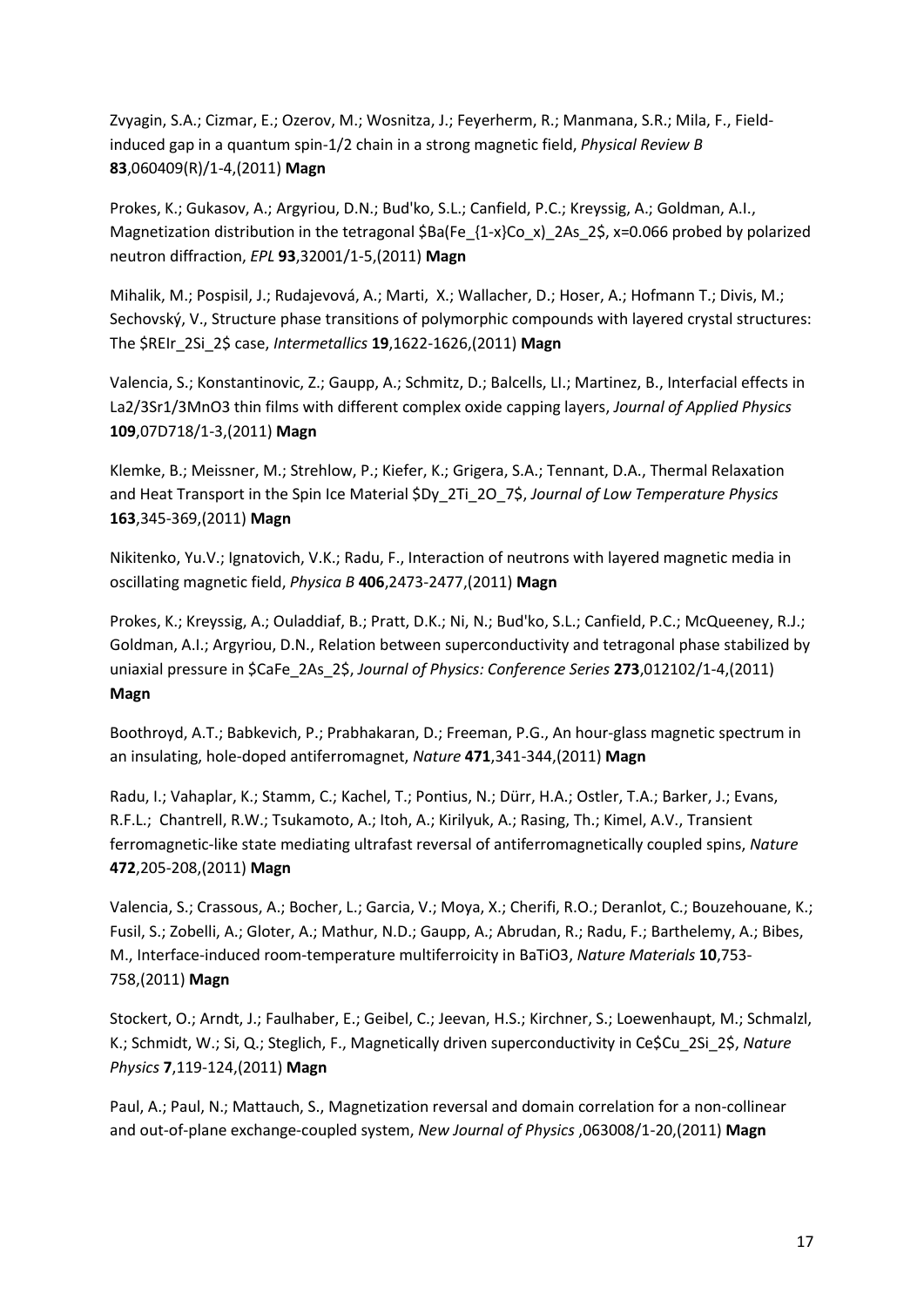Shanina, B.D.; Tyshchenko, A.I.; Glavatskyy, I.N.; Runov, V.V.; Petrov, Yu.N.; Berns, H.; Gavriljuk, V.G., Chemical nano-scale homogeneity of austenitic CrMnCN steels in relation toelectronic and magnetic properties, *Journal of Materials Science* **46**,7725-7736,(2011) **Magn**

Pontius, N.; Kachel, T.; Schüßler-Langeheine, C.; Schlotter, W.F.; Beye, M.; Sorgenfrei, F.; Chang, C.F.; Föhlisch, A.; Wurth, W.; Metcalf, P.; Leonov, I.; Yaresko, A.; Stojanovic, N.; Berglund, M.; Guerassimova, N.; Düsterer, S.; Redlin, H.; Dürr, H.A., Time-resolved resonant soft x-ray diffraction with free-electron lasers: Femtosecond dynamics across the Verwey transition in magnetite, *Applied Physics Letters* **98**,182504/1-3,(2011) **Magn**

Hellwig, O.; Günther, C.M.; Radu, F.; Menzel, A.; Schlotter, W.F.; Lüning, J.; Eisebitt, S., Ferrimagnetic stripe domain formation in antiferromagnetically-coupled Co/Pt-Co/Ni-Co/Pt multilayers studied via soft x-ray techniques, *Applied Physics Letters* **98**,172503/1-3,(2011) **MiNa**

Kiel, M.; Möhwald, H.; Bargheer, M., Broadband measurements of the transient optical complex dielectric function of a nanoparticle/polymer composite upon ultrafast excitation, *Physical Review B* **84**,165121/1-6,(2011) **MiNa**

Shayduk, R.; Navirian, H.; Leitenberger, W.; Goldshteyn, J.; Vrejoiu, I.; Weinelt, M.; Gaal, P.; Herzog, M.; von Korff Schmising, C.; Bargheer, M., Nanoscale heat transport studied by high-resolution timeresolved x-ray diffraction, *New Journal of Physics* **13**,093032/1-11,(2011) **MiNa**

Günther, C..M.; Pfau, B.; Mitzner, R.; Siemer, B.; Roling, S.; Zacharias, H.; Kutz, O.; Rudolph, I.; Schondelmaier, D.; Treusch, R.; Eisebitt, S., Sequential femtosecond X-ray imaging, *Nature Photonics* **5**,99-102,(2011) **MiNa**

Senn, T.; Waberski, Ch.; Wolf, J.; Esquivel, J.P.; Sabaté, N.; Löchel, B., 3D structuring of polymer parts using thermoforming processes, *Microelectronic Engineering* **88**,11,(2011) **MiNa**

Pfau, B.; Günther, C.M.; Guehrs, E.; Hauet, T.; Yang, H.; Vinh, L.; Xu, X.; Yaney, D.; Rick, R.; Eisebitt, S.; Hellwig, O., Origin of magnetic switching field distribution in bit patterned media based on prepatterned substrates, *Applied Physics Letters* **99**,062502/1-3,(2011) **MiNa**

Zschech, E.; Wyon, C.; Murray, C.E..; Schneider, G., Devices, Materials, and Processes for Nanoelectronics: Characterization with Advanced X-Ray Techniques Using Lab-Based and Synchrotron Radiation Sources, *Advanced Engineering Materials* **13**,811-836,(2011) **MiNa**

Lau, J.T.; Vogel, M.; Langenberg, A.; Hirsch, K.; Rittmann, J.; Zamudio-Bayer, V.; Möller, T.; von Issendorff, B., Highest occupied molecular orbital - lowest unoccupied molecular orbital gaps of doped silicon clusters from core level spectroscopy, *Journal of Chemical Physics* **134**,041102/1- 3,(2011) **MiNa**

Strobl, M.; Hilger, A.; Boin, M.; Kardjilov, N.;Wimpory, R.; Clemens, D.; Mühlbauer, M.; Schillinger, B.; Wilpert, T.; Schulz, C.; Rolfs, K.; Davies, C.M.; O'Dowd, N.; Tiernan, P.; Manke, I., Time-of-flight neutron imaging at a continuous source: Proof of principle using a scintillator CCD imaging detector, *Nuclear Instruments and Methods in Physics Research A* **651**,149-155,(2011) **N-FE**

Paul, A.; Krist, T.; Teichert, A.; Steitz, R., Specular and off-specular scattering with polarization and polarization analysis on reflectometer V6 at BER II, HZB, *Physica B* **406**,1598-1606,(2011) **N-FE**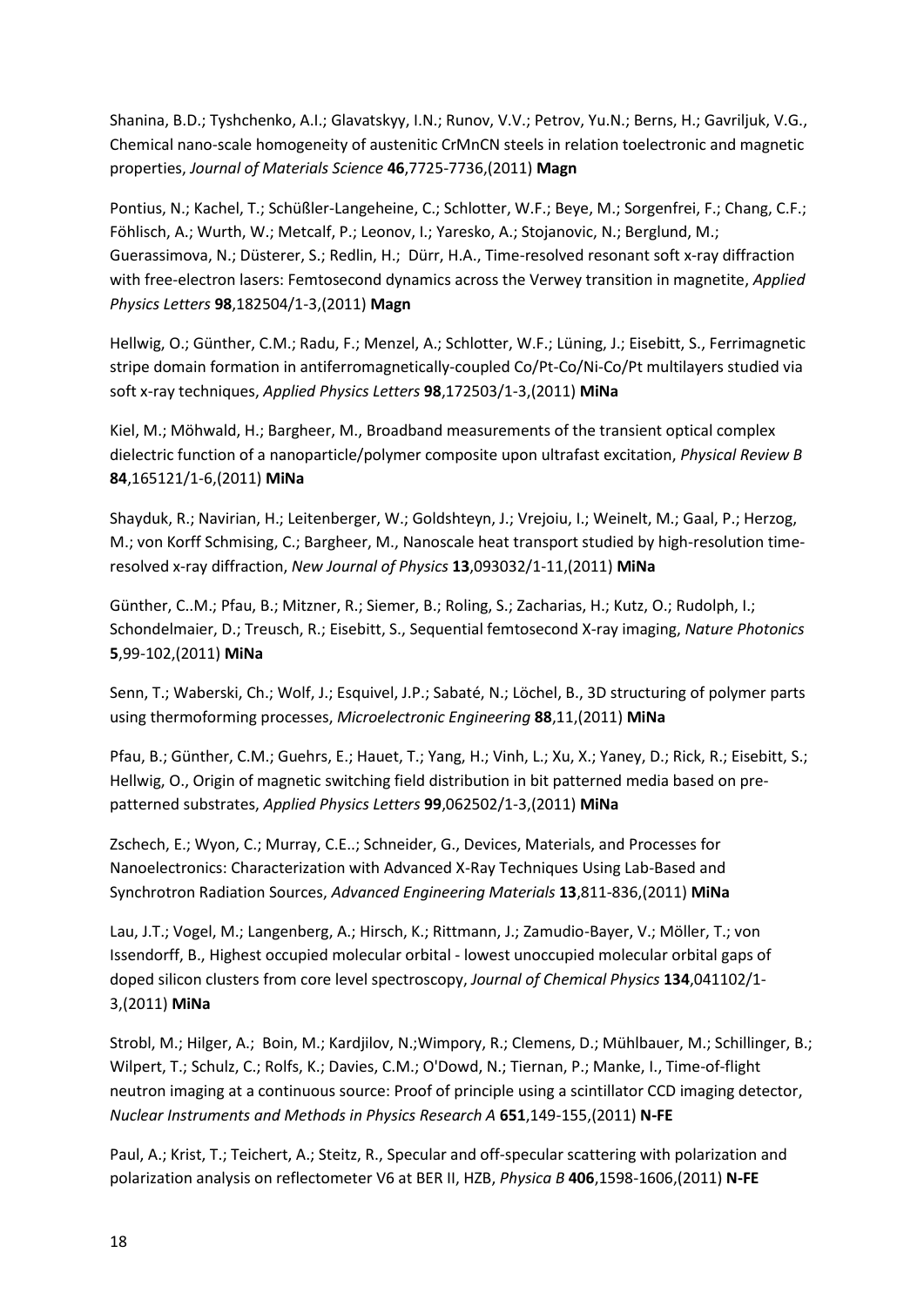Strobl, M.; Steitz, R.; Kreuzer, M.; Rose, M.; Herrlich, H.; Mezei F.; Grunze, M.; Dahint, R., BioRef: A versatile time-of-flight reflectometer for soft matter applications at Helmholtz-Zentrum Berlin, *Review of Scientific Instruments* **82**,055101/1-9,(2011) **N-FE**

Kreuzer, M.; Kaltofen, T.; Steitz, R.; Zehnder, B.H.; Dahint, R.;, Pressure cell for investigations of solid- -liquid interfaces by neutron reflectivity, *Review of Scientific Instruments* **82**,023902/1-7,(2011) **N-FE**

Groitl, F.; Kiefer, K.; Habicht, K., A resolution model for mode multiplets probed with neutron resonance spin-echo spectroscopy, *Physica B* **406**,2342-2345,(2011) **N-FE**

Russina, M.; Kali, G.; Santa, Z.; Mezei, F., First experimental implementation of pulse shaping for neutron diffraction on pulsed sources, *Nuclear Instruments and Methods in Physics Research A* **654**,383-389,(2011) **N-FE**

Treimer, W.; Feye-Treimer, U., On coherence in neutron imaging, *Nuclear Instruments and Methods in Physics Research A* **651**,117-120,(2011) **N-FE**

Paul, A., Wavelength resolution options for a time-of-flight reflectometer using VITESS code of simulation, *Nuclear Instruments and Methods in Physics Research A* **646**,158-166,(2011) **N-FE**

Treimer, W.; Feye-Treimer, U., Calculation of scattering patterns from phase-shifting objects using the Radon transform, *Journal of Applied Crystallography* **44**,1157-1163,(2011) **N-FE**

Wagh, A.G.; Abbas, S.; Treimer, W., The plain truth about forming a plane wave of neutrons, *Nuclear Instruments and Methods in Physics Research A* **634**,S41-S45,(2011) **N-FE**

Rule, K.C.; Tennant, D.A.; Caux, J.-S.; Gibson, M.C.R.; Telling, M.T.F.; Gerischer, S.; Süllow, S.; Lang, M., Dynamics of azurite \$Cu 3(CO 3) 2(OH) 2\$ in a magnetic field as determined by neutron scattering, *Physical Review B* **84**,184419/1-8,(2011) **N-FE**

Freund, A.K.; Gsell, S.; Fischer, M.; Schreck, M.; Andersen, K.H.; Courtois, P.; Borchert, G.; Skoulatos, M., Diamond mosaic crystals for neutron instrumentation: First experimental results, *Nuclear Instruments and Methods in Physics Research A* **634**,S28-S36,(2011) **N-FE**

Abbas, S.; Wagh, A.G.; Strobl, M.; Treimer, W., Observation of neutron forward diffraction by single crystal prisms, *Nuclear Instruments and Methods in Physics Research A* **634**,S144-S149,(2011) **N-FE**

Bartmann, R.; Behr, N.; Hilger, A.; Krist, Th., New solid state lens for reflective neutron focusing, *Nuclear Instruments and Methods in Physics Research A* **634**,S104-S107,(2011) **N-user**

Skoulatos, M.; Habicht, K., Upgrade of the primary spectrometer of the cold triple-axis spectrometer FLEX at the BER II reactor, *Nuclear Instruments and Methods in Physics Research A* **647**,100- 106,(2011) **N-user**

Dawson, M.; Kardjilov, N.; Manke, I.; Hilger, A.; Julien, D.; Bordenave, F.; Strobl, M.; Jericha, E.; Badurek, G.; Banhart, J., Polarized neutron imaging using helium-3 cells and a polychromatic beam, *Nuclear Instruments and Methods in Physics Research A* **651**,140-144,(2011) **N-user**

Tremsin, A.S.; Kardjilov, N.; Dawson, M.; Strobl, M.; Manke, I.; McPhate, J.B:; Vallerga, J.V.; Siegmund, O.H.W.; Feller, W.B., Scatter rejection in quantitative thermal and cold neutron imaging, *Nuclear Instruments and Methods in Physics Research A* **651**,145-148,(2011) **N-user**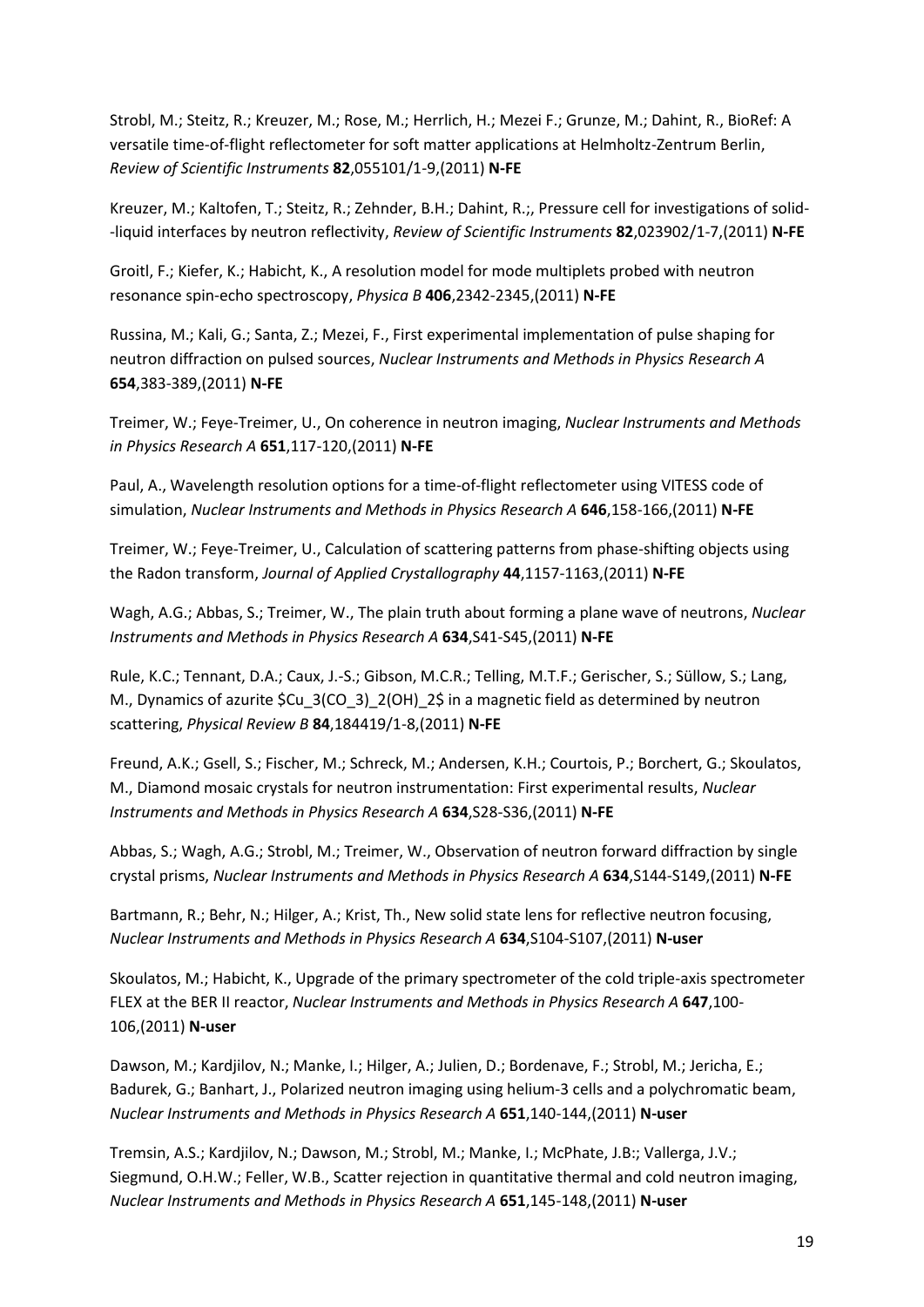Denker, A.; Kleinert, K.; Laurenze-Landsberg, C.; Reimelt, M.; Schröder-Smeibidl, B., The genesis of Jan Steens painting As the old ones sing, so the young ones pipe" from the Gemäldegalerie Berlin", *Nuclear Instruments and Methods in Physics Research A* **651**,273-276,(2011) **N-user**

Cassol Brunner, F.; Kardjilov, N.; Clémens, J.-C.; Morel, C., Neutron imaging with the XPAD3-S hybrid pixel detector, *Nuclear Instruments and Methods in Physics Research A* **634**,85-90,(2011) **N-user**

Treimer, W.; Ebrahimi, O.; Karakas, N.; Seidel, S.O., PONTO- An instrument for imaging with polarized neutrons, *Nuclear Instruments and Methods in Physics Research A* **651**,53-56,(2011) **N-user**

Hill, H.; Huth, S.; Weber, S.; Theisen, W., Corrosion properties of a plastic mould steel with special focus on the processing route, *Materials and Corrosion* **62**,436-443,(2011) **N-user**

Kardjilov, N.; Hilger, A.; Manke, I.; Strobl, M.; Dawson, M.; Williams, S.; Banhart, J., Neutron tomography instrument CONRAD at HZB, *Nuclear Instruments and Methods in Physics Research A* **651**,47-52,(2011) **N-user**

Tremsin, A.S.; McPhate, J:B:; Vallerga, J.V.; Siegmund, O.H.W.; Feller, W.B:; Lehmann, E.; Dawson, M., Improved efficiency of high resolution thermal and cold neutron imaging, *Nuclear Instruments and Methods in Physics Research A* **628**,415-418,(2011) **N-user**

Müller, J.; Hipsley, C.A.; Head, J.J.; Kardjilov, N.; Hilger, A.; Wuttke, M.; Reisz, R.R., Eocene lizard from Germany reveals amphisbaenian origins, *Nature* **473**,364-367,(2011) **N-user**

Strobl, M.; Kardjilov, N.; Hilger, A.; Penumadu, D.; Manke, I., Advanced neutron imaging methods with a potential to benefic from pulsed sources, *Nuclear Instruments and Methods in Physics Research A* **651**,57-61,(2011) **N-user**

Kardjilov, N.; Manke, I.; Hilger, A.;Strobl, M.; Banhart,J., Neutron imaging in materials science, *Materials Today* **14**,248-256,(2011) **N-user**

Dumont, M. ; Kostka, A.; Sander, P.M.; Borbely, A.; Kaysser-Pyzalla, A., Size and size distribution of apatite crystals in sauropod fossil bones, *Palaeogeography, Palaeoclimatology, Palaeoecology* **310**,108-116,(2011) **N-user**

Oppel, C.; Prevost, S.; Noirez, L.; Gradzielski, M., The Use of Highly Ordered Vesicle Gels as Template for the Formation of Silica Gels, *Langmuir* **27**,8885-8897,(2011) **N-user**

Afifi, H.; Karlsson, G.; Heenan, R.K.; Dreiss, C.A., Solubilization of Oils or Addition of Monoglycerides Drives the Formation of Wormlike Micelles with an Elliptical Cross-Section in Cholesterol-Based Surfactants: A Study by Rheology, SANS, and Cryo-TEM, *Langmuir* **27**,7480-7492,(2011) **N-user**

Evers, F.; Steitz, R. ;Tolan, M.; Czeslik, C., Reduced Protein Adsorption by Osmolytes, *Langmuir* **27**,6995-7001,(2011) **N-user**

Weatherup, R.S.; Bayer, B.C.; Blume, R.; Ducati, C.; Baehtz, C.; Schlögl, R.; Hofmann, S., In Situ Characterization of Alloy Catalysts for Low-Temperature Graphene Growth, *Nano Letters* **11**,4154- 4160,(2011) **N-user**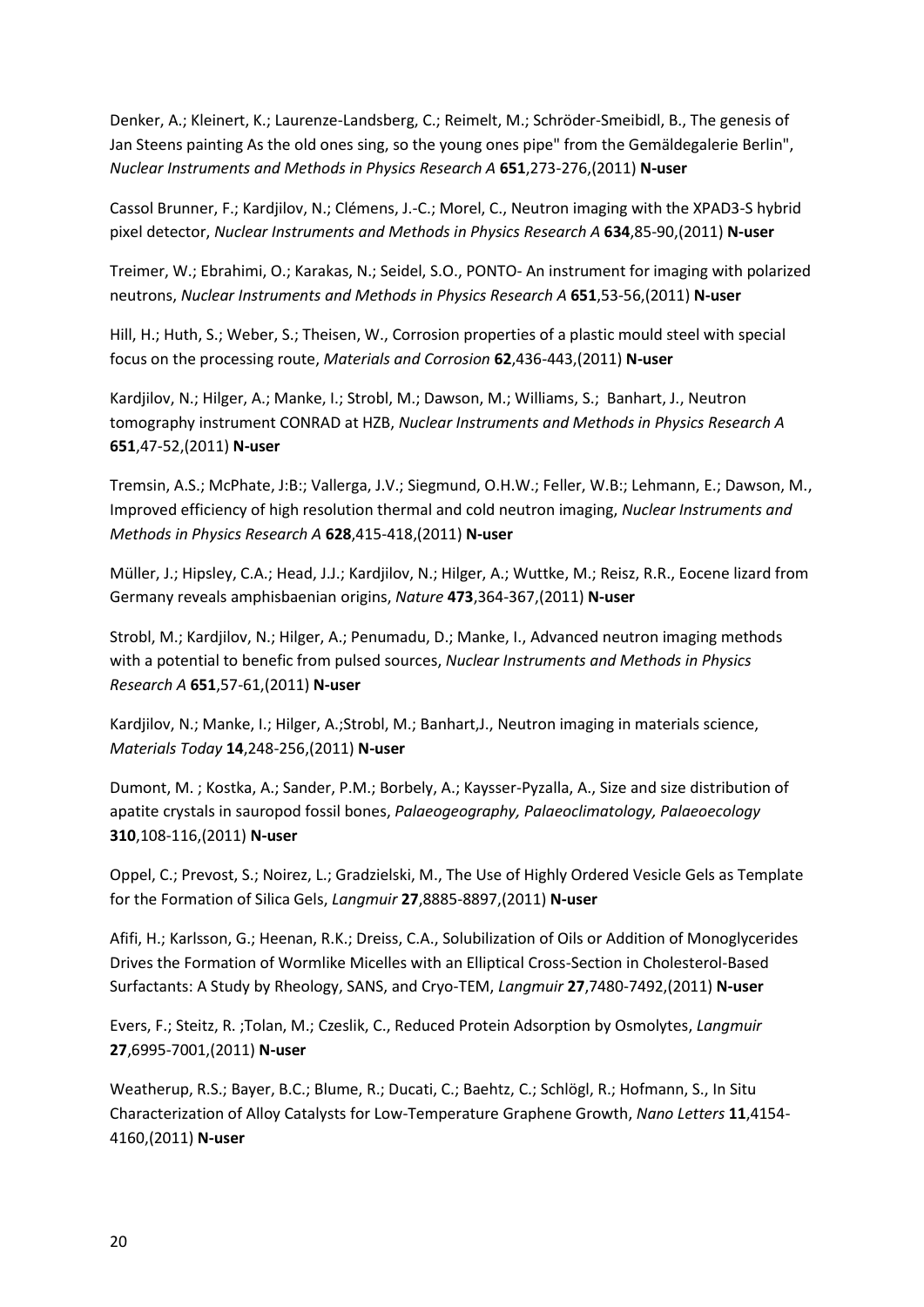Lee H.B.; Song Y.-S.; Chung J.-H.; Chun S.H.; Chai Y.S.; Kim K.H., Reehuis M.; Prokes K.; Matas S., Fieldinduced incommensurate-to-commensurate phase transition in the magnetoelectric hexaferrite Ba0.5Sr1.5Zn2(Fe1-xAlx)12O22, *Physical Review B* **83**,144425/1-6,(2011) **N-user**

Kuehn, W.; Reimann, K.; Woerner, M.; Elsaesser, T.; Hey, R.; Schade, U., Strong Correlation of Electronic and Lattice Excitations in GaAs / AlGaAs Semiconductor Quantum Wells Revealed by Two-Dimensional Terahertz Spectroscopy, *Physical Review Letters* **107**,067401/1-5,(2011) **N-user**

Mengarelli, V.; Zeghal, M.; Auvray, L.; Clemens, D., Phase behavior and structure of stable complexes between a long polyanion and a branched polycation, *Physical Review E* **84**,021805/1-12,(2011) **Nuser**

Wiedenmann, A.; Gähler, R.; Dewhurst, C.D.; Keiderling, U.; Prevost, S.; Kohlbrecher, J., Relaxation mechanisms in magnetic colloids studied by stroboscopic spin-polarized small-angle neutron scattering, *Physical Review B* **84**,214303/1-13,(2011) **N-user**

Kim, K.-Y.; Kim, J.-W.; Choi, H.-C.; Teichert, A.; You, C.-Y.; Park, A.; Shin, S.-C.; Lee, J.-S., Long-range interlayer-coupled magnetization reversal mediated by the antiferromagnetic layer in Py/FeMn/CoFe trilayers, *Physical Review B* **84**,144410/1-7,(2011) **N-user**

Tang, F.; Frontzek, M.; Dshemuchadse, J.; Leisegang, T.; Zschornak, M.; Mietrach, R.; Hoffmann, J.-U.; Löser, W.; Gemming, S.; Meyer, D.C.; Loewenhaupt, M., Crystallographic superstructure in R2PdSi3 compounds (R = heavy rare earth), *Physical Review B* **84**,104105/1-16,(2011) **N-user**

Toft-Petersen, R.; Jensen, J.; Jensen, T.B.S.; Andersen, N.H.; Christensen, N.B.; Niedermayer, C.; Kenzelmann, M.; Skoulatos, M.; Le, M.D.; Lefmann, K.; Hansen, S.R.; Li, J.; Zarestky, J.L.; Vaknin, D., High-field magnetic phase transitions and spin excitations in magnetoelectric LiNiPO4, *Physical Review B* **84**,054408/1-10,(2011) **N-user**

Li, S.; Lu, X.; Wang, M.; Luo, H.-q.; Wang, M.; Zhang, C.; Faulhaber, E.; Regnault, L.-P.; Singh, D.; Dai, P., Effect of the in-plane magnetic field on the neutron spin resonance in optimally doped FeSe0.4Te0.6 and BaFe1.9Ni0.1As2 superconductors, *Physical Review B* **84**,024518/1-4,(2011) **N-user**

Hanson, H.A.; Wang, X.; Dimitrov, I.K.; Shi, J.; Ling, X.S.; Maranville, B.B.; Majkrzak, C.F.; Laver, M.; Keiderling, U.; Russina, M., Structural evidence for an edge-contaminated vortex phase in a Nb crystal using neutron diffraction, *Physical Review B* **84**,014506/1-7,(2011) **N-user**

Pausch, G.; Herbach, C.M.; Kong, Y.; Lentering, R.; Plettner, C.; Roemer, K.; Scherwinski, F.; Stein, J.; Schotanus, P.; Wilpert, T., Neutron detection by measuring capture gammas in a calorimetric approach, *Nuclear Instruments and Methods in Physics Research A* **652**,374-380,(2011) **N-user**

Mühlbauer, S.; Pfleiderer, C.; Böni, P.; Forgan, E.M.; Brandt, E.H.; Wiedenmann, A.; Keiderling, U.; Behr, G., Time-resolved stroboscopic neutron scattering of vortex lattice dynamics in superconducting niobium, *Physical Review B* **83**,184502/1-12,(2011) **N-user**

Kardjilov, N.; Dawson, M.; Hilger, A.; Manke, I.; Strobl, M.; Penumadu, D.; Kim, F.H.; Garcia-Moreno, F.; Banhart, J., A highly adaptive detector system for high resolution neutron imaging, *Nuclear Instruments and Methods in Physics Research A* **651**,95-99,(2011) **N-user**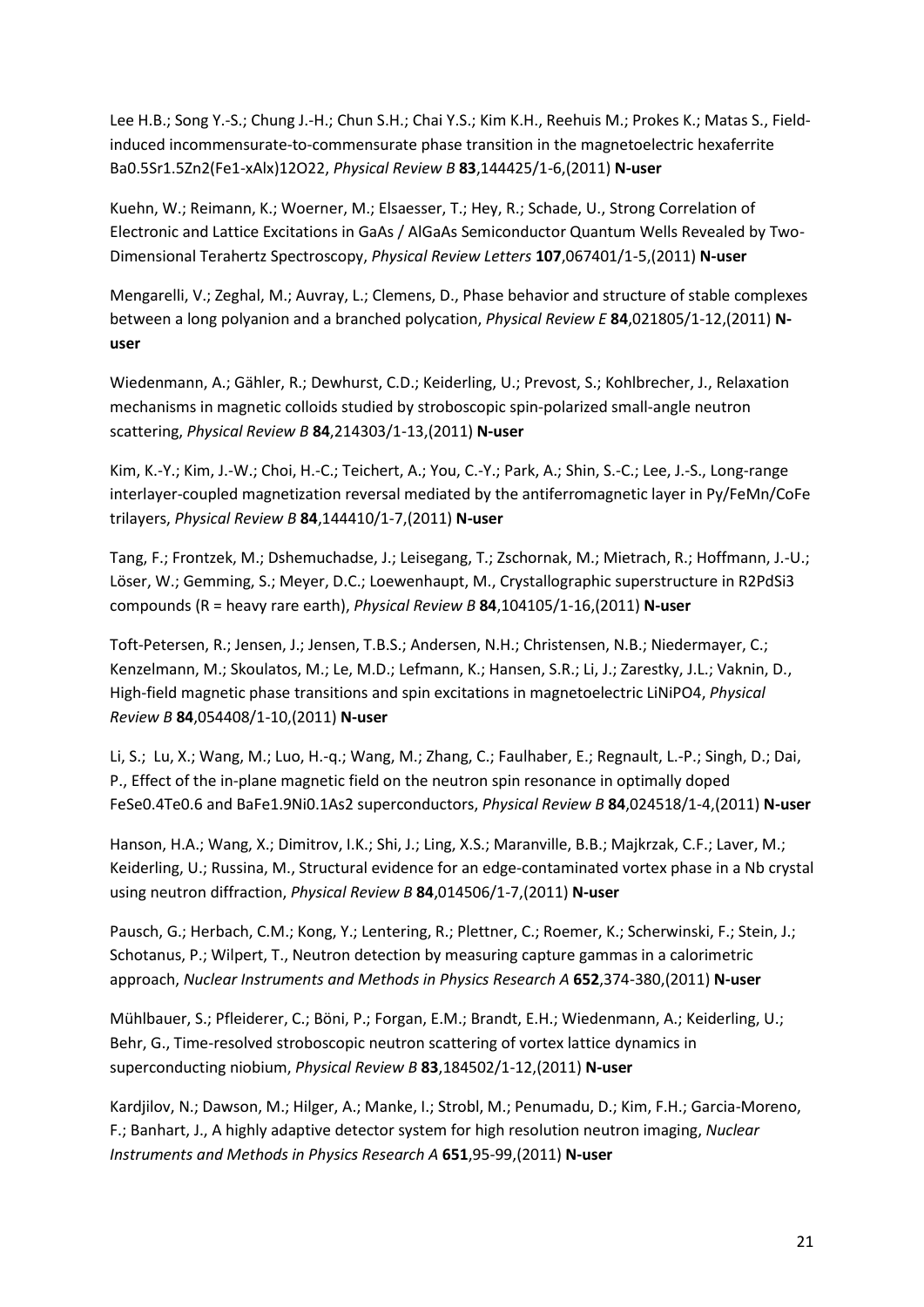Stock, C.; Chapon, L.C.; Schneidewind, A.; Su, Y.; Radaelli, P.G.; McMorrow, D.F.; Bombardi, A.; Lee, N.; Cheong,S.-W., Helical spin waves, magnetic order, and fluctuations in the langasite compound Ba\$\_3\$NbFe\$\_3\$Si\$\_2\$O\$\_{14}\$, *Physical Review B* **83**,104426/1-15,(2011) **N-user**

Wernet, Ph., Electronic structure in real time: mapping valence electron rearrangements during chemical reactions, *Physical Chemistry Chemical Physics* **13**,16941-16954,(2011) **N-user**

Dodoo, S.; Steitz, R.; Laschewsky, A.; von Klitzing, R., Effect of ionic strength and type of ions on the structure of water swollen polyelectrolyte multilayers, *Physical Chemistry Chemical Physics* **13**,10318- 10325,(2011) **N-user**

Strobl, M.; Pappas, C.; Hilger, A.; Wellert, S.; Kardjilov, N.; Seidel, S.O.; Manke, I., Polarized neutron imaging: A spin-echo approach, *Physica B* **406**,2415-2418,(2011) **N-user**

Borowiec, M.T.; Dyakonov, V.P.; Szewczyk, A.; Gutowska, M.U.; Zayarnyuk, T.; Zubov, E.E.; Majchrowski, A.; Michalski, E.; Hoffmann, J.-U.; Prokes, K.; Woźniak, K.; Dobrzycki, Ł.; Khatsko, E.N.; Rykova, Domukhovski, V.; Barański, M.; Shtyrkh, The specific heat of potassium holmium double tungstate, *Phase Transitions* **84**,944-951,(2011) **N-user**

Pospisil, J.; Prokes, K.; Reehuis, M.; Tovar, M.; Poltierova Vejpravova J.; Prokleska, J.; Sechovsky V., Influence of sample preparation technology and treatment on magnetism and superconductivity of UCoGe, *Journal of the Physical Society of Japan* **80**,084709/1-14,(2011) **N-user**

Tremsin, A.S.; McPhate, J:B:; Vallerga, J.V.; Siegmund, O.H.W.; Feller, W.B:; Lehmann, E.; Butler, L.G.; Dawson, M., High-resolution neutron microtomography with noiseless neutron counting detector, *Nuclear Instruments and Methods in Physics Research A* **652**,400-403,(2011) **N-user**

Campana, M.; Teichert, A.; Clarke, S.; Steitz, R.; Webster, J.R.P.; Zarbakhsh, A., Surfactant Adsorption at the Metal-Oil Interface, *Langmuir* **27**,6085-6090,(2011) **N-user**

Matan, K.; Bartlett, B.M.; Helton, J.S.; Sikolenko, V.; Mat'as, S.; Prokes, K.; Chen, Y.; Lynn, J.W.; Grohol, D.; Sato, T.J.; Tokunaga, M.; Nocera, D.G.; Lee, Y.S., Dzyaloshinskii-Moriya interaction and spin reorientation transition in the frustrated kagome lattice antiferromagnet, *Physical Review B* **83**,214406/1-12,(2011) **N-user**

Engelbrecht, T.N.; Schroeter, A.; Hauß, T.; Neubert, R.H.H., Lipophilic penetration enhancers and their impact to the bilayer structure of stratum corneum lipid model membranes: Neutron diffraction studies based on the example Oleic Acid, *Biochimica et Biophysica Acta* **1808**,2798-2806,(2011) **Nuser**

Boin, M.; Hilger, A.; Kardjilov, N.; Zhang, S.Y., Oliver, E.C.; James, J.A., Randau, C.; Wimpory, R.C., Validation of Bragg edge experiments by Monte Carlo simulations for quantitative texture analysis, *Journal of Applied Crystallography* **44**,1040-1046,(2011) **N-user**

Woracek, R.; Penumadu, D.; Kardjilov, N.; Hilger, A.; Strobl, M.; Wimpory, R.C.; Manke, I.; Banhart, J., Neutron Bragg-edge-imaging for strain mapping under in situ tensile loading, *Journal of Apllied Physics* **109**,093506/1-4,(2011) **N-user**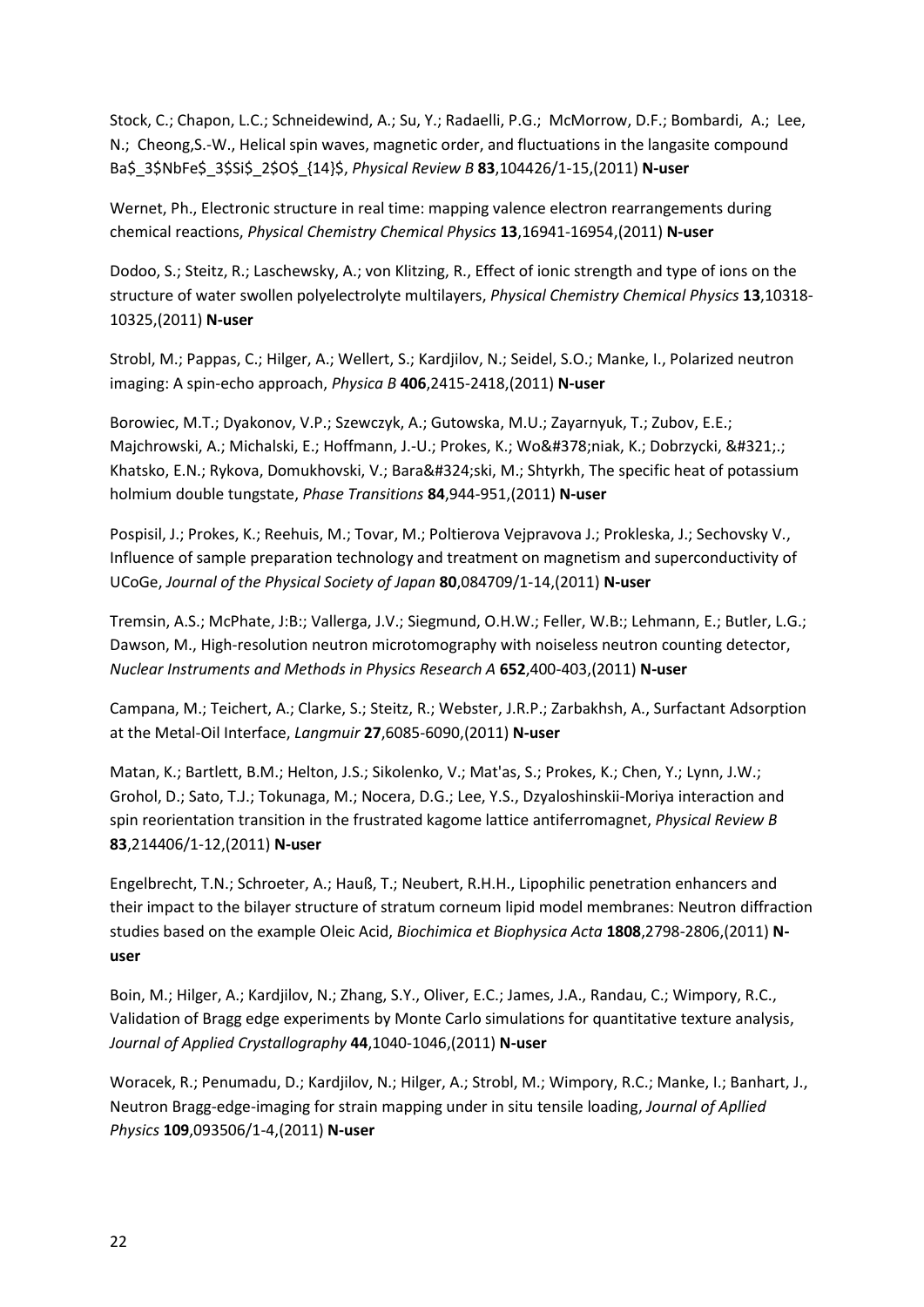Poirier, E.; Harrower, C.T.; Kalisvaart, P.; Bird, A.; Teichert, A.; Wallacher, D.; Grimm, N.; Steitz, R.; Mitlin, D.; Fritzsche, H., Deuterium absorption in \$Mg\_{70}Al\_{30}\$ thin films with bilayer catalysts: A comparative neutron reflectometry study, *Journal of Alloys and Compounds* **509**,5466-5471,(2011) **Nuser**

Danilkin, S.A.; Avdeev, M.; Sakuma, T.; Macquart, R.; Ling, C.D.; Rusina, M.; Izaola, Z., Neutron scattering study of short-range correlations and ionic diffusion in copper selenide, *Ionics* **17**,75- 80,(2011) **N-user**

Gondek, L.; Selvaraj, N.B.; Czub, J.; Figiel, H.; Chapelle, D.; Kardjilov, N.; Hilger, A.; Manke, I., Imaging of an operating \$LaNi\_{4.8}AI\_{O.2}\$ - based hydrogen storage container, *International Journal of Hydrogen Energy* **36**,9751-9757,(2011) **N-user**

Grellet-Tinner, G.; Sim, C.M.; Kim, D.H.; Trimby, P.; Higa, A.; An, S.L.; Oh, H.S.; Kim, T.; Kardjilov, N., Description of the first lithostrotian titanosaur embryo in ovo with Neutron characterization and implications for lithostrotian Aptian migration and dispersion, *Gondwana Research* **20**,621- 629,(2011) **N-user**

Hautier, L.; Weisbecker, V.; Goswami, A.;. Knight, F.; Kardjilov, N.; Asher, R.J., Skeletal ossification and sequence heterochrony in xenarthran evolution, *Evolution and Development* **13**,460-476,(2011) **N-user**

Hoffmann, I.; Heunemann, P.; Prevost, S.; Schweins, R.; Wagner, N.J.; Gradzielski, M., Self-Aggregation of Mixtures of Oppositely Charged Polyelectrolytes and Surfactants Studied by Rheology, Dynamic Light Scattering and Small-Angle Neutron Scattering, *Langmuir* **27**,4386-4396,(2011) **N-user**

Prevost, S.; Riemer, S.; Fischer, W.; Haag, R.; Böttcher, C.; Gummel, J.; Grillo, I.; Appavou, M.S.; Gradzielski, M., Colloidal Structure and Stability of DNA/Polycations Polyplexes Investigated by Small Angle Scattering, *Biomacromolecules* **12**,4272-4282,(2011) **N-user**

Barth, A.; Prevost, S.; Popig, J.; Dzionara, M.; Hedicke, G.; Gradzielski, M., Solubilisation of different medium chain esters in zwitterionic surfactant solutions - Effects on phase behaviour and structure, *Journal of Colloid and Interface Science* **364**,148-156,(2011) **N-user**

Bauduin, P.; Prevost, S.; Farras, P.; Teixidor, F.; Diat, O.; Zemb, T., A Theta-Shaped Amphiphilic Cobaltabisdicarbollide Anion: Transition From Monolayer Vesicles to Micelles, *Angewandte Chemie / International Edition* **50**,5298-5300,(2011) **N-user**

Voss, M.; Asbach, P.; Hilger, A., Vertebral Anomaly in Fossil Sea Cows (Mammalia, Sirenia), *Anatomical Record* **294**,980-986,(2011) **N-user**

Mrosko, M.; Koch-Müller, M.; Schade, U., In-situ mid/far micro-FTIR spectroscopy to trace pressureinduced phase transitions in strontium feldspar and wadsleyite, *American Mineralogist* **96**,1748- 1759,(2011) **N-user**

Schöbel, M.; Jonke, J.; Degischer, H.P.; Hermann, A.; Brendel, A.; Wimpory, R.; Buslaps, T., Thermal Cycling Stresses in W-Monofilament Reinforced Copper, *Advanced Engineering Materials* **13**,742- 746,(2011) **N-user**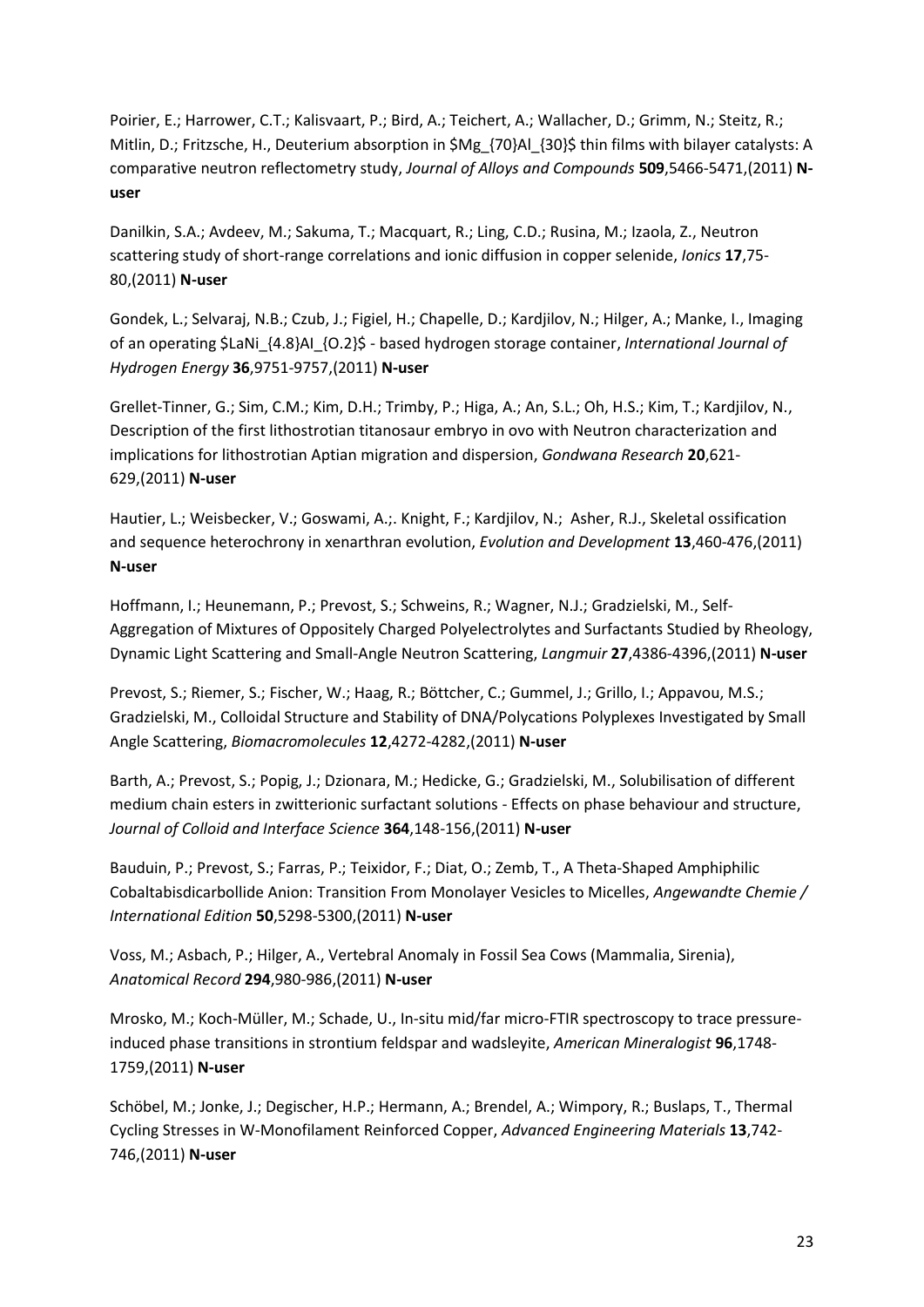Manke,I.; Markötter, H.; Tötzke, C.; Kardjilov, N.; Grothausmann, R.; Dawson, M.; Hartnig, C.; Haas, S.; Thomas, D.; Hoell, A.; Genzel, C.; Banhart, J., Investigation of Energy-Relevant Materials with Synchrotron X-Rays and Neutrons, *Advanced Engineering Materials* **13**,712-729,(2011) **N-user**

Laaß, M.;Hampe, O.; Schudack, M.; Hoff, C.; Kardjilov, N.; Hilger, A., New insights into the respiration and metabolic physiology of Lystrosaurus, *Acta Zoologica* **92**,363-371,(2011) **N-user**

Adams, T.; Mühlbauer, S.; Pfleiderer, C.; Jonietz, F.; Bauer, A.; Neubauer, A.; Georgii, R.; Böni, P.; Keiderling, U.; Everschor, K.; Garst, M.; Rosch, A., Long-range crystalline nature of the Skyrmion lattice in MnSi, *Physical Review Letters* **107**,217206/1-5,(2011) **N-user**

Jeworrek, C.; Steitz, R.; Czeslik, C.; Winter, R., High pressure cell for neutron reflectivity measurements up to 2500 bar, *Review of Scientific Instruments* **82**,025106/1-7,(2011) **N-user**

Geisler , M.; Reichenauer, G.; Dawson, M.; Kardjilov, N.; Ebert, H.-P., Localisation of deposited filling gases \$(CO\_2)\$ in cryogenic thermal insulation materials using neutron radiography, *Cryogenics* **51**,150-153,(2011) **N-user**

Ulbricht, A.; Altstadt, E.; Bergner, F.; Viehrig, H.-W.; Keiderling, U., Small-angle neutron scattering investigation of as-irradiated, annealed and reirradiated reactor pressure vessel weld material of decommissioned reactor, *Journal of Nuclear Materials* **416**,111-116,(2011) **N-user**

Sharifi, M.; Marschall, R.; Wilhelm, M.; Wallacher, D.; Wark M., Detection of Homogeneous Distribution of Functional Groups in Mesoporous Silica by Small Angle Neutron Scattering and in Situ Adsorption of Nitrogen or Water, *Langmuir* **27**,5516-5522,(2011) **N-user**

Sales, M.; Lindahl Holm, S.; Lieutenant, K.; Lefmann, K., Powder Diffractometers at Long-pulsed Sources, *Journal of the Physical Society of Japan* **80**,SB018/1-4,(2011) **N-user**

Khaydukov, Yu.N.; Aksenov, V.L.; Nikitenko, Yu.V.; Zhernenkov, K.N.; Nagy, B.; Teichert, A.; Steitz, R.; Rühm, A.; Bottyán, L., Magnetic Proximity Effects in V/Fe Superconductor/Ferromagnet Single Bilayer Revealed by Waveguide-Enhanced Polarized Neutron Reflectometry, *Journal of Superconductivity and Novel Magnetism* **24**,961-968,(2011) **N-user**

Gil, A.; Kaczorowski, D.; Penc, B.; Hoser, A.; Szytula, A., Magnetic and transport properties of RCr0.3Ge2 (R=Tb,Dy,Ho and Er)compounds, *Journal of Solid State Chemistry* **184**,227-235,(2011) **Nuser**

Gil, A.; Penc, B.; Baran, S.; Hoser, A.; Szytula, A., Neutron diffraction studies of \$RSn\_{1+x}Ge\_{1-x}\$ (R=Tb-Er) compounds, *Journal of Solid State Chemistry* **184**,1631-1637,(2011) **N-user**

Tötzke, C.; Manke, I.; Hilger, A.; Choinka, G.; Kardjilov, N.; Arlt, T.; Markötter, H.; Schröder, A.; Wippermann, K.; Stolten, D.; Hartnig, C.; Krüger, P.; Kuhn, R.; Banhart, J., Large area high resolution neutron imaging detector for fuel cell research, *Journal of Power Sources* **196**,4631-4637,(2011) **Nuser**

Cermak, P.; Hofmann, T.; Javorsky, P., Frustrated magnetic structure of Y-substituted CePdAl studied by powder neutron diffraction, *Journal of Physics: Conference Series* **303**,012115/1-4,(2011) **N-user**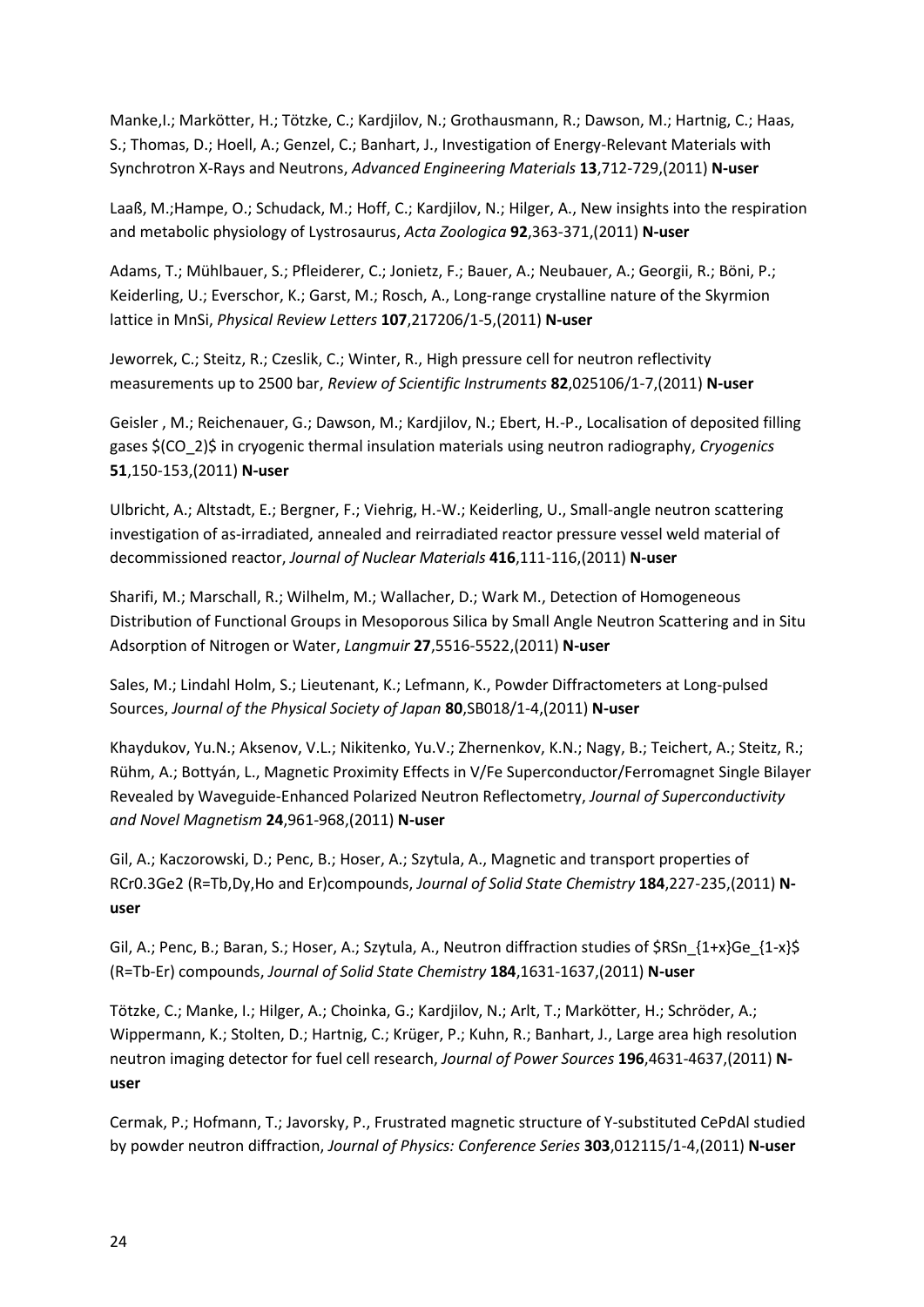Desmedt, A.; Soetens, J.C.; Prager, M.; Russina, M.; Ollivier, J., Dynamics of Methyl Iodide Clathrate Hydrate, Investigated by MD Simulations and QENS Experiments, *Journal of Physical Chemistry C* **115**,12689-12701,(2011) **N-user**

Haldar, A.; Das, A.; Hoser, A.; Hofmann, T.; Nayak, A.K.; Suresh, K.G.; Nigam, A.K., High field neutron diffraction study in Ce(Fe0.95Si0.05)2 compound, *Journal of Applied Physics* **109**,07E125/1-3,(2011) **N-user**

Heintze, C.; Bergner, F.; Ulbricht, A.; Hernandez-Mayoral, M.; Keiderling, U.; Lindau, R.; Weissgärber, T., Microstructure of oxide dispersion strengthened Eurofer and iron-chromium alloys investigated by means of small-angle neutron scattering and transmission electron microscopy, *Journal of Nuclear Materials* **416**,35-39,(2011) **N-user**

Kusmin, A.; Lechner, R.E.; Saenger, W., Quasielastic small-angle neutron scattering from heavy water solutions of cyclodextrins, *Journal of Chemical Physics* **134**,024518/1-16,(2011) **N-user**

Schöbel, M.; Jonke, J.; Degischer, H.P.; Paffenholz, V.; Brendel, A.; Wimpory, R.C.; Di Michiel, M., Thermal fatigue damage in monofilament reinforced copper for heat sink applications in divertor elements, *Journal of Nuclear Materials* **409**,225-234,(2011) **N-user**

Rysiakiewicz-Pasek, E.; Naberezhnov, A.; Seregin, M.; Koroleva, E.; Glavatskyy, I.; Tovar, M.; Sysoeva, A.; Berman, E., Phase transitions and macroscopic properties of \$NaNO\_3\$ embedded into porous glasses, *Journal of Non-Crystalline Solids* **357**,2580-2586,(2011) **N-user**

Baran, S.; Kaczorowski, D.; Arulraj, A.; Penc, B.; Szytula, A., Investigation of thermodynamic properties and magnetic ordering in TmNiIn, *Journal of Magnetism and Magnetic Materials* **323**,833- 837,(2011) **N-user**

Gondek, L.; Kaczorowski, D.; Penc, B.; Baran, S.; Szytula, A.; Hoser, A., On the low-temperature properties of TmCo2Ge2, *Journal of Magnetism and Magnetic Materials* **323**,2369-2373,(2011) **Nuser**

Baran, S.; Kaczorowski, D.; Hoser, A.; Penc, B.; Szytula, A., Magnetic behavior in TmAgSi, *Journal of Magnetism and Magnetic Materials* **323**,222-225,(2011) **N-user**

Troyanchuk, I.O.; Chobot, A.N.; Tereshko, N.V.; Karpinskii, D.V.; Efimov, V.; Sikolenko, V.; Henry, P., Phase Transformations and Magnetotransport Properties of the \$Pr\_{0.5}Sr\_{0.5}Co\_{1-x}Mn\_xO\_3\$ System, *Journal of Experimental and Theoretical Physics* **112**,837-847,(2011) **N-user**

Asher, R.J.; Lin, K.H.; Kardjilov, N.; Hautier, L., Variability and constraint in the mammalian vertebral column, *Journal of Evolutionary Biology* **24**,1080-1090,(2011) **N-user**

Prevost, S.; Wattebled, L.; Laschewsky, A.; Gradzielski, M., Formation of Monodisperse Charged Vesicles in Mixtures of Cationic Gemini Surfactants and Anionic SDS, *Langmuir* **27**,582-591,(2011) **Nuser**

Accardo, A.; Morisco, A.; Gianolio, E.; Tesauro, D.; Mangiapia, G.; Radulescu, A.; Brandt, A.; Morelli, G., Nanoparticles containing octreotide peptides and gadolinium complexes for MRI applications, *Journal of Peptide Science* **17**,154-162,(2011) **N-user**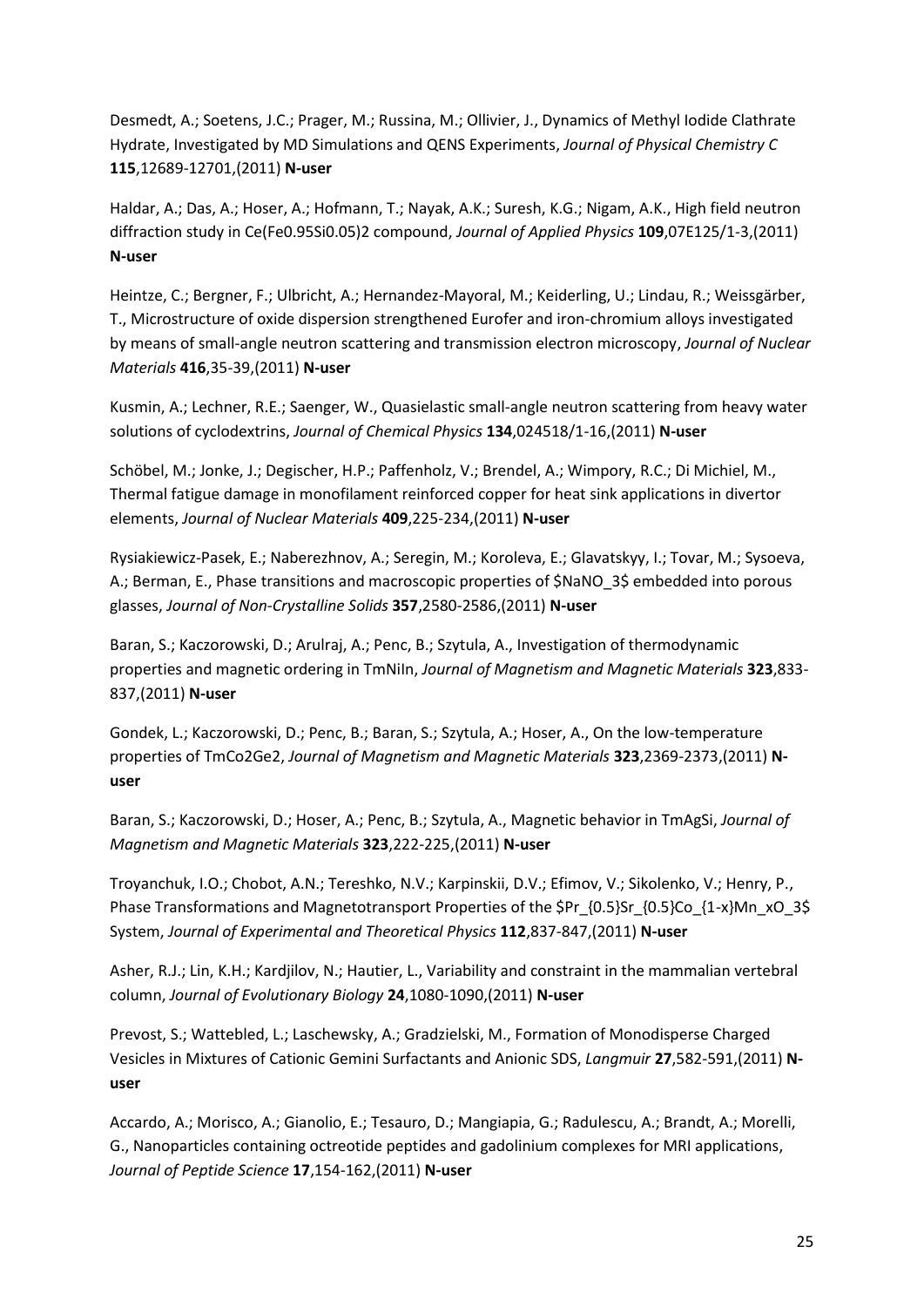Demeter, J.; Teichert, A.; Kiefer, K.; Wallacher, D.; Ryll, H.; Menendez, E.; Paramanik, D.; Steitz, R.; Van Haesendonck, C.; Vantomme, A.; Temst, K.;, Simultaneous polarized neutron reflectometry and anisotropic magnetoresistance measurements, *Review of Scientific Instruments* **82**,033902/1- 7,(2011) **N-user**

Häussler, W.; Böni, P.; Klein, M.; Schmidt, C.J.; Schmidt, U.; Groitl, F.; Kindervater, J., Detection of high frequency intensity oscillatioins at RESEDA using the CASCADE detector, *Review of Scientific Instruments* **82**,045101/1-6,(2011) **N-user**

Coradini, A.; Capaccioni, F.; Erard, S.; Arnold, G.; De Sanctis, M.C.; Filacchione, G.; ... Schade, U...., The Surface Composition and Temperature of Asteroid 21 Lutetia As Observed by Rosetta/VIRTIS, *Science* **334**,492-494,(2011) **N-user**

Bressel, K.; Prevost, S.; Appavou, M.-S.; Tiersch, B.; Koetz, J.; Gradzielski, M., Phase behaviour and structure of zwitanionic mixtures of perfluorocarboxylates and tetradecyldimethylamine oxide- dependence on chain length of the perfluoro surfactant, *Soft Matter* **7**,11232-11242,(2011) **N-user**

Afifi, H.; da Silva, M.A.; Nouvel, C.; Six, J.-L.; Ligoure, C.; Dreiss, C.A., Associative networks of cholesterol-modified dextran with short and long micelles, *Soft Matter* **7**,4888-4899,(2011) **N-user**

Heunemann, P.; Prevost, S.; Grillo, I.; Marino, C.M.; Meyer, J.; Gradzielski, M., Formation and structure of slightly anionically charged nanoemulsions obtained by the phase inversion concentration (PIC) method, *Soft Matter* **7**,5697-5710,(2011) **N-user**

Lazzara, G.; Prevost, S.; Gradzielski, M., Selectivity of cyclodextrins as a parameter to tune the formation of pseudorotaxanes and micelles supramolecular assemblies. A systematic SANS study, *Soft Matter* **7**,6082-6091,(2011) **N-user**

Engelbrecht, T.; Hauß, T.; Süß, K.; Vogel, A.; Roark, M.; Feller, S.E.; Neubert, R.H.H.; Dobner, B., Characterisation of a new ceramide EOS species: synthesis and investigation of the thermotropic phase behaviour and influence on the bilayer architecture of stratum corneum lipid model membranes, *Soft Matter* **7**,8998-9011,(2011) **N-user**

Saruhan, B.; Ryukhtin, V.; Kelm, K., Correlation of thermal conductivity changes with anisotropic nano-pores of EB-PVD deposited FYSZ-coatings, *Surface and Coatings Technology* **205**,5369- 5378,(2011) **N-user**

Stock, C.; Sokolov, D.A.; Bourges, P.; Tobash, P.H.; Gofryk, K.; Ronning, F.; Bauer, E.D.; Rule, K.C.; Huxley, A.D., Anisotropic critical magnetic fluctuations in the ferromagnetic superconductor UCoGe, *Physical Review Letters* **107**,187202/1-5,(2011) **N-user**

Springer, H.; Kostka, A.; Payton, E.J.; Raabe, D.; Kaysser-Pyzalla, A.; Eggeler, G., On the formation and growth of intermetallic phases during interdiffusion between low-carbon steel and aluminium alloys, *Acta Materialia* **59**,1586-1600,(2011) **Others**

Denker, A.; Kertesz, Z.; Peltz, U., The metal alloy of the boy of Xanten, *X-Ray Spectrometry* **40**,215- 218,(2011) **Others**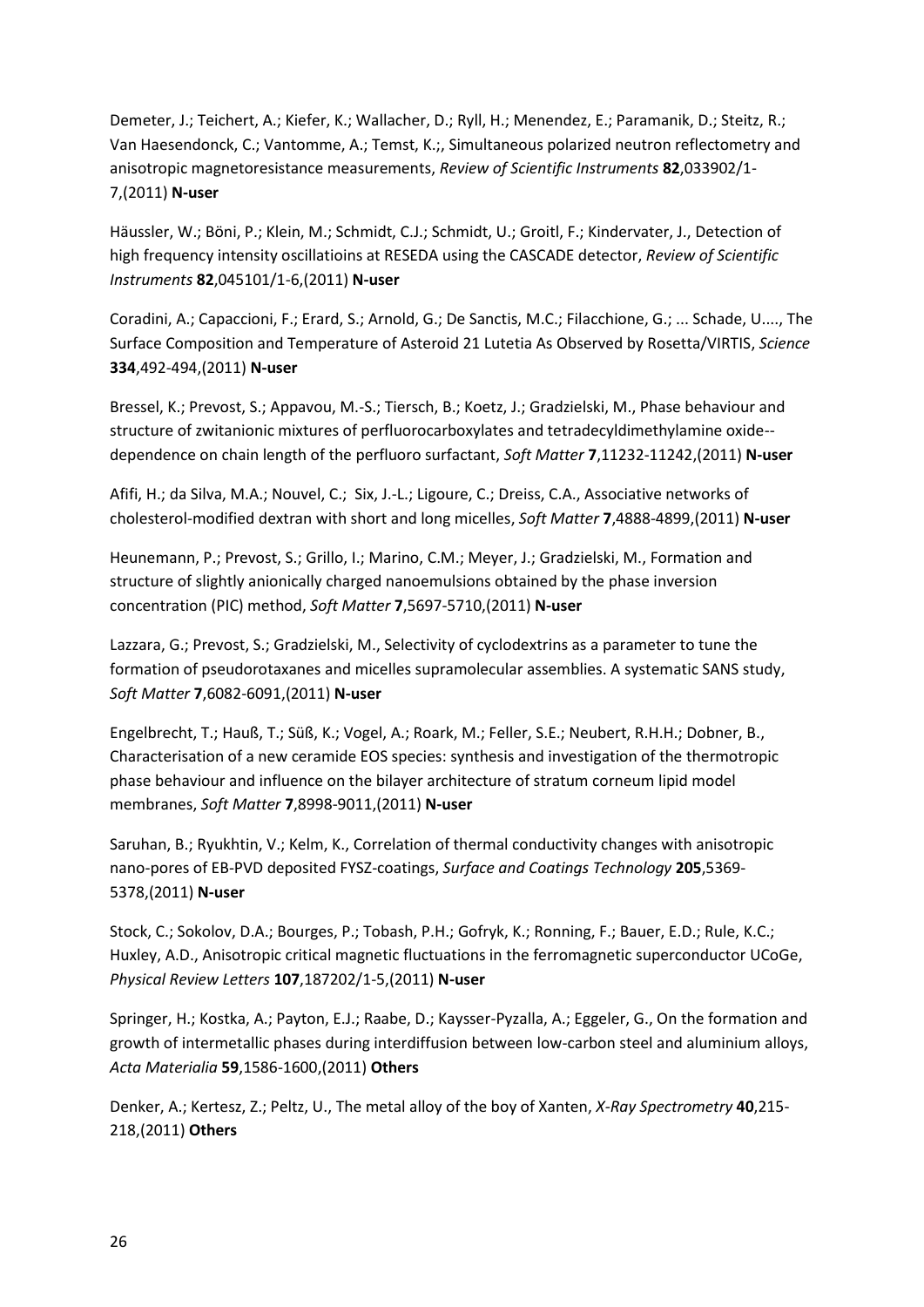Richter, C.; Karsch, L.; Dammene,Y.; Kraft, S.D.; Metzkes, J.;Schramm, U.;Schürer, M.;Sobiella, M.; Weber, A.; Zeil, K.; Pawelke, J., A dosimetric system for quantitative cell irradiation experiments with laser-accelerated protons, *Physics in Medicine and Biology* **56**,1529-1543,(2011) **Others**

Rojas, D.; Garcia, J.; Prat, O.; Sauthoff, G.; Kaysser-Pyzalla, A.R., 9%Cr heat resistant steels: Alloy design, microstructure evolution and creep response at 650 °C, *Materials Science and Engineering A* **528**,5164-5176,(2011) **Others**

Leitner, T.; Sorokin, A.A.; Gaudin, J.; Kaser, H.; Kroth, U.; Tiedtke, K.; Richter, M.: Wernet, Ph., Shotto-shot and average absolute photon flux measurements of a femtosecond laser high-order harmonic photon source, *New Journal of Physics* **13**,093003/1-11,(2011) **Others**

Senn, T.; Bischoff, J.; Nüsse, N.; Schoengen, M.; Löchel, B., Fabrication of photonic crystals for applications in the visible range by Nanoimprint Lithography, *Photonics and Nanostructures - Fundamentals and Applications* **9**,248-254,(2011) **P-FE**

Faatz, B.; Baboi, N.; Ayvazyan, V.; Balandin, V.; Decking, W.; Duesterer, S.; Eckoldt, H.J.; Feldhaus, J.; Golubeva, N.; Honkavaara, K....... Bahrdt, J.; Follath, R.; Gensch, M.; Holldack, K.; Meseck, A.; Mitzner, R..., FLASH II: Perspectives and challenges, *Nuclear Instruments and Methods in Physics Research A* **635**,S2-S5,(2011) **P-FE**

Siewert, F.; Buchheim, J.; Zeschke, T.; Brenner, G.; Kapitzki, S.; Tiedtke, K., Sub-nm accuracy metrology for ultra-precise reflective X-ray optics, *Nuclear Instruments and Methods in Physics Research A* **635**,S52-S57,(2011) **P-FE**

Brenner, G.; Kapitzki, S.; Kuhlmann, M.; Ploenjes, E.; Noll, T.; Siewert, F.; Treusch, R.; Tiedtke, K.; Reininger, R.; Roper, M.D.; Bowler, M.A.; Quinn, F.M.; Feldhaus, J., First results from the online variable line spacing grating spectrometer at FLASH, *Nuclear Instruments and Methods in Physics Research A* **635**,S99-S103,(2011) **P-FE**

Yashchuk, V.V.; Takacs, P.Z.; McKinney, W.R.; Assoufid, L.; Siewert, F.; Zeschke, T., Development of a new generation of optical slope measuring profiler, *Nuclear Instruments and Methods in Physics Research A* **649**,153-155,(2011) **P-FE**

Schiwietz, G.; Czerski, K.; Roth, M.; Grande, P.L.; Koteski, V.; Staufenbiel, F., Ultrafast band-structure variations induced by fast Au Ions in BeO, *Nuclear Instruments and Methods in Physics Research B* **269**,959-963,(2011) **P-FE**

Barber, S.K.; Morrison, G.Y.; Yashchuk, V.V.; Gubarev, M.V.; Geckeler, R.D.; Buchheim, J.; Siewert, F.; Zeschke, T., Developmental long-trace profiler using optimally aligned mirror-based pentaprism, *Optical Engineering* **50**,053601/1-10,(2011) **P-FE**

Barber, S.K.; Geckeler, R.D.; Yashchuk, V.V.; Gubarev, M.V.; Buchheim, J.; Siewert, F.; Zeschke, T., Optimal alignment of mirror-based pentaprisms for scanning deflectometric devices, *Optical Engineering* **50**,073602/1-8,(2011) **P-FE**

Schiwietz, G.; Grande, P.L., Introducing electron capture into the Unitary-convolution-approximation energy-loss theory at low velocities, *Physical Review A* **84**,052703/1-7,(2011) **P-FE**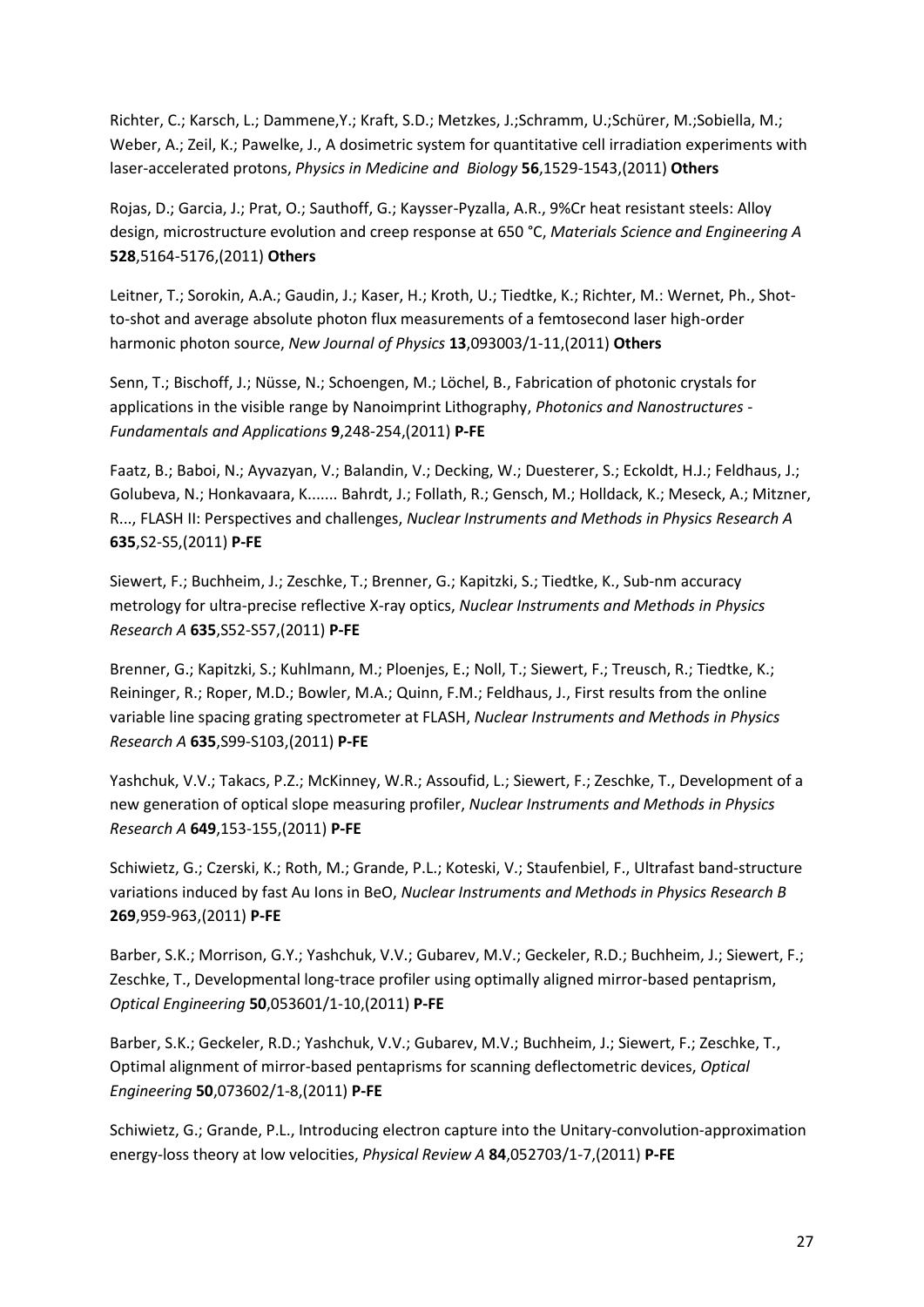Tatchev, D.; Hoell, A.; Eichelbaum, M.; Rademann, K., X-Ray-Assisted Formation of Gold Nanoparticles in Soda Lime Silicate Glass: Suppressed Ostwald Ripening, *Physical Review Letters* **106**,085702/1-4,(2011) **P-FE**

Bahrdt, J.; Wüstefeld, G., Symplectic tracking and compensation of dynamic field integrals in complex undulator structures, *Physical Review Special Topics - Accelerators and Beams* **14**,040703/1-27,(2011) **P-FE**

Geithner, R.; Neubert, R.; Vodel, W.; Seidel, P.; Knaack, K.; Vilcins, S.; Wittenburg, K.; Kugeler, O.; Knobloch, J., Dark current measurements on a superconducting cavity using a cryogenic current comparator, *Review of Scientific Instruments* **82**,013302/1-5,(2011) **P-FE**

Wernet, Ph.; Gaudin, J.; Godehusen, K.; Schwarzkopf, O.; Eberhardt, W., Femtosecond time-resolved photoelectron spectroscopy with a vacuum-ultraviolet photon source based on laser high-order harmonic generation, *Review of Scientific Instruments* **82**,063114/1-12,(2011) **P-FE**

Tavella, F.; Stojanovic, N.; Geloni, G.; Gensch, M., Few-femtosecond timing at fourth-generation X-ray light sources, *Nature Photonics* **5**,162-165,(2011) **P-FE**

Apel, D.; Klaus, M.; Genzel, Ch.; Balzar, D., Rietveld refinement of energy-dispersive synchrotron measurements, *Zeitschrift für Kristallographie* **226**,934-943,(2011) **P-FE**

Feikes, J.; von Hartrott, M.; Ries, M.; Schmid, P.; Wüstefeld, G., Metrology Light Source: The first electron storage ring optimized for generating coherent THz radiation, *Physical Review Special Topics - Accelerators and Beams* **14**,030705/1-10,(2011) **P-FE**

Schreck, S.; Gavrila, G.; Weniger, C.; Wernet, Ph., A sample holder for soft x-ray absorption spectroscopy of liquids in transmission mode, *Review of Scientific Instruments* **82**,103101/1-10,(2011) **P-FE**

Witzmann, F.; Claeson, K.M.; Hampe, O.; Wieder, F.; Hilger, A.; Manke, I.; Niederhagen, M.; Rothschild, B.M.; Asbach, P., Paget disease of bone in a Jurassic dinosaur, *Current Biology* **21**,R647- R648,(2011) **P-FE**

Wiegmann, A.; Stavridis, M.; Walzel, M.; Siewert, F.; Zeschke, T.; Schulz, M.; Elster, C., Accuracy evaluation for sub-aperture interferometry measurements of a synchrotron mirror using virtual experiments, *Precision Engineering* **35**,183-190,(2011) **P-FE**

Fauquet C.; Dehlinger, M.; Jandard, F.; Ferrero, S.; Pailharey, D.; Larcheri, S.; Graziola, R.; Purans, J.; Bjeoumikhov, A.; Erko, A.; Zizak, I.; Dahmani, B.; Tonneau, D., Combining scanning probe microscopy and x-ray spectroscopy, *NANOSCALE RESEARCH LETTERS* **6**,308/1-6,(2011) **P-FE**

Klaus, M.; Genzel, Ch., Multilayer systems for cutting tools: On the relationship between coating design, surface processing, and residual stress, *Advanced Engineering Materials* **13**,845-850,(2011) **P-FE**

Arlt, T.; Manke, I.; Wippermann, K.; Tötzke, C.; Markötter, H.; Riesemeier, H.; Mergel, J.; Banhart, J., Investigation of the three-dimensional ruthenium distribution in fresh and aged membrane electrode assemblies with synchrotron X-ray absorption edge tomography, *Electrochemistry Communications* **13**,826-829,(2011) **P-FE**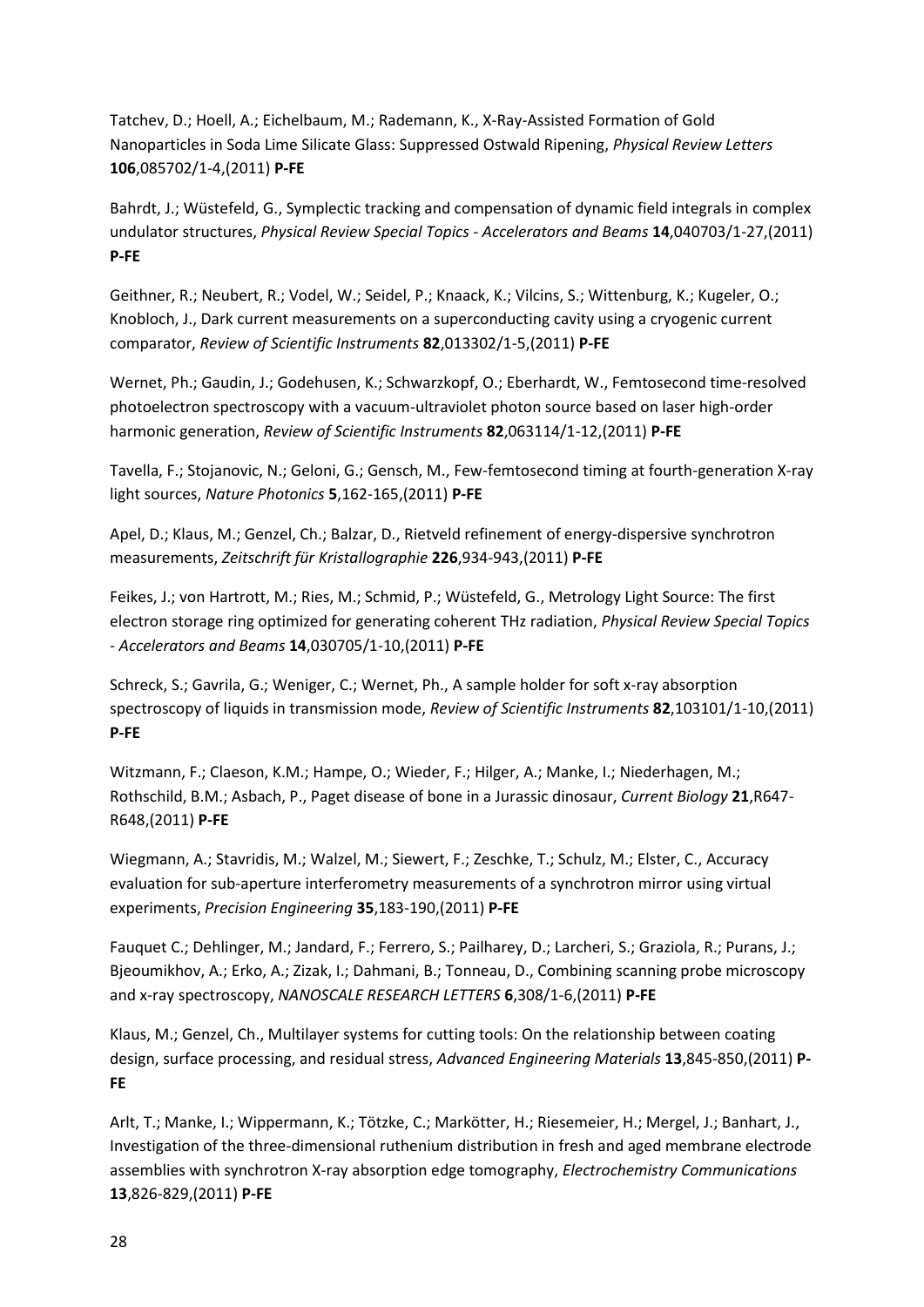Dehn, M.; Aulenbacher, K.; Heine, R.; Kreidel, H.-J.; Ludwig-Mertin, U.; Jankowiak, A., The MAMI C Accelerator - The Beauty of Normal Conducting Multi-Turn Recirculators, *European Physical Journal - Special Topics* **198**,19-47,(2011) **P-FE**

Navirian, H.A.; Herzog, M.; Goldshteyn, J.; Leitenberger, W.; Vrejoiu, I.; Khakhulin, D.; Wulff, M.; Shayduk, R.; Gaal, P.; Bargheer, M., Shortening x-ray pulses for pump-probe experiments at synchrotrons, *Journal of Apllied Physics* **109**,126104/1-3,(2011) **P-FE**

Genzel, Ch.; Krahmer, S.; Klaus, M.; Denks, I.A., Energy-dispersive diffraction stress analysis under laboratory and synchrotron conditions: a comparative study, *Journal of Applied Chystallography* **44**,1,(2011) **P-FE**

Beye, M.; Föhlisch, A., A soft X-ray approach to electron-phonon interactions beyond the Born-Oppenheimer approximation, *Journal of Electron Spectroscopy and Related Phenomena* **184**,313- 317,(2011) **P-FE**

Genzel, Ch.; Denks, I.A.; Coelho, R., Thomas, D.; Mainz, R.; Apel, D.; Klaus, M., Exploiting the features of energy-dispersive synchrotron diffraction for advanced residual stress and texture analysis, *Journal of Strain Analysis for Engineering Design* **46**,615-625,(2011) **P-FE**

Senn, T.; Esquivel, J.P.; Sabaté, N.; Löchel, B., Fabrication of high aspect ratio nanostructures on 3D surfaces, *Microelectronic Engineering* **88**,3043-3048,(2011) **P-FE**

Thiedmann, R.; Manke, I.; Lehnert, W.; Schmidt, V., Random geometric graphs for modelling the pore space of fibre-based materials, *Journal of Materials Science* **46**,7745-7759,(2011) **P-FE**

Senn, T.; Kutz, O.; Weniger, Ch.; Li, J.; Schoengen, M.; Löchel, H.; Wolf, J.; Göttert, P.; Löchel, B., Integration of moth-eye structures into a poly(dimethylsiloxane) stamp for the replication of functionalized microlenses using UV-nanoimprint lithography, *Journal of Vacuum Science and Technology B* **29**,061601/1-5,(2011) **P-FE**

Grothausmann, R.; Zehl, G.; Manke, I.; Fiechter, S.; Bogdanoff, P.; Dorbandt, I.; Kupsch, A.; Lange, A.; Hentschel, M.P.; Schumacher, G.; Banhart, J., Quantitative structural assessment of heterogeneous catalysts by electron tomography, *Journal of the American Chemical Society* **133**,18161-18171,(2011) **P-FE**

Lange, A.; Kupsch, A.; Hentschel, M.P.; Manke, I.; Kardjilov, N.; Arlt, T.; Grothausmann, R., Reconstruction of limited computed tomography data of fuel cell components using Direct Iterative Reconstruction of Computed Tomography Trajectories, *Journal of Power Sources* **196**,5293- 5298,(2011) **P-FE**

Kuhn, R.; Scholta, J.; Krüger, Ph.; Hartnig, Ch.; Lehnert, W.; Arlt, T.; Manke, I., Measuring device for synchrotron X-ray imaging and first results of high temperature polymer electrolyte membrane fuel cells, *Journal of Power Sources* **196**,5231-5239,(2011) **P-FE**

Kamps, T.; Anders, W.; Frahm, A.; Knobloch, J.; Kugeler, O.; Rudolph, J.; Matveenko, A.; Neumann, A.; Quast, T.; Schenk, M.; Schuster, M.; Kneisel, P.; Sekutowicz, J.; Nietubyc, R.; Will, I., Status and perspectives of superconducting radio-frequency gun development for BERLinPro, *Journal of Physics: Conference Series* **298**,012009/1-5,(2011) **P-FE**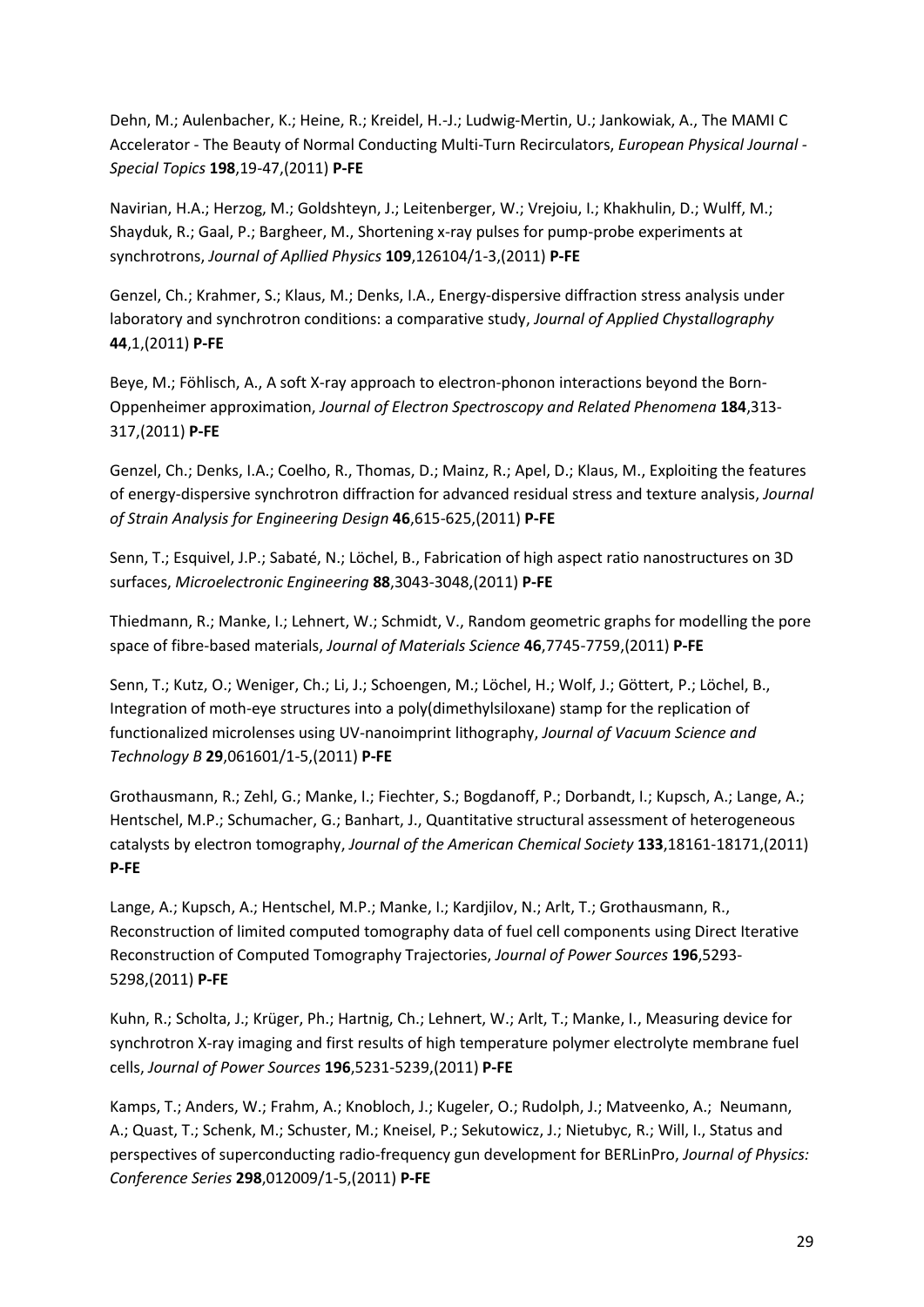Schulenburg, H.; Schwanitz, B.; Linse, N.; Scherer, G.G.; Wokaun, A.; Krbanjevic, J.; Grothausmann, R.; Manke, I., 3D imaging of catalyst support corrosion in polymer electrolyte fuel cells, *Journal of Physical Chemistry C* **115**,14236-14243,(2011) **P-FE**

List, E.J.W.; Koch, N., Focus Issue: Organic light-emitting diodes - status quo and current developments, *Optics Express* **19**,A1237-A1240,(2011) **P-user**

Sun, Y.-P.; Hennies, F.; Pietzsch, A.; Kennedy, B.; Schmitt, T.; Strocov, V.N.; Andersson, J.; Berglund, M.; Rubensson, J.-E.; Aidas, K.; Gel'mukhanov, F.; Odelius, M.; Föhlisch, A., Intramolecular soft modes and intramolecular interactions in liquid acetone, *Physical Review B* **84**,132202/1-4,(2011) **P-user**

Garcia-Munoz, J.L.; Frontera, C.; Baron-Gonzalez, A.J.; Valencia, S.; Blasco, J.; Feyerherm, R.; Dudzik, E.; Abrudan, R.; Radu, F., Valence transition in (Pr,Ca)CoO3 cobaltites: Charge migration at the metal-insulator transition, *Physical Review B* **84**,045104/1-6,(2011) **P-user**

Ostler, T.A.; Evans, R.F.L.; Chantrell, R.W.; Atxitia, U.; Chubykalo- Fesenko, O.; Radu, I.; Abrudan, R.; Radu, F.; Tsukamoto, A.; Itoh, A.; Kirilyuk, A.; Rasing, T.; Kimel, A., Crystallographically amorphous ferrimagnetic alloys: Comparing a localized atomistic spin model with experiments, *Physical Review B* **84**,024407/1-9,(2011) **P-user**

Döring, S.; Schönbohm, F.; Berges, U.; Schreiber, R.; Bürgler, D.E.; Schneider, C.M.; Gorgoi, M.; Schäfers, F.; Papp, C.; Balke, B.; Fadley, C.S.; Westphal, C., Hard x-ray photoemission studies using standing-wave excitation applied to the MgO/Fe interface, *Physical Review B* **83**,165444/1-9,(2011) **P-user**

Niederhausen, J.; Amsalem, P.; Frisch, J.; Wilke, A.; Vollmer, A.; Rieger, R.; Müllen, K.; Rabe, J.P.; Koch, N., Tuning hole-injection barriers at organic/metal interfaces exploiting the orientation of a molecular acceptor interlayer, *Physical Review B* **84**,165302/1-5,(2011) **P-user**

Kordyuk, A.A.; Zabolotnyy, V.B.; Evtushinsky, D.V.; Kim, T.K.; Morozov, I.V.; Kulic, M.L.; Follath, R.; Behr, G.; Büchner, B.; Borisenko, S.V., Angle-resolved photoemission spectroscopy of superconducting LiFeAs: Evidence for strong electron-phonon coupling, *Physical Review B* **83**,134513/1-6,(2011) **P-user**

Herrero-Martin, J.; Garcia-Munoz, J.L.; Valencia, S.; Frontera, C.; Blasco, J.; Baron- Gonzalez, A.J.; Subias, G.; Abrudan, R.; Radu, F.; Dudzik, E.; Feyerherm, R., Valence change of praseodymium in Pr0.5Ca0.5CoO3 investigated by x-ray absorption spectroscopy, *Physical Review B* **84**,115131/1- 6,(2011) **P-user**

Chang, C.F.; Schlappa, J.; Buchholz, M.; Tanaka, A.; Schierle, E.; Schmitz, D.; Ott, H.; Sutarto, R.; Willers, T.; Metcalf, P.; Tjeng, L.H.; Schüßler-Langeheine, C., Intrinsic and extrinsic x-ray absorption effects in soft x-ray diffraction from the superstructure in magnetite, *Physical Review B* **83**,073105/1- 4,(2011) **P-user**

Brown, M.A.; Seidel, R.; Thürmer, S.; Faubel, M.; Hemminger, J.C.; van Bokhoven, J.A.; Winter, B.; Sterrer, M., Electronic structure of sub-10 nm colloidal silica nanoparticles measured by in situ photoelectron spectroscopy at the aqueous-solid interface, *Physical Chemistry Chemical Physics* **13**,12720-12723,(2011) **P-user**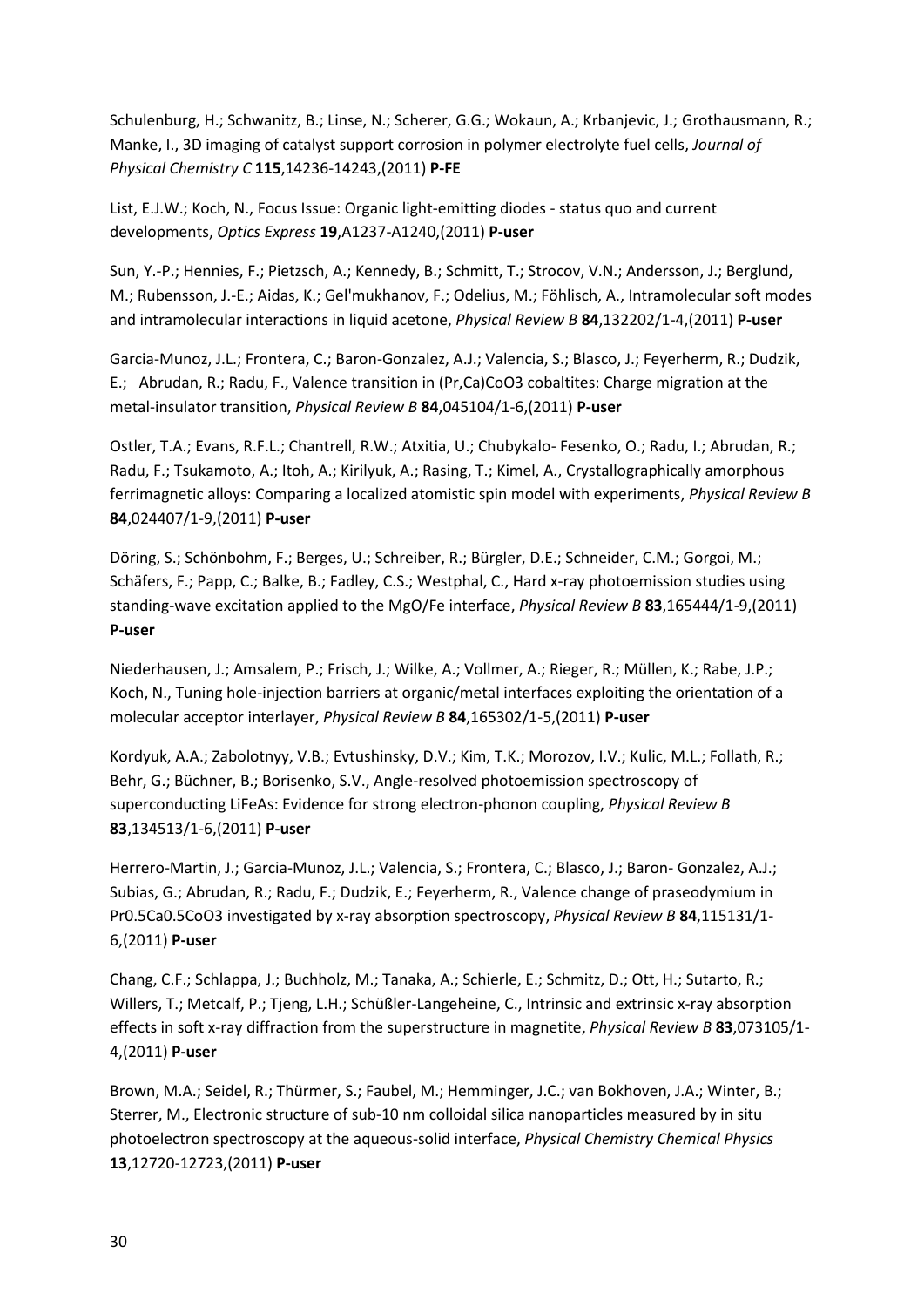Massee, F.; de Jong, S.; Huang, Y.; Siu, W.K.; Santoso, I.; Mans, A.; Boothroyd, A.T.; Prabhakaran, D.; Follath, R.; Varykhalov, A.; Patthey, L.; Shi, M.; Goedkoop, J.B.; Golden, M.S., Bilayer manganites reveal polarons in the midst of a metallic breakdown, *Nature Physics* **7**,978-982,(2011) **P-user**

Trattnig, R.; Figueira-Duarte, T.M.; Lorbach, D.; Wiedermair, W.; Sax, S.; Winkler, S.; Vollmer, A.; Koch, N.; Manca, M.; Loi, M.A.; Baumgarten, M.; List, E.J.W.; Müllen, K., Deep blue polymer light emitting diodes based on easy to synthesize, nano-aggregating polypyrene, *Optics Express* **19**,A1281- A1293,(2011) **P-user**

Ksenzov, D.; Schlemper, Ch.; Davtyan, A.; Bajt, S.; Schäfers, F.; Pietsch, U., A setup for probing ultrashort soft X-ray diffraction by means of curved multilayer structures, *Nuclear Instruments and Methods in Physics Research B* **269**,2124-2129,(2011) **P-user**

Kurde, J.; Miguel, J.; Bayer, D.; Sánchez-Barriga, J.; Kronast, F.; Aeschlimann, M.; Dürr, H.A.; Kuch, W., Magnetostatic coupling of 90° domain walls in Fe19Ni81/Cu/Co trilayers, *New Journal of Physics* **13**,033015/1-13,(2011) **P-user**

Kimling, J.; Kronast, F.; Martens, S.; Böhnert, T.; Martens, M.; Herrero-Albillos, J.; Tati-Bismaths, L.; Merkt, U.; Nielsch, K.; Meier, G., Photoemission electron microscopy of three-dimensional magnetization configurations in core-shell nanostructures, *Physical Review B* **84**,174406/1-5,(2011) **P-user**

Willers, T.; Cezar, J. C.; Brookes, N.B.; Hu, Z.; Strigari, F.; Körner, P.; Hollmann, N.; Schmitz, D.; Bianchi, A.; Fisk, Z.; Tanaka, A.; Tjeng, L.H.; Severing, A., Magnetic field induced orbital polarization in cubic \$YbInNi\_4\$: Determining the quartet ground state using x-ray linear dichroism, *Physical Review Letters* **107**,236402/1-5,(2011) **P-user**

Schirmer, M.; Walz, M.-M.; Papp, C.; Kronast, F.; Gray, A.X.; Balke, B.; Cramm, S.; Fadley, C.S.; Steinrück, H.-P.; Marbach, H., Fabrication of layered nanostructures by successive electron beam induced deposition with two precursors: protective capping of metallic iron structures, *Nanotechnology* **22**,475304/1-6,(2011) **P-user**

Usachov, D.; Vilkov, O; Grüneis, A.; Haberer, D.; Fedorov, A.; Adamchuk, V.K.; Preobrajenski, A.B.; Dudin, P.; Barinov, A.; Oehzelt, M.; Laubschat, C.; Vyalikh, C.V., Nitrogen-Doped Graphene: Efficient Growth, Structure, and Electronic Properties, *Nano Letters* **11**,5401-5407,(2011) **P-user**

Frisch, J.; Vollmer, A.; Rabe, J.P.; Koch, N., Ultrathin polythiophene films on an intrinsically conducting polymer electrode: Charge transfer induced valence states and interface dipoles, *Organic Electronics* **12**,916-922,(2011) **P-user**

Koch-Müller, M.; Speziale, S.; Deon, F.; Mrosko, M.; Schade, U., Stress-induced proton disorder in hydrous ringwoodite, *Physics and Chemistry of Minerals* **38**,65-73,(2011) **P-user**

Thürmer, S.; Seidel, R.; Eberhardt, W.; Bradforth, S.E.; Winter, B., Ultrafast hybridization screening in Fe3+ aqueous solution, *Journal of the American Chemical Society* **133**,12528-12535,(2011) **P-user**

Gráczer, E.; Merli, A.; Singh, R.K.; Karuppasamy, M.; Závodszky, P.; Weiss, M.S.; Vas, M., Atomic level description of the domain closure in a dimeric enzyme: Thermus thermohilus 3-isopropylmalate dehydrogenase, *Molecular BioSystems* **7**,1646-1659,(2011) **P-user**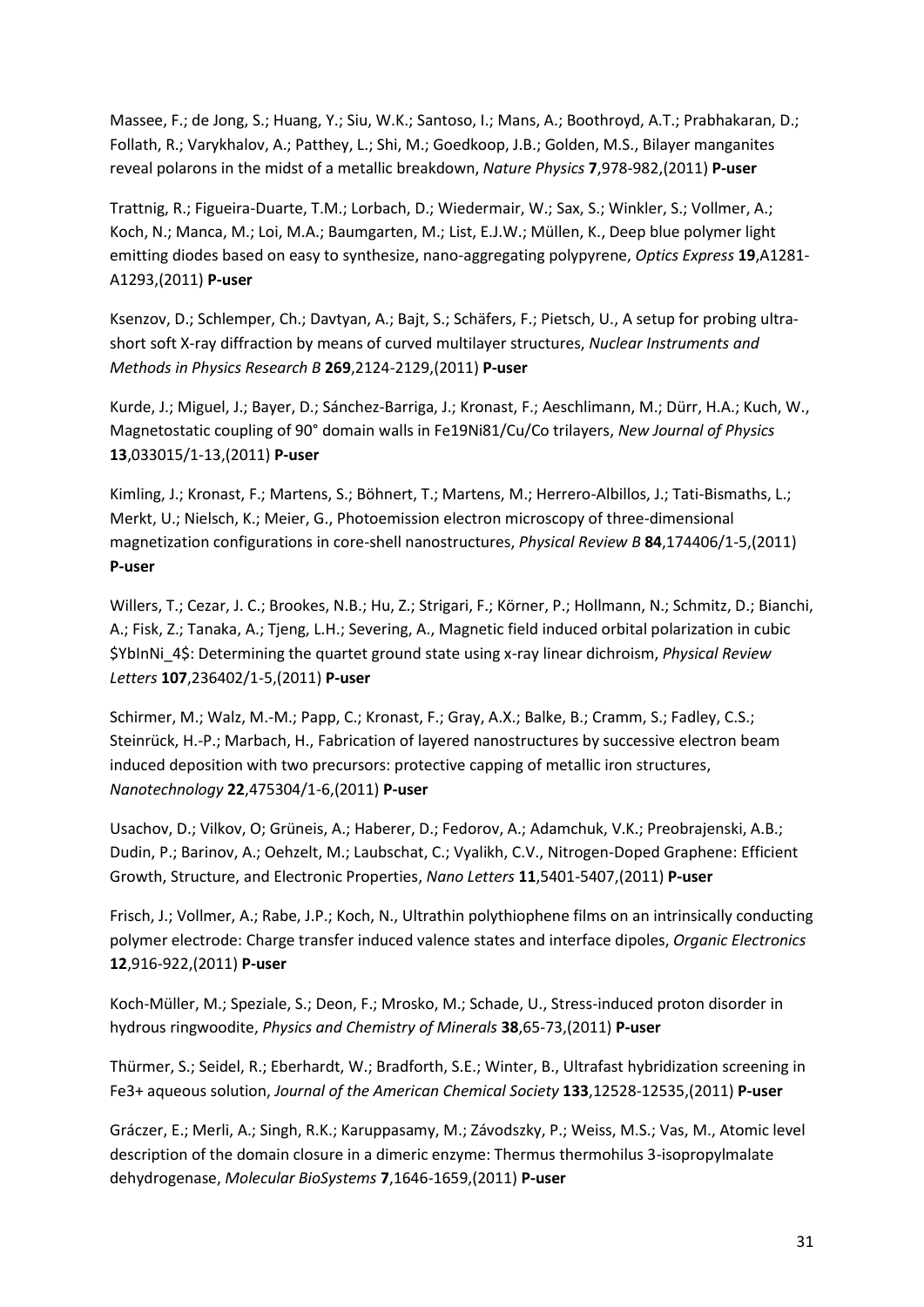Müller, A.; Ruff, A.; Paul, M.; Wetscherek, A.; Berner, G.; Bauer, U.; Praetorius, C.; Fauth, K.; Przybylski, M.; Gorgoi, M.; Sing, M.; Claessen, R., Fe3O4 on ZnO: A spectroscopic study of film and interface properties, *Thin Solid Films* **520**,368-373,(2011) **P-user**

Maawad, E.; Brockmeier, H.G.; Wagner, L.; Sano, Y.; Genzel, Ch., Investigation on the surface and near-surface characteristics of Ti-2.5Cu after various mechanical surface treatments, *Surface and Coatings Technology* **205**,3644-3650,(2011) **P-user**

Oñorbe, E.; Garcés, G.; Pérz, P.; Cabezas, S.; Klaus, M.; Genzel, C.; Frutos, E.; Adeva, P., The evolution of internal strain in Mg-Y-Zn alloys with a long period stacking ordered structure, *Scripta Materialia* **65**,719-722,(2011) **P-user**

Brito, P.; Pinto, H.; Genzel, Ch.; Klaus, M.; Kaysser-Pyzalla, A., Impact of transition oxides on growth stresses and texture of alumina scales formed during oxidation of iron aluminides, *Scripta Materialia* **65**,312-315,(2011) **P-user**

Wang, C.; Neugebauer, U.; Bürck, J.; Myllykoski, M.; Baumgaertel, P.; Popp, J.; Kursula, P., Charge Isomers of Myelin Basic Protein: Structure and Interactions with Membranes, Nucleotide Analogues, and Calmodulin, *PLoS ONE* **6**,e19915/1-15,(2011) **P-user**

Partzsch, S.; Wilkins, S.B.; Hill, J.P.; Schierle, E.; Weschke, E.; Souptel, D.; Büchner, B.; Geck, J., Observation of Electronic Ferroelectric Polarization in Multiferroic \$YMn\_2O\_5\$, *Physical Review Letters* **107**,057201/1-4,(2011) **P-user**

Usachev, D.Y.; Dobrotvorskii, A.M.; Varykhalov, A.Y.; Rybkin, A.G.; Adamchuk, V.K., Structural Stability of Stepped Nickel Surfaces, *Physics of the Solid State* **53**,1277-1282,(2011) **P-user**

Bonilla, C.M.; Marcano, N.; Herrero-Albillos, J.; Maisuradze, A.; García, L.M.; Bartolomé, F., SR study of short-range magnetic order in the paramagnetic regime of \$ErCo\_2\$, *Physical Review B* **84**,184425/1-7,(2011) **P-user**

Cutic, N.; Lindau, F.; Thorin, S.; Werin, S.; Bahrdt, J.; Eberhardt, W.; Holldack, K.; Erny, C.; L'Huillier, A.; Mansten, E., Vacuum ultraviolet circularly polarized coherent femtosecond pulses from laser seeded relativistic electrons, *Physical Review Special Topics - Accelerators and Beams* **14**,030706/1-6,(2011) **P-user**

King, P.D.C.; Hatch, R.C.; Bianchi, M.; Ovsyannikov, R.; Lupulescu. C.; Landolt, G.; Slomski, B.; Dil, J.H.; Guan, D.; Mi, J.L.; Rienks, E.D.L.; Fink, J.; Lindblad, A.; Svensson, S.; Bao, S.; Balakrishnan, G.; Iversen, B. B.; Osterwalder, J.; Eberhardt, W, Large Tunable Rashba Spin Splitting of a Two-Dimensional Electron Gas in Bi2Se3, *Physical Review Letters* **107**,096802/1-5,(2011) **P-user**

Martí, X.; Ferrer, P. ; Herrero-Albillos, J.; Narvaez, J.; Holy, V.; Barrett, N.; Alexe, M.; Catalan, G., Skin layer of BiFeO3 single crystals, *Physical Review Letters* **106**,236101/1-4,(2011) **P-user**

Lange, I.; Blakesley, J.C.; Frisch, J.; Vollmer, A.; Koch, N.; Neher, D., Band Bending in Conjugated Polymer Layers, *Physical Review Letters* **106**,216402/1-4,(2011) **P-user**

Leininger, P.; Ilakovac, V.; Joly, Y.; Schierle, E.; Weschke, E.; Bunau, O.; Berger, H.; Pouget, J.-P.; Foury-Leylekian, P., Ground State of the Quasi-1D Compound \$BaVS\_3\$ Resolved by Resonant Magnetic X-Ray Scattering, *Physical Review Letters* **106**,167203/1-4,(2011) **P-user**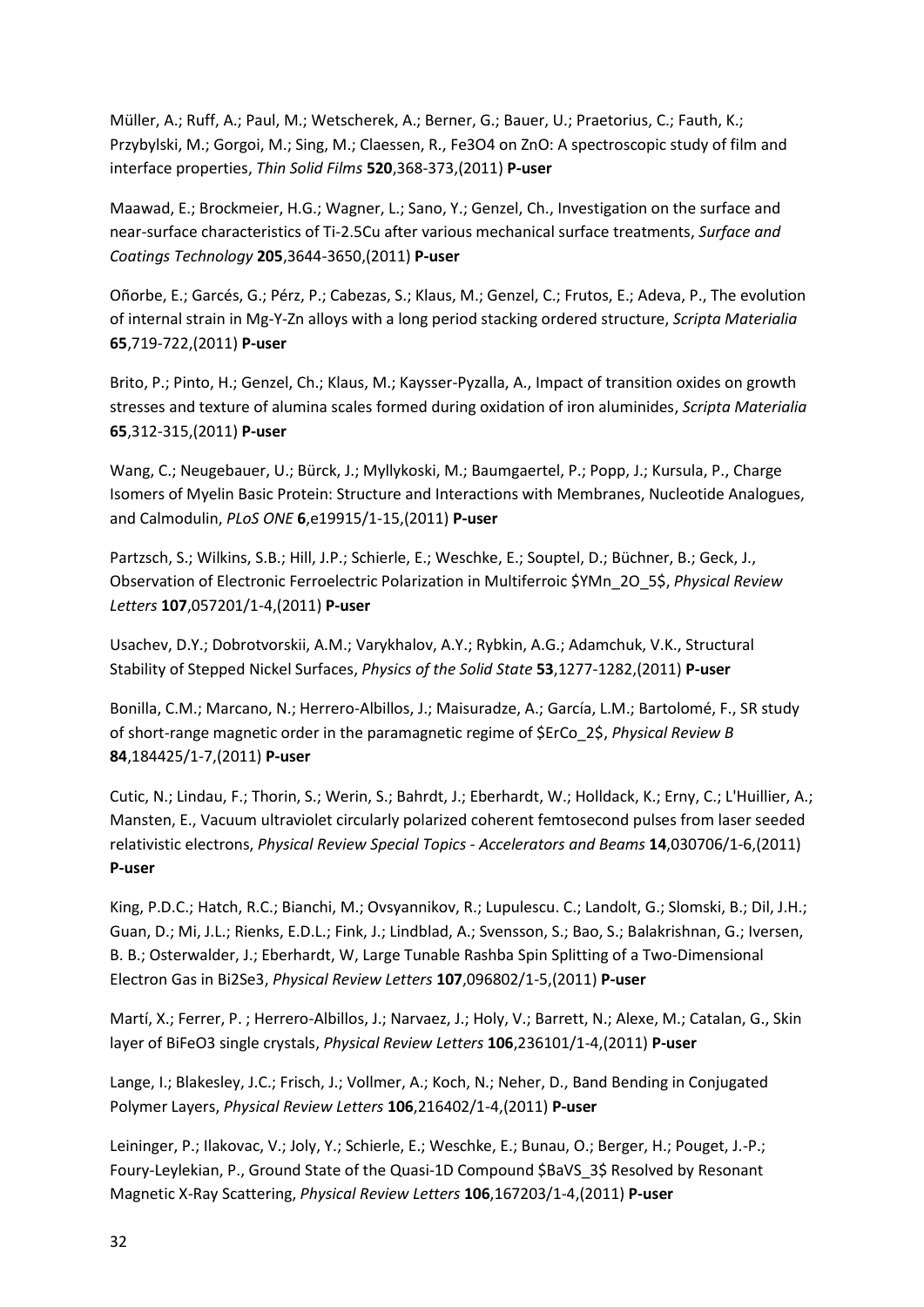Wietstruk, M.; Melnikov, A.; Stamm, C.; Kachel, T.; Pontius, N.; Sultan, M.; Gahl, C.; Weinelt, M.; Dürr, H.A.; Bovensiepen, U., Hot-Electron-Driven Enhancement of Spin-Lattice Coupling in Gd and Tb 4f Ferromagnets Observed by Femtosecond X-Ray Magnetic Circular Dichroism, *Physical Review Letters* **106**,127401/1-4,(2011) **P-user**

Scott, J.F.; Bryson, J.; Carpenter, M.A.; Herrero-Albillos, J.; Itoh, M., Elastic and anelastic properties of ferroelectric SrTi18O3 in the kHz-MHz regime, *Physical Review Letters* **106**,105502/1-4,(2011) **P-user**

Rahn, D.J.; Ludwig, E.; Buck, J.; Kronast, F.; Marczynski-Bühlow, M.; Kröger, E.; Kipp, L.; Rossnagel, K., Laterally confined metal-to-insulator and quasi-two-dimensional-to-two-dimensional transition by focused Rb intercalation of 1T-TaS2, *Physical Review B* **84**,233105/1-4,(2011) **P-user**

Fedorov, A.V.; Varykhalov, A.Y.; Dobrotvorskii, A.M.; Chikina, A.G.; Adamchuk, V.K.; Usachov, D.Y., Structure of Graphene on the Ni(110) Surface, *Physics of the Solid State* **53**,1952-1956,(2011) **P-user**

Salikhov, R.; Abrudan, R.; Brussing, F.; Buschhorn, St.; Ewerlin, M.; Mishra, D.; Radu, F.; Garifullin, I.A.; Zabel, H., Precessional dynamics and damping in Co/Cu/Py spin valves, *Applied Physics Letters* **99**,092509/1-3,(2011) **P-user**

Wadati, H.; Geck, J.; Hawthorn, D.G.; Higuchi, T.; Hosoda, M.; Bell, C.; Hikita, Y.; Hwang, H.Y.; Schussler-Langeheine, C.; Schierle, E.; Weschke, E.; Sawatzky, G.A., Electronic structure of the SrTiO3/LaAlO3 interface revealed by resonant soft x-ray scattering, *IOP Conference Series: Materials Science and Engineering* **24**,012012/1-9,(2011) **P-user**

Hauptvogel, I.M.; Biedermann, R.; Klein, N.; Senkovska, I.; Cadiau, A.; Wallacher, D.; Feyerherm, R.; Kaskel, S., Flexible and Hydrophobic Zn-Based Metal-Organic Framework, *Inorganic Chemistry* **50**,8367-8374,(2011) **P-user**

Volkers, G.; Palm, G.J.; Weiss, M.S.; Wright, G.D.; Hinrichs, W., Structural basis for a new tetracycline resistance mechanism relying on the TetX monooxygenase, *FEBS Letters* **585**,1061-1066,(2011) **Puser**

Grigorian, S.; Tranchida, D.; Ksenzov, D.; Schäfers, F.; Schönherr, H.; Pietsch, U., Structural and morphological changes of P3HT films in the planar geometry of an OFET device under an applied electric field, *European Polymer Journal* **47**,2189-2196,(2011) **P-user**

Markötter, H.; Manke, I.; Krüger, P.; Arlt, T.; Haussmann, J.; Klages, M.; Riesemeier, H.; Hartnig, Ch.; Scholta, J.; Banhart, J., Investigation of 3D water transport paths in gas diffusion layers by combined in-situ synchrotron X-ray radiography and tomography, *Electrochemistry Communications* **13**,1001- 1004,(2011) **P-user**

Olsson, C.-O.A.; Malmgren, S.; Gorgoi, M.; Edström, K., Quantifying the Metal Nickel Enrichment on Stainless Steel, *Electrochemical and Solid-State Letters* **14**,C1-C3,(2011) **P-user**

Aygül, U.; Peisert, H.; Frisch, J.; Vollmer, A.; Koch, N.; Chassé, T., Electronic properties of interfaces between PCPDTBT and prototypical electrodes studied by photoemission spectroscopy, *ChemPhysChem* **12**,2345-2351,(2011) **P-user**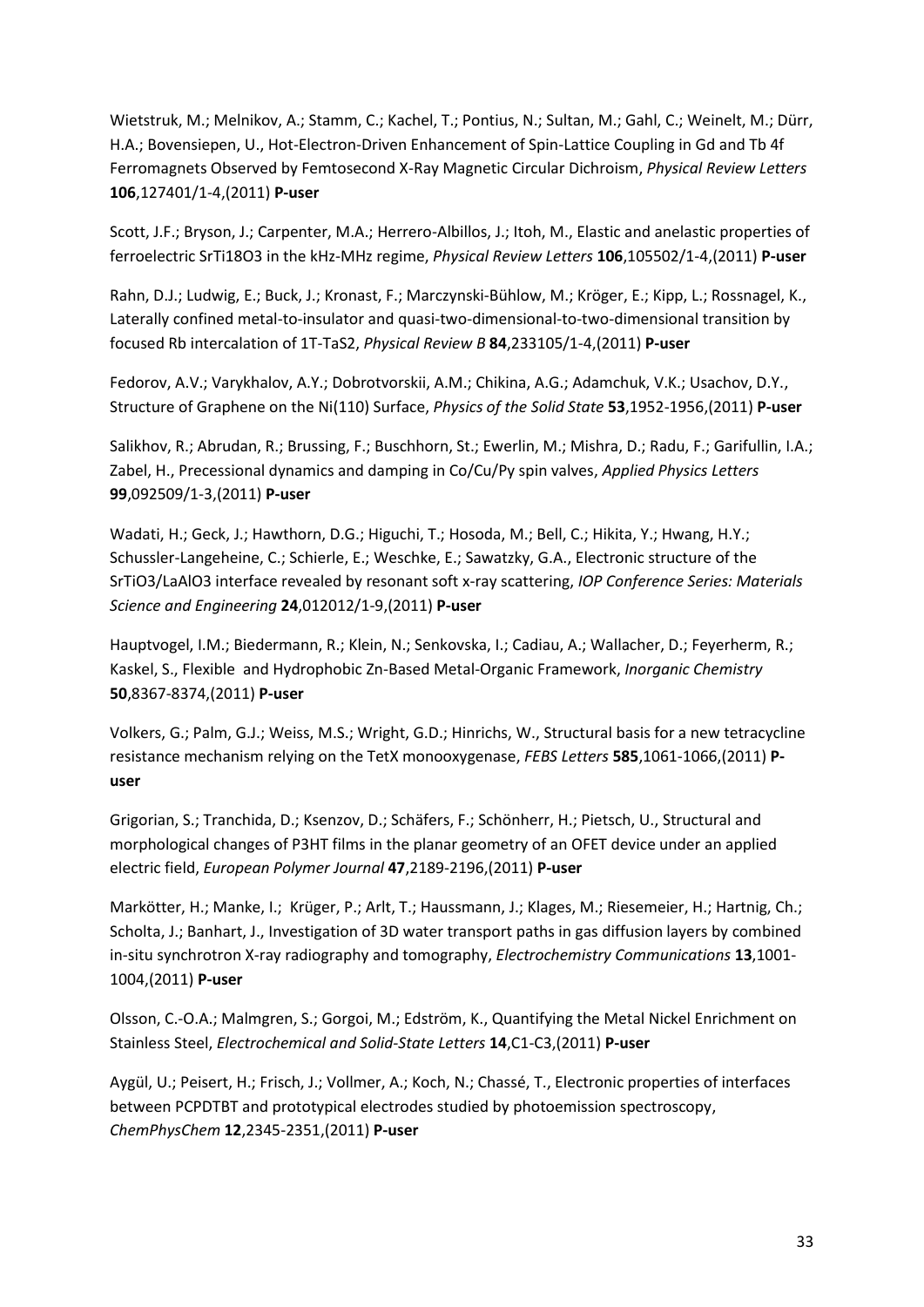Figueroa, A.I.; Chandra, S.; Phan, M.H.; Srikanth, H.; Bonilla, C.M.; Garcia, L.M.; Bartolome, F.; Bartolome, J.; Herrero-Albillos, J., Magnetic switching and magnetic transitions in ErCo2 probed by radio-frequency transverse susceptibility, *Journal of Applied Physics* **109**,07E118/1-3,(2011) **P-user**

Mossanek, R.J.O.; Preda, I.; Abbate, M.; Rubio-Zuazo, J.; Castro, G.R.; Vollmer, A.; Gutiérrez, A.; Soriano,L., Investigation of surface and non-local screening effects in the Ni 2p core level photoemission spectra of NiO, *Chemical Physics Letters* **501**,437-441,(2011) **P-user**

Gedrich, K.; Heitbaum, M.; Notzon, A.; Senkovska, I.; Fröhlich, R.; Getzschmann, J.; Mueller, U.; Glorius, F.; Kaskel, S., A Family of Chiral Metal-Organic Frameworks., *Chemistry - A European Journal* **17**,2099-2106,(2011) **P-user**

Wilke, A.; Amsalem, P.; Frisch, J.; Bröker, B.; Vollmer, A.; Koch, N., Electric fields induced by energy level pinning at organic heterojunctions, *Applied Physics Letters* **98**,123304/1-3,(2011) **P-user**

Lewis, T.; Faubel, M.; Winter, B.; Hemminger, J.C., CO2 Capture in Amine-Based Aqueous Solution: Role of the Gas-Solution Interface, *Angewandte Chemie / International Edition* **50**,10178- 10181,(2011) **P-user**

Svarcova, S.; Bezdicka, P.; Hradil, D.; Hradilova, J.; Zizak, I., Clay pigment structure characterisation as a guide for provenance determination - a comparison between laboratory powder micro-XRD and synchrotron radiation XRD., *Analytical and Bioanalytical Chemistry* **399**,331-336,(2011) **P-user**

Dietsch, R.; Rack, A.; Weitkamp, T.; Riotte, W.; Rack, T.; Holz, T.; Krämer, M.; Weissbach, D.; Morawe, Ch.; Siewert, F.; Meduna, M.; Cloetens, P., Ziegler E., Performance of Multilayer Monochromators for Hard X-Ray Imaging with Coherent Synchrotron Radiation, *AIP Conference Proceedings* **1365**,77- 80,(2011) **P-user**

Stsiapanava, A.; Chaloupkova, R.; Fortova, A.; Brynda, J.; Weiss, M.S.; Damborsky, J.; Kuta Smatanova, I., Crystallization and preliminary X-ray diffraction analysis of the wild-type haloalkane dehalogenase DhaA and its variant DhaA13 complexed with different ligands, *Acta Crystallographica F* **67**,253- 257,(2011) **P-user**

Einspahr, H.; Weiss, M.S., Structural Biology and Crystallization Communications, *Acta Crystallographica F* **67**,1,(2011) **P-user**

Farajian, M.; Nitschke-Pagel, T.; Wimpory, R.C.; Hofmann, M.; Klaus, M., Residual stress field determination in welds by means of X-ray, synchrotron and neutron diffraction, *Materialwissenschaft und Werkstofftechnik* **42**,996-1001,(2011) **P-user**

Ottosson, N.; Odelius, M.; Spangberg, D.; Pokapanich, W.; Svanqvist, M.; Öhrwall, G.; Winter, B.; Bjorneholm, O., Cations Strongly Reduce Electron-Hopping Rates in Aqueous Solutions, *Journal of the American Chemical Society* **133**,13489-13495,(2011) **P-user**

Paithankar, K.S.; Sorensen, H.O.; Wright, J.P.; Schmidt, S.; Poulsen, H.F.; Garman E.F., Simultaneous Xray diffraction from multiple single crystals of macromolecules., *Acta Crystallographica D* **67**,608- 618,(2011) **P-user**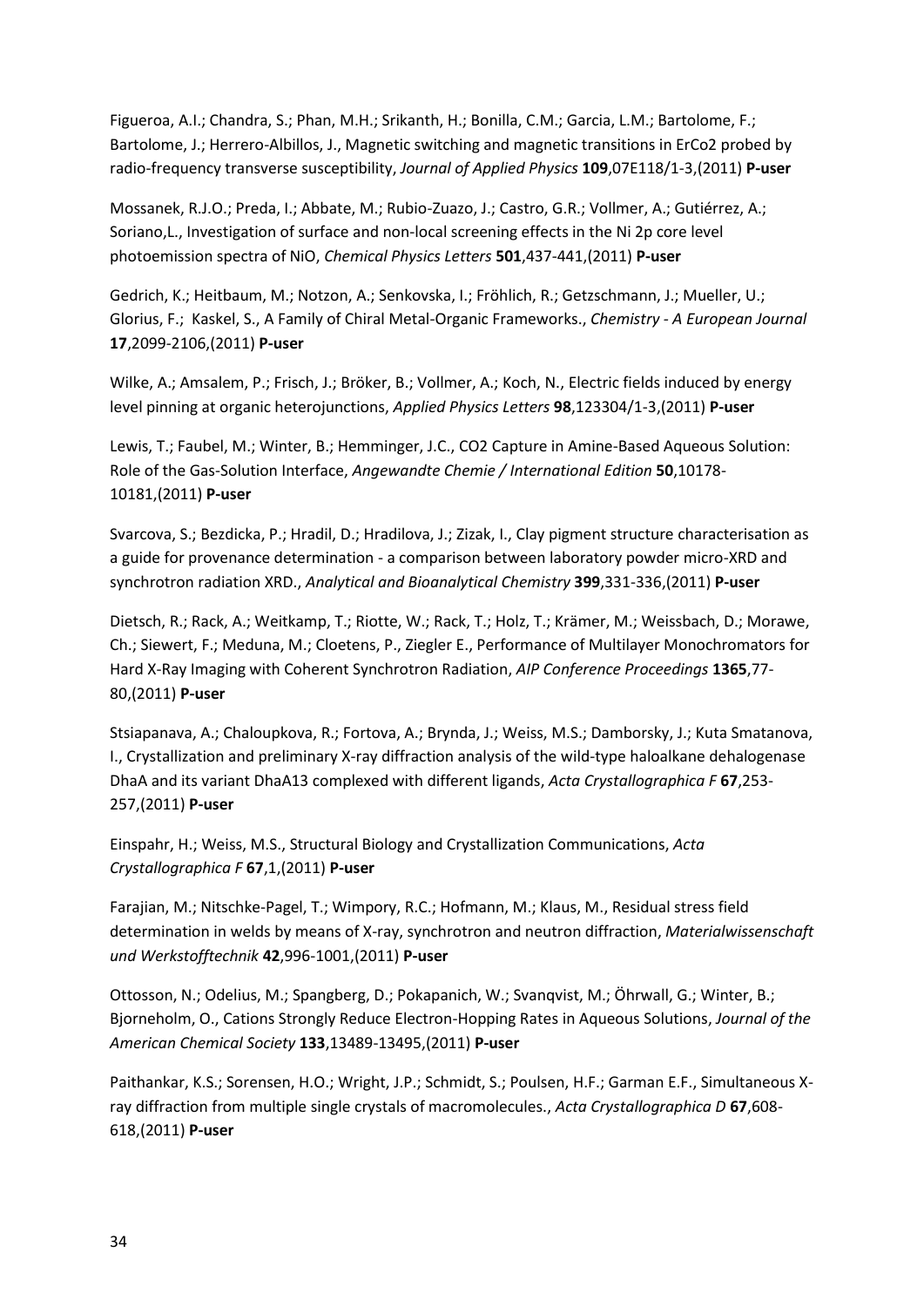Ottosson, N.; Børve, K.J.; Spångberg, D.; Bergersen, H.; Sæthre, L.J.; Faubel, M.; Pokapanich, W.; Öhrwall, G.; Björneholm, O.; Winter, B., On the Origins of Core-Electron Chemical Shifts of Small Biomolecules in Aqueous Solution: Insights from Photoemission and ab Initio Calculations of Glycine(aq), *Journal of the American Chemical Society* **133**,3120-3130,(2011) **P-user**

Evans, G.; Schuldt, L.; Griffin, M.D.W.; Devenish, S.R.A.; Pearce, F.G.; Perugini, M.A.; Dobson, R.C.J.; Jameson, G.B.; Weiss, M.S.; Gerrard, J.A., A tetrameric structure is not essential for activity in dihydrodipicolinate synthase (DHDPS) from Mycobacterium tuberculosis., *Archives of Biochemistry and Biophysics* **512**,154-159,(2011) **P-user**

Zay, K.; Maawad, E.; Brokmeier, H.-G.; Wagner, L.; Genzel, Ch., Influence of mechanical surface treatments on the high cycle fatigue performance of TIMETAL 54M, *Materials Science and Engineering A* **528**,2554-2558,(2011) **P-user**

Amselem, P.; Wilke, A.; Frisch, J.; Niederhausen, J.; Vollmer, A.; Rieger, R.; Müllen, K.; Rabe, J.P.; Koch, N., Interlayer molecular diffusion and thermodynamic equilibrium in organic heterostructures on a metal electrode, *Journal of Applied Physics* **110**,113709/1-6,(2011) **P-user**

Zocher, G.; Richter, M.E.A.; Mueller, U.; Hertweck, C., Structural fine-tuning of a multifunctional cytochrome p450 monooxygenase, *Journal of the American Chemical Society* **133**,2292-2302,(2011) **P-user**

Qin, T.; Wiedemair, W.; Nau, S.; Trattnig, R.; Sax, S.; Winkler, S.; Vollmer, A.; Koch, N.; Baumgarten, M.; List, E.J.W.; Müllen, K., Core, Shell, and Surface-Optimized Dendrimers for Blue Light-Emitting Diodes, *Journal of the American Chemical Society* **133**,1301-1303,(2011) **P-user**

Ducic, T.; Quintes, S.; Nave, K.-A.; Susini, J.; Rak, M.; Tucoulou, R.; Alevra, M.; Guttmann, P.; Salditt, T., Structure and composition of myelinated axons: A multimodal synchrotron spectro-microscopy study, *Journal of Structural Biology* **173**,202-212,(2011) **P-user**

Krüger, Ph.; Markötter, H.; Haußmann, J.; , Klages, M.; Arlt, T.; Banhart. J.; Hartnig, Ch.; Manke, I.; Scholta, J., Synchrotron X-ray tomography for investigations of water distribution in polymer electrolyte membrane fuel cells, *Journal of Power Sources* **196**,5250-5255,(2011) **P-user**

Sun, Y.-P.; Pietzsch, A.; Hennies, F.; Rinkevicius, Z.; Karlsson, H.O.; Schmitt, T.; Strocov, V.N.; Andersson, J.; Kennedy, B.; Schlappa, J.; Föhlisch, A,; Gel'mukhanov, F.; Rubensson, J.-E., Internal symmetry and selection rules in resonant inelastic soft x-ray scattering, *Journal of Physics B: Atomic, Molecular and Optical Physics* **44**,161002/1-5,(2011) **P-user**

Seidel, R.; Thürmer, S.; Winter, B., Photoelectron Spectroscopy Meets Aqueous Solution: Studies from a Vacuum Liquid Microjet, *Journal of Physical Chemistry Letters* **2**,633-641,(2011) **P-user**

Thürmer, S.; Seidel, R.; Winter, B.; Oncak, M.; Slavicek, P., Flexible H2O2 in Water: Electronic Structure from Photoelectron Spectroscopy and Ab Initio Calculations, *Journal of Physical Chemistry A* **115**,6239-6249,(2011) **P-user**

Hassel, C.; Römer, F.M.; Reckers, N.; Kronast, F.; Dumpich, G.; Lindner, J., Domain wall resistance in epitaxial Fe wires, *Journal of Magnetism and Magnetic Materials* **323**,1027-1030,(2011) **P-user**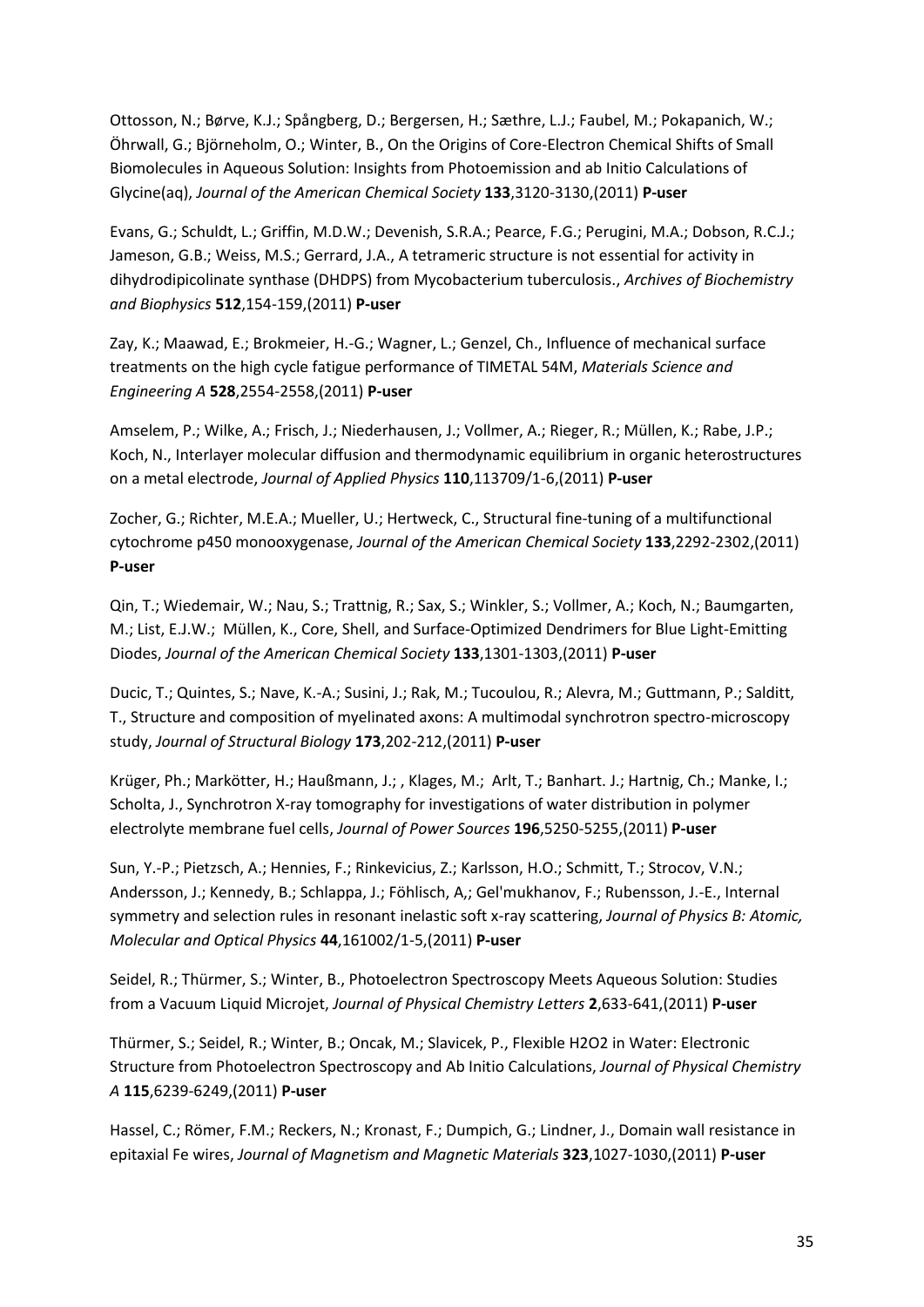Seidel, R.; Thürmer, S.; Moens, J.; Geerlings, P.; Blumberger, J.; Winter, B., Valence photoemission spectra of aqueous Fe2+/3+ and [Fe(CN)6]4-/3- and their interpretation by DFT calculations, *Journal of Physical Chemistry B* **115**,11671-11677,(2011) **P-user**

Lewis, T.; Winter, B.; Stern, A.C.; Baer, M.D.; Mundy, C.J.; Tobias, D.J.; Hemminger, J.C., Dissociation of Strong Acid Revisited: X-ray Photoelectron Spectroscopy and Molecular Dynamics Simulations of HNO3 in Water, *Journal of Physical Chemistry B* **115**,9445-9451,(2011) **P-user**

Latteyer, F.; Peisert, H.; Aygül, U.; Biswas, I.; Petraki, F.; Basova, T.; Vollmer, A.; Chasse, T., Laterally Resolved Orientation and Film Thickness of Polar Metal Chlorine Phthalocyanines on Au and ITO, *Journal of Physical Chemistry C* **115**,11657-11665,(2011) **P-user**

Amsalem, P.; Niederhausen, J.; Frisch, J.; Wilke, A.; Bröker, B.; Vollmer, A.; Rieger, R.; Müllen, K.; Rabe, J.P.; Koch, N., Metal-to-Acceptor Charge Transfer through a Molecular Spacer Layer, *Journal of Physical Chemistry C* **115**,17503-17507,(2011) **P-user**

Fraxedas, J.; Garcia-Gil, S.; Monturet, S.; Lorente, N.; Fernandez-Torrente, I.; Franke, K.J.; Pascual, J.I.; Vollmer, A.; Blum, R. -P.; Koch, N.; Ordejon, P., Modulation of Surface Charge Transfer through Competing Long-Range Repulsive versus Short-Range Attractive Interactions, *Journal of Physical Chemistry C* **115**,18640-18648,(2011) **P-user**

Lewis, T.; Winter, B.; Stern, A.C.; Baer, M.D.; Mundy, C.J.; Tobias, D.J.; Hemminger, J.C., Does Nitric Acid Dissociate at the Aqueous Solution Surface?, *Journal of Physical Chemistry C* **115**,21183- 21190,(2011) **P-user**

Granroth, S.; Olovsson, W.; Holmström, E.; Knut, R.; Gorgoi, M.; Svensson, S.; Karis, O., Understanding interface properties from high kinetic energy photoelectron spectroscopy and first principles theory, *Journal of Electron Spectroscopy and Related Phenomena* **183**,80-93,(2011) **P-user**

Sommer, A.P.; Hodeck, K.F.; Zhu, D.; Kothe, A.; Lange, K.M.; Fecht, H.-J.; Aziz, E.F., Breathing Volume into Interfacial Water with Laser Light, *Journal of Physical Chemistry Letters* **2**,562-565,(2011) **Soft**

Lu, Y.; Ballauff, M., Thermosensitive core-shell microgels: From colloidal model systems to nanoreactors, *Progress in Polymer Science* **36**,767-792,(2011) **Soft**

Rochette, C.N.; Rosenfeldt, S.; Henzler, K.; Polzer, F.; Ballauff, M.; Tong, Q.; Mecking, S.; Drechsler, M.; Narayanan, T.; Harnau, L., Annealing of Single Lamella Nanoparticles of Polyethylene, *Macromolecules* **44**,4845-4851,(2011) **Soft**

Dzubiella, J, How Interface Geometry Dictates Water's Thermodynamic Signature in Hydrophobic Association, *Journal of Statistical Physics* **145**,227-239,(2011) **Soft**

Thiele, J.; Seiffert, S., Double emulsions with controlled morphology by microgel scaffolding, *Lab on a Chip* **11**,3188-3192,(2011) **Soft**

Pfaff, A.; Shinde, V.S.; Lu, Y.; Wittemann, A.; Ballauff, M.; Müller, A.H.E., Glycopolymer-Grafted Polystyrene Nanospheres, *Macromolecular Bioscience* **11**,199-210,(2011) **Soft**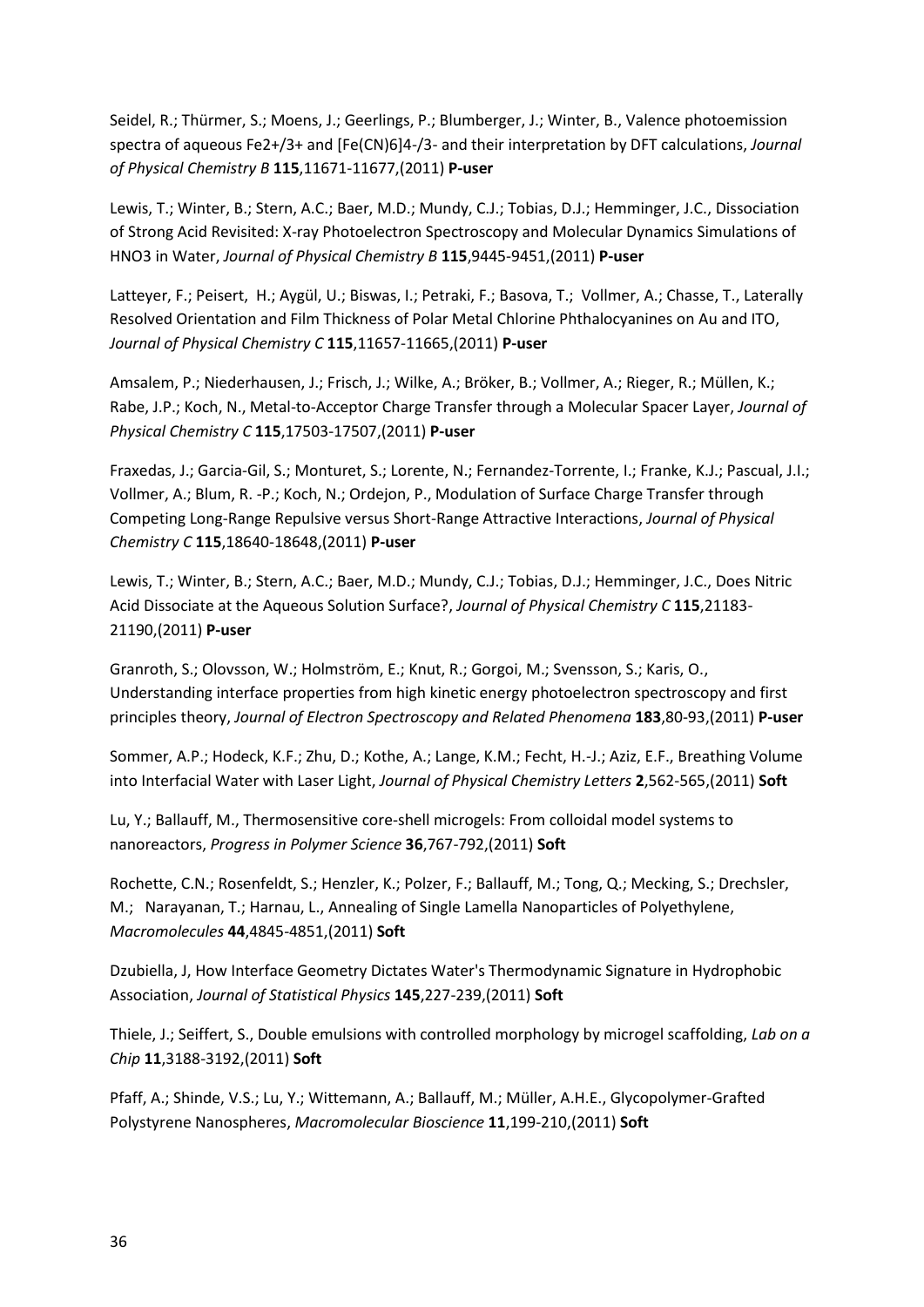Yuan, J.; ten Brummelhuis, N.; Junginger, M.; Xie, Z.; Lu, Y.; Taubert, A.; Schlaad, H., Diversified Applications of Chemically Modified 1,2-Polybutadiene, *Macromolecular Rapid Communications* **32**,1157-1162,(2011) **Soft**

Seiffert, S., Functional Microgels Tailored by Droplet-Based Microfluidics, *Macromolecular Rapid Communications* **32**,1600-1609,(2011) **Soft**

Polzer, F.; Heigl, J.; Schneider, Ch.; Ballauff, M.; Borisov, O., Synthesis and Analysis of Zwitterionic Spherical Polyelectrolyte Brushes in Aqueous Solution, *Macromolecules* **44**,1654-1660,(2011) **Soft**

Chen, K.; Zhu, Y.; Zhang, Y.; Li, L.; Lu, Y.; Guo, X., Synthesis of Magnetic Spherical Polyelectrolyte Brushes, *Macromolecules* **44**,632-639,(2011) **Soft**

Lange, K.M.; Bergmann, U.; Hodeck, K.F.; Könnecke, R.; Schade, U.; Aziz, E.F., Shared solvation of sodium ions in alcohol-water solutions explains the non-ideality of free energy of solvation, *Physical Chemistry Chemical Physics* **13**,15423-15427,(2011) **Soft**

Facanha Filho, P.F.; Jiao, X.; Freire, P.T.C.; Lima, J.A.; dos Santos, A.O.; Henry, P.F.; Yokaichiya, F.; Kremner, E.; Bordallo, H.N., Structure-property relations in crystalline l-leucine obtained from calorimetry, X-rays, neutron and Raman scattering, *Physical Chemistry Chemical Physics* **13**,6576- 6583,(2011) **Soft**

Vogtt, K.; Javid, N.; Alvarez, E.; Sefcik, J.; Bellissent-Funel, M.C., Tracing nucleation pathways in protein aggregation by using small angle scattering methods, *Soft Matter* **7**,3906-3914,(2011) **Soft**

Zaccone, A.; Crassous, J.J.; Béri, B.; Ballauff, M., Quantifying the Reversible Association of Thermosensitive Nanoparticles, *Physical Review Letters* **107**,168303/1-4,(2011) **Soft**

Aziz, E.F., X-ray Spectroscopies Revealing the Structure and Dynamics of Metalloprotein Active Centers, *Journal of Physical Chemistry Letters* **2**,320-326,(2011) **Soft**

Karuppasamy, M.; Geerlof, A.; Zozulya, A.V.; Svergun, D.I.; Weiss, M.S., Structural studies on the enzyme complex isopropylmalate isomerase (LeuCD) from Mycobacterium tuberculosis, *Proteins* **79**,35-49,(2011) **Soft**

Jiménez, M.L.; Delgado, A.V.; Ahualli, S.; Hoffmann, M.; Witteman, A.; Ballauff, M., Giant permittivity and dynamic mobility observed for spherical polyelectrolyte brushes, *Soft Matter* **7**,3758-3762,(2011) **Soft**

Heine, R.; Gorniak, T.; Nisius, T.; Christophis, C.; Pettitt, M.E.; Staier, F.; Wilhein, T.; Rehbein, S.; Grunze, M.; Rosenhahn, A., Digital in-line X-ray holography with zone plates, *Ultramicroscopy* **111**,1131-1136,(2011) **Soft**

Henzler, K.; Haupt, B.; Rosenfeldt, S.; Harnau, L.; Narayanan, T.; Ballauff, M., Interaction strength between proteins and polyelectrolyte brushes: a small angle X-ray scattering study, *Physical Chemistry Chemical Physics* **13**,17599-17605,(2011) **Soft**

Bauer, M.; Stalinski, T.; Aziz, E.F., Insights into the Induced Ultrafast Electron Delocalization in Fe(CO)5 Using Dark Channel Fluorescence Yield X-Ray Absorption, *ChemPhysChem* **12**,2088- 2091,(2011) **Soft**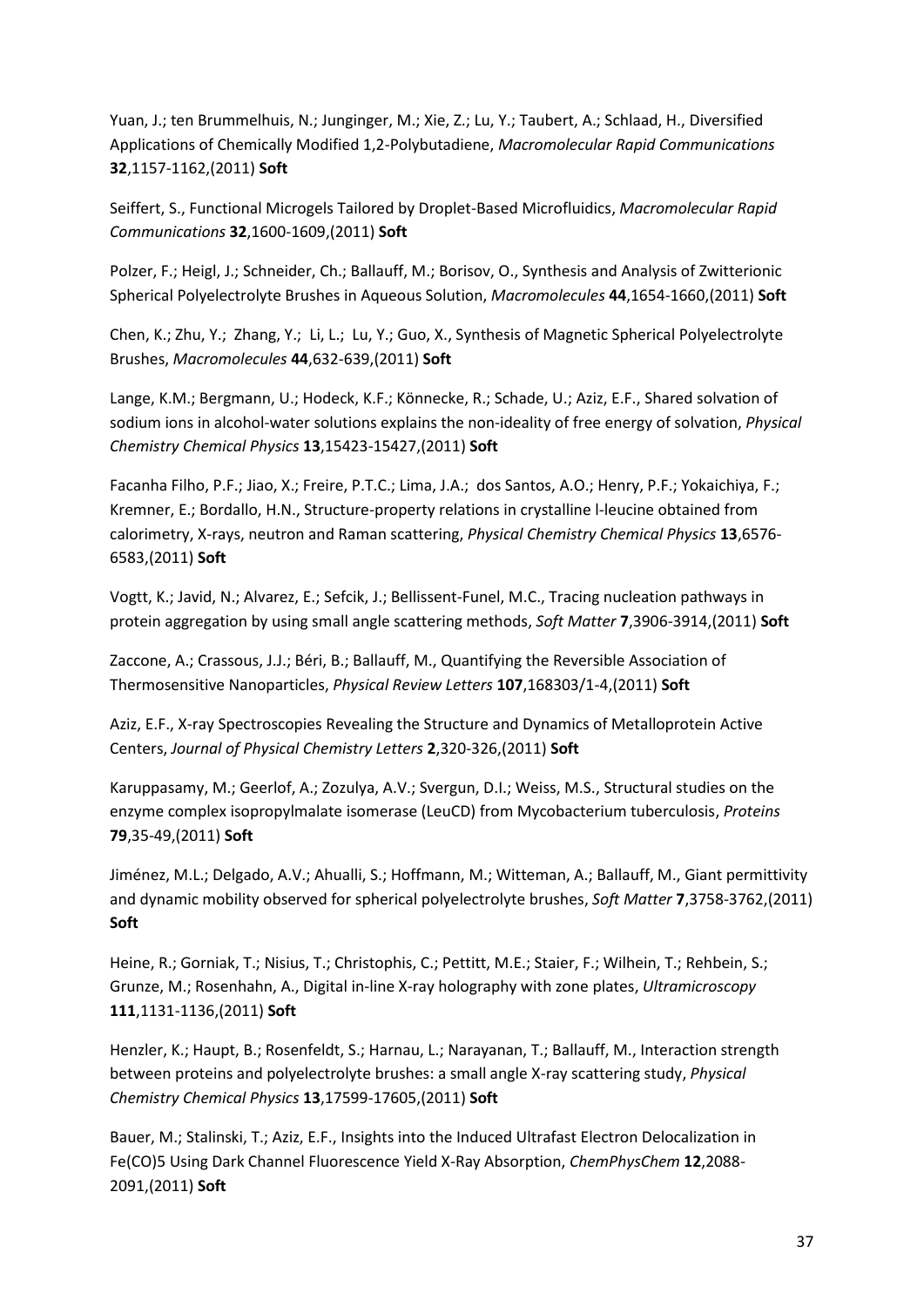Mayer, M.; Grévent, C.; Szeghalmi, A.; Knez, M.; Weigand, M.; Rehbein, S.; Schneider, G.; Baretzky, B.; Schütz, G., Multilayer Fresnel zone plate for soft X-ray microscopy resolves sub-39 nm structures, *Ultramicroscopy* **111**,1706-1711,(2011) **Soft**

Unge, J.; Mueller-Dieckmann, C.; Panjikar, S.; Tucker, P.A.; Lamzin, V.S.; Weiss, M.S., On the routine use of soft X-rays in macromolecular crystallography. Part V. Molecular replacement and anomalous scattering, *Acta Crystallographica D* **67**,729-738,(2011) **Soft**

Weiss, M.S.; Einspahr, H., Publishing structural genomics results continued: the SSGCID Special Issue, *Acta Crystallographica F* **67**,1159,(2011) **Soft**

Schuldt, L.; Suchowersky, R.; Veith, K.; Mueller-Dieckmann, J.; Weiss, M.S., Cloning, expression, purification, crystallization and preliminary X-ray diffraction analysis of the regulatory domain of aspartokinase (Rv3709c) from Mycobacterium tuberculosis, *Acta Crystallographica F* **67**,380- 385,(2011) **Soft**

Steitz, R.; Dahint, R., Soft Functional Interfaces, *Advanced Engineering Materials* **13**,773-783,(2011) **Soft**

Ballauff, M., Analysis of Polymer Colloids by Small-Angle X-Ray and Neutron Scattering: Contrast Variation, *Advanced Engineering Materials* **13**,793-802,(2011) **Soft**

Borisov, O.V.; Zhulina, E.B.; Leermakers, F.A.M.; Ballauff, M.; Müller, A.H.E., Conformations and Solution Properties of Star-Branched Polyelectrolytes, *Advances in Polymer Science* **241**,20090,(2011) **Soft**

Lange, K.M.; Könnecke, R.; Soldatov, M.; Golnak, R.; Rubensson, J.-E.; Soldatov, A.; Aziz, E.F., On the Origin of the Hydrogen-Bond-Network Nature of Water: X-Ray Absorption and Emission Spectra of Water-Acetonitrile Mixtures, *Angewandte Chemie / International Edition* **50**,10621-10625,(2011) **Soft**

Müller, J.J.; Weiss, M.S.; Heinemann, U., PAN-modular structure of microneme protein SML-2 from the parasite Sarcocystis muris at 1.95 Å resolution and its complex with 1-thio-β-D-galactose, *Acta Crystallographica D* **67**,936-944,(2011) **Soft**

Becker, A.L.; Welsch, N.; Schneider, C.; Ballauff, M., Adsorption of RNase A on Cationic Polyelectrolyte Brushes: A Study by Isothermal Titration Calorimetry, *Biomacromolecules* **12**,3936- 3944,(2011) **Soft**

Köhler, R.; Restolho, J.; Krastev, R.; Shimizu, K.; Canongia Lopes, J.N.; Saramago, B., Liquid- or Solid-Like Behavior of [omim][B\$F\_4\$] at a Solid Interface?, *Journal of Physical Chemistry Letters* **2**,1551- 1555,(2011) **Soft**

Preu, J.; Jaeger, T.; Garamus, V.M.; Gutberlet, T., Use of small angle neutron scattering to study the interaction of angiotensin II with model membranes, *European Biophysics Journal with Biophysics Letters* **40**,687-698,(2011) **Soft**

Wang, X.; Wu, S.; Li, L.; Zhang, R.; Zhu, Y.; Ballauff, M.; Lu, Y.; Guo, X., Synthesis of Spherical Polyelectrolyte Brushes by Photoemulsion Polymerization with Different Photoinitiators, *Industrial ans Engineering Chemistry Research* **50**,3564-3569,(2011) **Soft**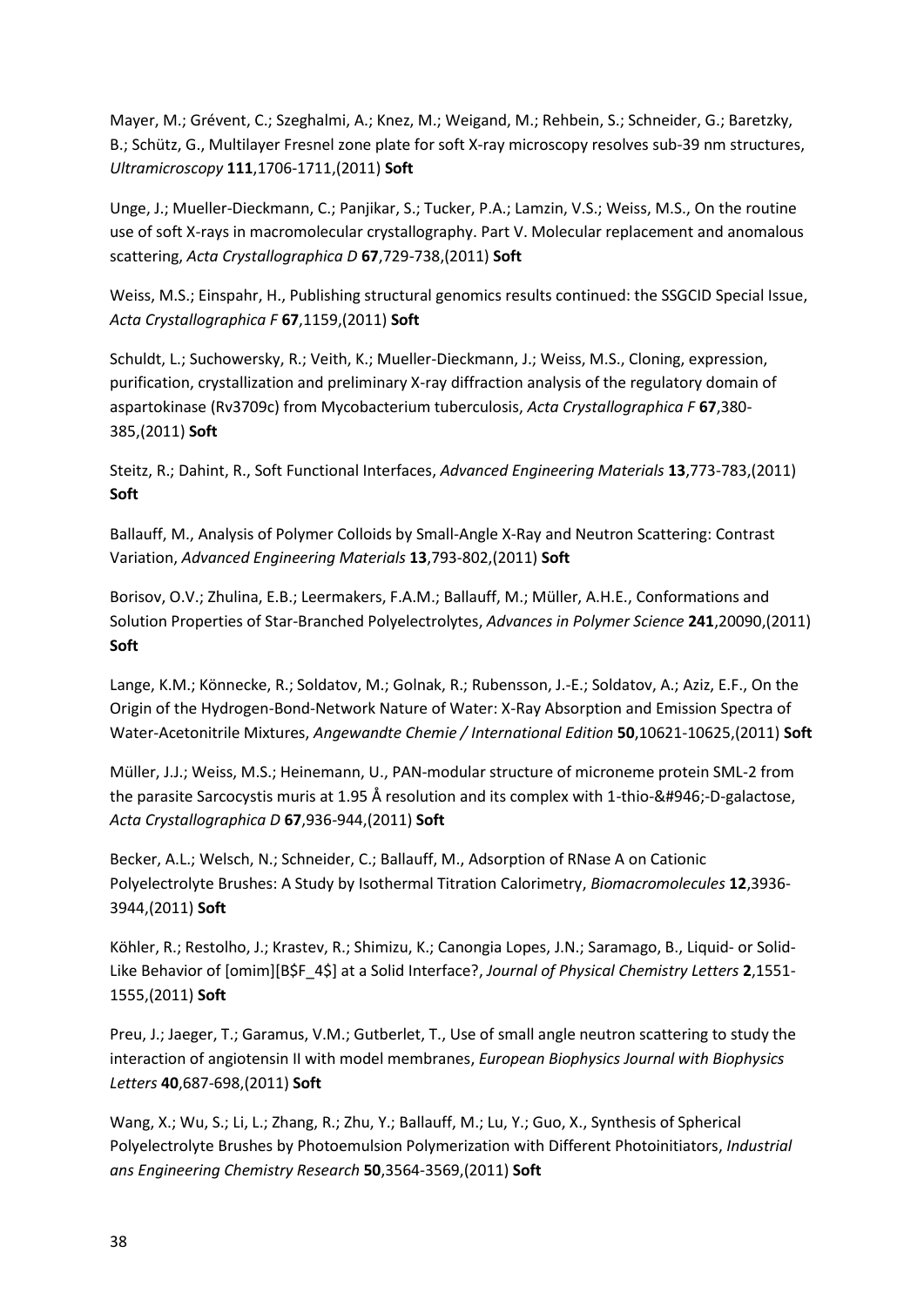Goerigk, G.; Varga, Z., Comprehensive upgrade of the high-resolution small-angle neutron scattering instrument KWS-3 at FRM II, *Journal of Applied Crystallography* **44**,337-342,(2011) **Soft**

Mueller-Dieckmann, C.; Kauffmann, B.; Weiss, M.S., Trimethylamine N-oxide as a versatile cryoprotective agent in macromolecular crystallography, *Journal of Applied Crystallography* **44**,433- 436,(2011) **Soft**

Wagner, C.C.; Shehata, S.; Henzler, K.; Yuan, J.; Wittemann, A., Towards nanoscale composite particles of dual complexity, *Journal of Colloid and Interface Science* **355**,115-123,(2011) **Soft**

Schneider, Ch.; Hanisch, M.; Wedel, B.; Jusufi, A.; Ballauff, M., Experimental study of electrostatically stabilized colloidal particles: Colloidal stability and charge reversal, *Journal of Colloid and Interface Science* **358**,62-67,(2011) **Soft**

Schürer, B.; Hoffmann, M.; Wunderlich, S.; Harnau, L.; Peschel, U.; Ballauff, M.; Peukert, W., Second Harmonic Light Scattering from Spherical Polyelectrolyte Brushes, *Journal of Physical Chemistry C* **115**,18302-18309,(2011) **Soft**

Javid, N.; Vogtt, K.; Roy, S.; Hirst, A.R.; Hoell, A.; Hamley, I.W.; Ulijn, R.V.; Sefcik, J., Supramolecular Structures of Enzyme Clusters, *Journal of Physical Chemistry Letters* **2**,1395-1399,(2011) **Soft**

<span id="page-38-0"></span>Dante, S.; Hauß, T.; Steitz, R.; Canale, C.; Dencher, N.A., Nanoscale structural and mechanical effects of beta-amyloid (1-42) on polymer cushioned membranes: A combined study by neutron reflectometry and AFM Force Spectroscopy, *Biochimica et Biophysica Acta* **1808**,2646-2655,(2011) **Soft**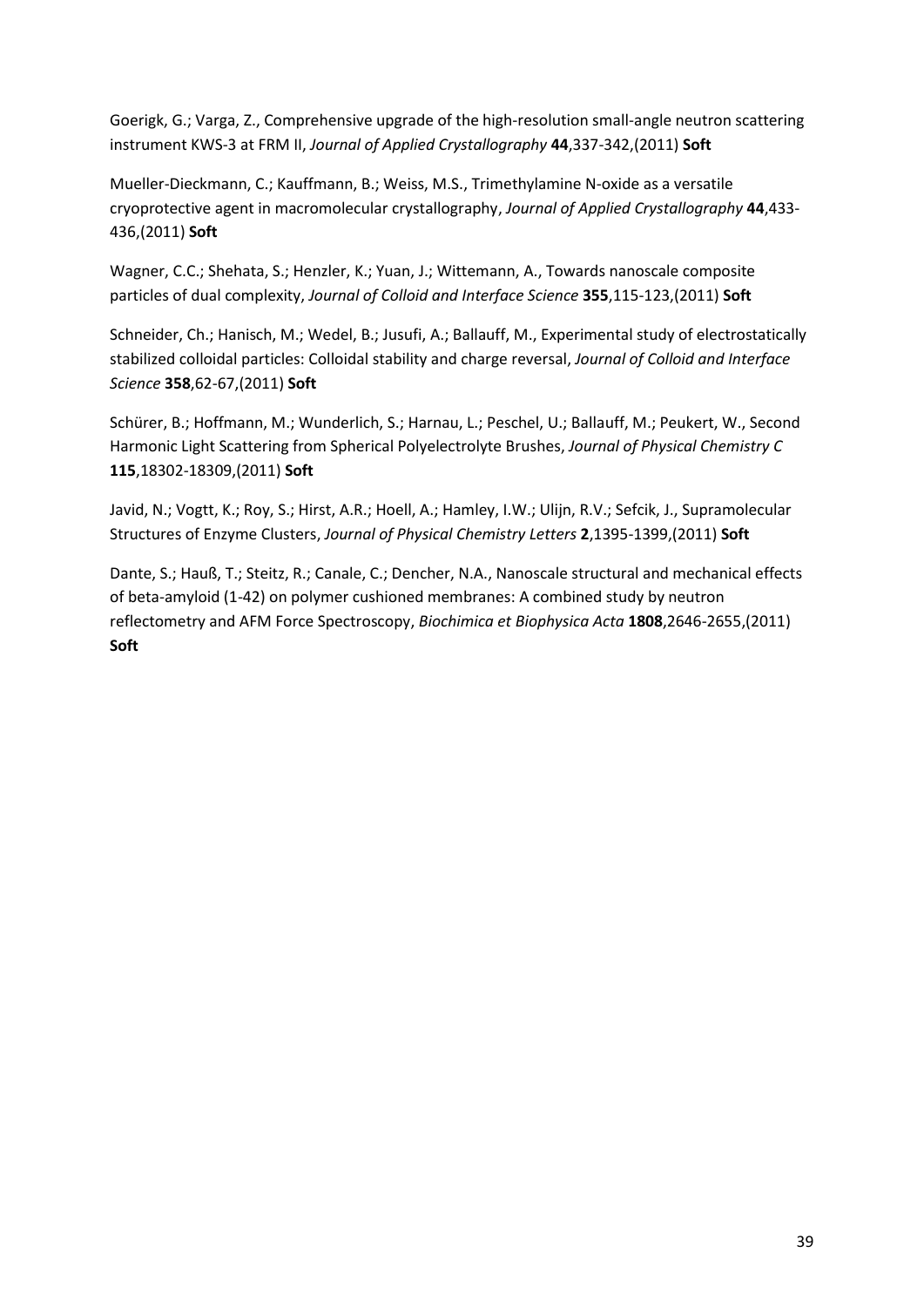## **Andere, referierte Publikationen**

### <span id="page-39-0"></span>**Programm EE**

Cojocaru-Mirédin, O.; Choi, P.-P.; Abou-Ras, D.; Schmidt, S.S.; Caballero, R.; Raabe, D., Characterization of grain boundaries in Cu(In,Ga)Se2 films using atom-probe tomography, *IEEE Journal of Photovoltaics* **1**,207-212,(2011) **AdAn**

Abou-Ras, D.; Schmidt, S.S.;Caballero, R.;Unold, T.; Schock, H-W.; Koch,C.T.; Schaffer, B.; Schaffer, M.; Choi, P.-P.; Cojocaru-Mirédin, O., Confined and chemically flexible grain boundaries in Cu(In,Ga)Se2 thin films, *21st International Photovoltaic Science and Engineering Confernce* ,[1- 2],(2011) **AdAn**

Lauermann, I., Untersuchung von Grenzflächen in Chalkopyrit-Dünnschichtsolarzellen, *Vakuum in Forschung und Praxis* **23**,35-39,(2011) **AdAn**

Bär, M.; Schubert, B.-A.; Wilks, R.G.; Marsen, B.; Zhang, Y.; Blum, M.; Krause, S.; Yang, W.; Unold, T.; Weinhardt, L.; Heske, C.; Schock, H.-W., Identification of Impurity Phases in Cu2ZnSnS4 Thin-film Solar Cell Absorber Material by Soft X-ray Absorption Spectroscopy, *Materials Research Society symposium proceedings* **1324**,mrs11-1324-d15-19/1-6,(2011) **AdAn**

Brückner, S.; Döscher, H.; Dobrich, A.; Supplie, O.; Kleinschmidt, P.; Hannappel T., MOVPE preparation and in situ spectroscopy of Si(100) substrates for III-V heteroepitaxy, *Compound Semiconductor Week (CSW/IPRM), 2011 and 23rd International Conference on Indium Phosphide and Related Materials Proceedings* ,352-355,(2011) **AdAn**

Abou-Ras, D.; Kirchartz, T.; Rau, U. [Eds.], Advanced Characterization Techniques for Thin Film Solar Cells, *Advanced Characterization Techniques for Thin Film Solar Cells* ,,(2011) **AdAn**

Bär, M.; Weinhardt, L.; Heske, C., Soft X-ray and electron spectroscopy: a unique tool chest" to characterize the chemical and electronic properties of surfaces and interfaces", *Advanced Characterization Techniques for Thin Film Solar Cells* ,387-410,(2011) **AdAn**

Abou-Ras, D.; Nichterwitz, M.; Romero, M.J.; Schmidt, S.S.;, Electron microscopy on thin films for solar cells, *Advanced Characterization Techniques for Thin Film Solar Cells* ,299-345,(2011) **AdAn**

Sadewasser, S.; Visoly Fisher, I., Scanning probe microscopy on inorganic thin films for solar cells, *Advanced Characterization Techniques for Thin Film Solar Cells* ,275-298,(2011) **AdAn**

Lips, K.; Fehr, M.; Behrends, J., Electron Spin Resonance (ESR) in Hydrogenated Amorphous Silicon (a-Si:H), *Advanced Characterization Techniques for Thin Film Solar Cells* ,231-273,(2011) **AdAn**

Behrends, J.; Schnegg, A.; Lips, K., Spinblockade in Plastiksolarzellen, *Spektrum der Wissenschaft* **0**,16-20,(2011) **AdAn**

Kaiser, B.; Jaegermann, W.; Fiechter, S.; Lewerenz, H.-J., Direct photoelectrochemical conversion of sun light into hydrogen for chemical energy storage, *Bunsen-Magazin* **13**,104-111,(2011) **Fuel**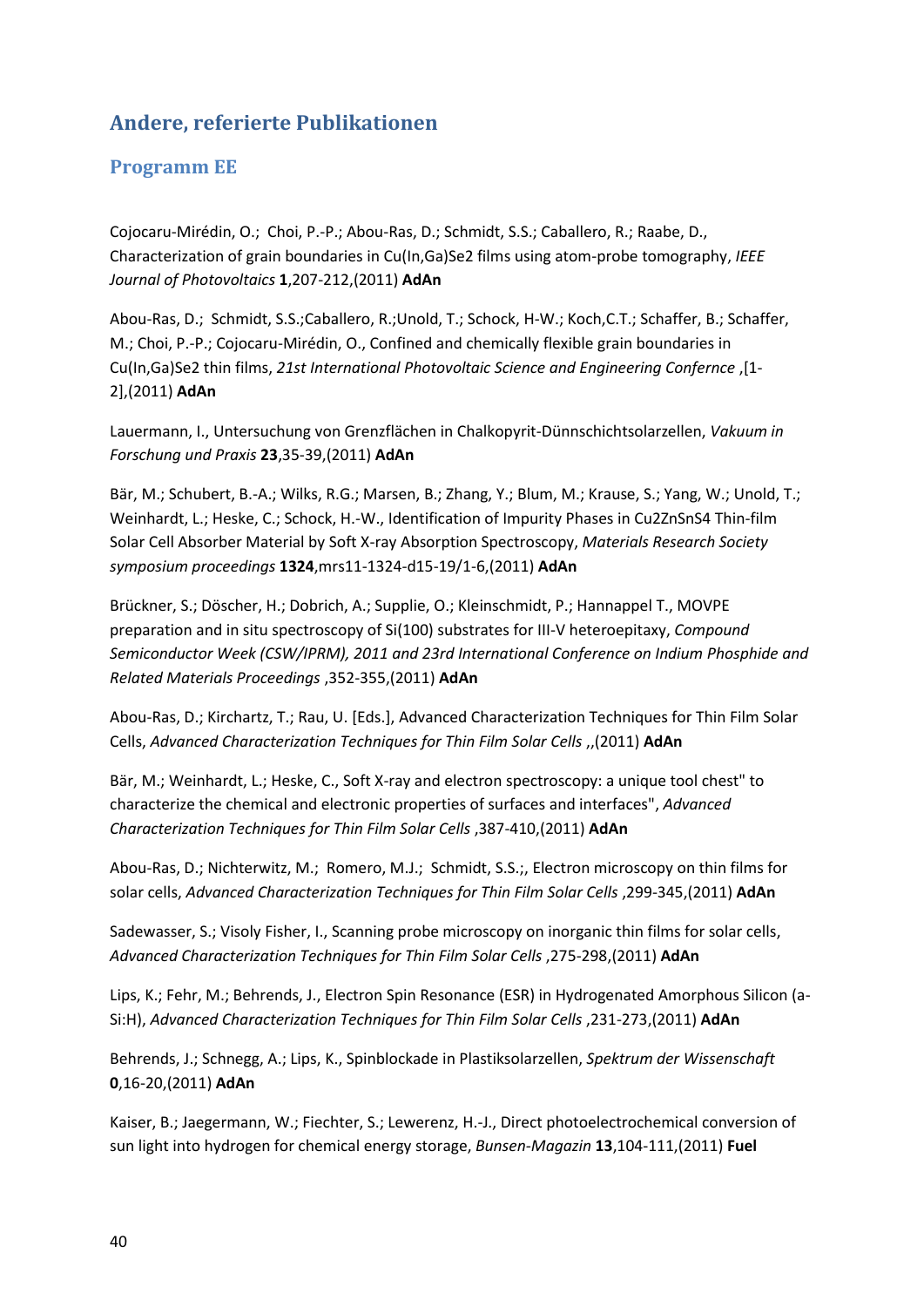Barczuk, P.J.; Lewera, A.; Skorupska, K.; Jiang, S.P.; Li, C.; Kulesza, P.J., Enhancement of Activity of PtRu Nanoparticles Towards Oxidation of Ethanol by Supporting on Poly(diallyldimethylammonium)- Functionalized Carbon Nanotubes and Modification with Phosphomolybdate, *Electrocatalysis* **2**,52- 59,(2011) **Fuel**

Krause, J.; Harbauer, K.; Welzel, T.; Ellmer, K., Reactive co-sputtering of Cu(In,Ga)\$S\_2\$ absorber layers:

role of Cu-excess and ion assistance, *Proceedings of the 26th European Photovoltaic Solar Energy Conference* ,3059-3063,(2011) **Fuel**

Grzanna, J.; Notz, T.; Stempel, T.; Lewerenz, H.-J., Structure Formation at the nanometric scale during current oscillations at the Si/electrolyte contact, *Physica Status Solidi C* **8**,1734-1738,(2011) **Fuel**

Pavlova-Verevkina, O.; Ozerina, L.; Golubko, N.; Chemseddine, A., Slow Aggregation of Titania Nanocrystals in Acidic Hydrosols, *Materials Research Society symposium proceedings* **1352**,mrss11- 1352-gg11/1-6,(2011) **Fuel**

Zoladek, S.; Rutkowska, I.A.; Zurowski, A.; Skorupska, K.; Kulesza, P.J.; Jouini, M.; Perruchot, C.; Cox, J.A., Structure, Morphology and Reactivity of Conducting Polymer-Linked Polyoxometallate-Modified Gold Nanoparticles, *ECS Transactions* **0**,27-37,(2011) **Fuel**

Grzanna, J.; Notz, T.; Stempel, T.; Lewerenz, H.J., Nanopore Morphology Development during Current Oscillations at the Si/Electrolyte Contact, *ECS Transactions* **33**,127-135,(2011) **Fuel**

Kleinschmidt, P.; Brückner, S.; Supplie, O.; Dobrich, A.; Döscher, H.; Hannappel, T., In-situ control and atomic imaging of double-layer steps on MOVPE-prepared Si(100), *14th European Workshop on Metalorganic Vapor Phase Epitaxy. EW-MOVPE 2011* ,[1-4],(2011) **Fuel**

Herrmann-Geppert, I.; Radnik, J.; Kramm, U.I.; Fiechter, S.; Bogdanoff, P., Improved Platinum Electrocatalyst for the Oxygen Reduction Reaction using Nitrogen-modified Carbon Support, *ECS Transactions* **41**,1161-1171,(2011) **Fuel**

Korzun, B.V.; Rusu, M.; Wiesner, S.; Merschjann, C.; Schorr, S.; Schedel-Niedrig, Th.; Lux-Steiner, M.- Ch., Preparation of AgGaSe2 thin films by chemical close-spaced vapor transport, *Actual Problems of Solid State Physics: Proceedings of the International Scientific Conference (SST-2011) held in Minsk, Belarus, 18 – 21 October 2011. p. 112-114.* ,112-114,(2011) **NoMa**

Schorr,S.; Stephan, C.; Törndal, T.; Mainz, R., X-ray and neutron diffraction of materials for thin film solar cells, *Advanced Characterization Techniques for Thin Film Solar Cells* ,347-364,(2011) **NoMa**

Zillner, E.; Eckhardt, B.; Ennaoui, A.; Lux-Steiner, M.Ch.; Dittrich, Th., Charge transfer from CdTe quantum dots into a CdS thin layer, *Energy Procedia* **10**,225-231,(2011) **NoMa**

Simashkevich, A.; Sherban, D.; Bruc, L.; Rusu, M.; Wiesner, S.; Abashkin, V.; Harea, E.; Usatyi, I., 20.9%-Efficient bifacial isotype solar cell, *Proc. 26th European Photovoltaic Solar Energy Conference (EPVSEC26)* ,2288-2291,(2011) **NoMa**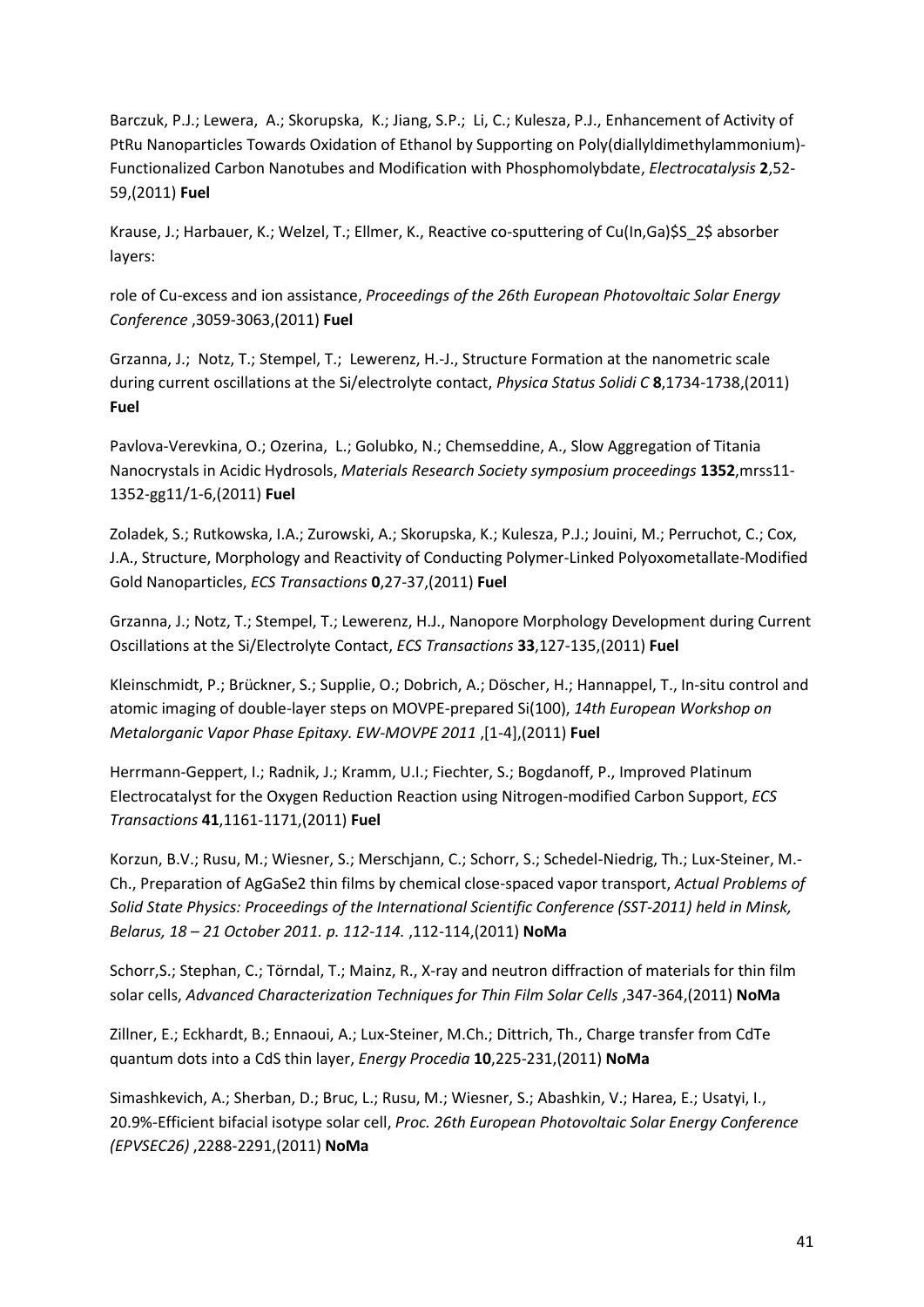Mingirulli, N.; Haschke, J.; Gogolin, R.; Schulze, T.F.; Rößler, R.; Düsterhöft, J.; Ferré, R.; Meyer, R.; Moschner, J.; Plagwitz, H.; Wagner, T.; Harder, N.P.; Korte, L.; Brendel, R.; Rech, B., APPLICATION OF AMORPHOUS SILICON BUFFER LAYERS TO INTERDIGITATED BACK CONTACTED SILICON HETEROJUNCTION SOLAR CELLS, *Proc. 26th European Photovoltaic Solar Energy Conference (EPVSEC26)* ,999-1003,(2011) **Others**

Haschke, J.; Mingirulli, N.; Gogolin, R.; Ferré, R.; Schulze, T.F.; Düsterhöft, J.; Harder, N.-P.; Korte, L., Interdigitated Back-Contacted Silicon Heterojunction Solar Cells with Improved Fill Factor and Efficiency, *IEEE Journal of Photovoltaics* **1**,130-134,(2011) **Others**

Ruske, F., Deposition and Properties of TCOs, *Physics and Technology of Amorphous-Crystalline Heterostructure Silicon Solar Cells* ,301-330,(2011) **TFD**

Lockau, D.; Zschiedrich, L.; Burger, S.; Schmidt, F.; Ruske, F.; Rech; B., Rigorous optical simulation of light management in crystalline silicon thin film solar cells with rough interface textures, *Proceedings of SPIE Conference, San Diego, Ca., USA, 2007* **7933**,79330M/1-10,(2011) **TFD**

Ribeyron, P.-J. ; Muñoz, D.; Kleider, J.-P.; Favre, W.; Roca i Cabarrocas, P.; Labrune, M.; Geerligs, B.; Weeber, A.; Späth, M.; Olson, C.; Dekker, N.; van Sark, G.J.H.M. ; Schüttauf, J.A.; Rath, J.K.; Schropp, R.; Tucci, M.; De Iullis, S.; Gordon, I.; O', European Record Efficiency Amorphous-Crystalline-Silicon Heterojunction Solar Cells: Final Results from the HETSI Project, *Proc. 26th European Photovoltaic Solar Energy Conference (EPVSEC26)* ,853-857,(2011) **TFD**

Wolke, K.; Gottschalk, Ch.; Moldovan, A.; Oltersdorf, A.; Angermann, H., Ozone based chemical oxide growth for crystalline silicon solar cell production, *Proc. 26th European Photovoltaic Solar Energy Conference (EPVSEC26)* ,839-842,(2011) **TFD**

Merdes, S.; Schmid, M.; Klaer, J.; Klenk, R.; Krammer, J.; Lux-Steiner, M.Ch., \$Cu(In,Ga)S\_2\$ based solar cells on \$In\_2O\_3:Mo\$ coated substrates for multi-junction applications, *Proc. 26th European Photovoltaic Solar Energy Conference (EPVSEC26)* ,2951-2954,(2011) **TFD**

Boostandoost, M.; Friedrich, F.; Kerst, U.; Boit, C.; Gall, S., Investigation of Enhanced Photocurrent at the Grain Boundary of Thin Film Polycrystalline Silicon Solar Cells by Infrared LBIC, *Proc. 26th European Photovoltaic Solar Energy Conference (EPVSEC26)* ,2791-2795,(2011) **TFD**

Stegemann, B.; Korte, L.; Gref, O.; Lussky, T.; Schmidt, M.; Angermann, H., LOW-TEMPERATURE PREPARATION OF SIO2 TUNNEL OXIDES ON C-SI WITH CHEMICALLY ABRUPT INTERFACES AND LOW DENSITIES OF DEFECT STATES, *Proc. 26th European Photovoltaic Solar Energy Conference (EPVSEC26)* ,1615-1619,(2011) **TFD**

Angermann, H.; Gref, O.; Laades, A.; Conrad, E.; Klimm, C.; Stürzebecher, U.; Michael, D.;Stegemann, B., Characterization of wet-chemically pre-treated silicon solar cell substrates and interfaces by surface photovoltage (SPV) measurements, *Proc. 26th European Photovoltaic Solar Energy Conference (EPVSEC26)* ,1593-1597,(2011) **TFD**

Schulze, T.F.; Korte, L.; Rech, B., Microscopic Properties of the Heterointerface in a-Si:h/c-Si High-Efficieny Heterojunction Solar Cells, *Proc. 26th European Photovoltaic Solar Energy Conference (EPVSEC26)* ,1045-1051,(2011) **TFD**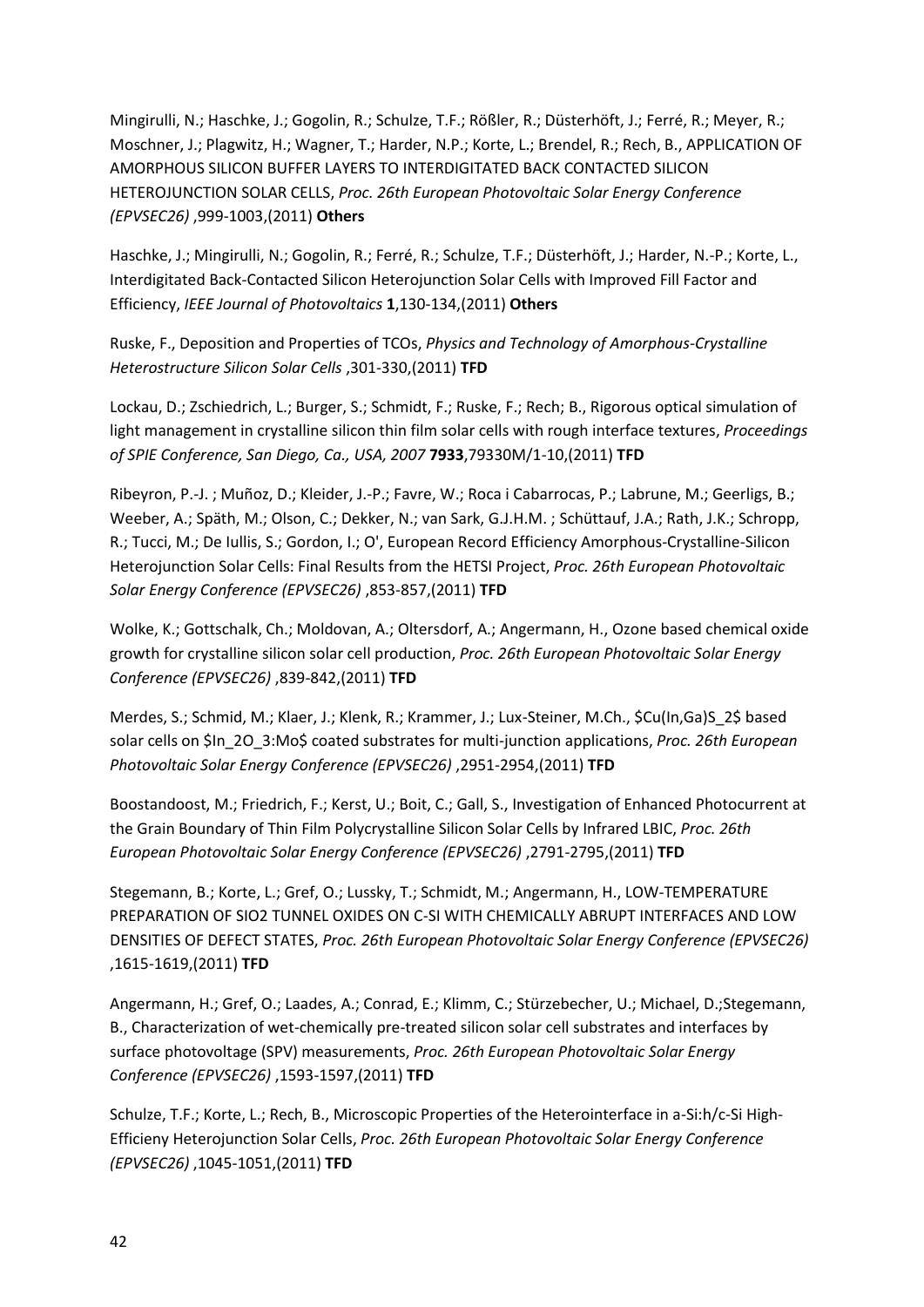van Sark, W.; Korte, L.; Roca, F. [Eds.], Physics and Technology of Amorphous-Crystalline Heterostructure Silicon Solar cells, *Physics and Technology of Amorphous-Crystalline Heterostructure Silicon Solar Cells* ,,(2011) **TFD**

Rappich, J., Electrochemical Passivation and Modification of c-Si surfaces, *Physics and Technology of Amorphous-Crystalline Heterostructure Silicon Solar Cells* ,95-130,(2011) **TFD**

Leendertz, C.; Stangl, R., Modeling an a-Si:H/c-Si Solar Cell with AFORS-HET, *Physics and Technology of Amorphous-Crystalline Heterostructure Silicon Solar Cells* ,459-482,(2011) **TFD**

Caballero, R.; Kaufmann, C.A.; Rissom, T.; Efimova, V.; Hoffmann, V.; Schock, H.W., CIGSe multi-stage co-evaporation: Evolution of Na distribution and thin film morphology, *21st International Photovoltaic Science and Engineering Confernce* ,[1-2],(2011) **TFD**

Stangl, R.; Leendertz, C., General principles of solar cell simulation and introduction to AFORS-HET, *Physics and Technology of Amorphous-Crystalline Heterostructure Silicon Solar Cells* ,445-458,(2011) **TFD**

Marsen, B.; Klemz, S.; Unold, T.; Schock, H.-W., Investigation of the sub-bandgap photoresponse in CuGaS2:Fe for intermediate band solar cells, *26th EU-PVSEC Konferenzband, WIP-Verlag 2011* ,65- 68,(2011) **TFD**

Korte, L., Electronic Properties of Ultrathin a-Si:H Layers and the a-Si:H/c-Si Interface, *Physics and Technology of Amorphous-Crystalline Heterostructure Silicon Solar Cells* ,161-220,(2011) **TFD**

van Sark, W.; Korte, L.; Roca, F., Introduction - Physics and Technology of Amorphous-Crystalline Heterostructure Silicon Solar cells, *Physics and Technology of Amorphous-Crystalline Heterostructure Silicon Solar Cells* ,41244,(2011) **TFD**

Angermann, H.; Wünsch, F.; Kunst, M.; Laades, A.; Stürzebecher, U.; Conrad, E.; Korte, L.; Schmidt, M., Effect of wet-chemical substrate pretreatment on electronic interface properties and recombination losses of a-Si:H/c-Si and \$a-SiN\_xH/c-Si\$ hetero-interfaces, *Physica Status Solidi C* **8**,879-882,(2011) **TFD**

Gabriel, O.; Kirner, S.; Leendertz, C.; Gerhardt, M.; Heidelberg, A.; Bloeß, H.; Schlatmann, R.; Rech, B., Large area PECVD of a-Si:H/a-Si:H tandem solar cells, *Physica Status Solidi C* **8**,2982-2985,(2011) **TFD**

Sittinger, V.; Dewald, W.; Szyszka, B.; Ruske, F., Reactive magnetron sputtering of ZnO:Al, *Photovoltaics International 13th Edition* ,134-139,(2011) **TFD**

Becker, C.; Sontheimer, T.; Steffens, S.; Scherf, S.; Rech, B., Polycrystalline silicon thin films by highrate electron-beam evaporation for photovoltaic applications - Influence of substrate texture and temperature, *Energy Procedia* **10**,61-65,(2011) **TFD**

Baraldi, G.; Caballero, R.; Kaufmann, C.A.; Gonzalo, J., Application of PLD to the production of plasmonic structures containing Ag nanoparticles based on chalcopyrite solar cells, *Energy Procedia* **10**,38-42,(2011) **TFD**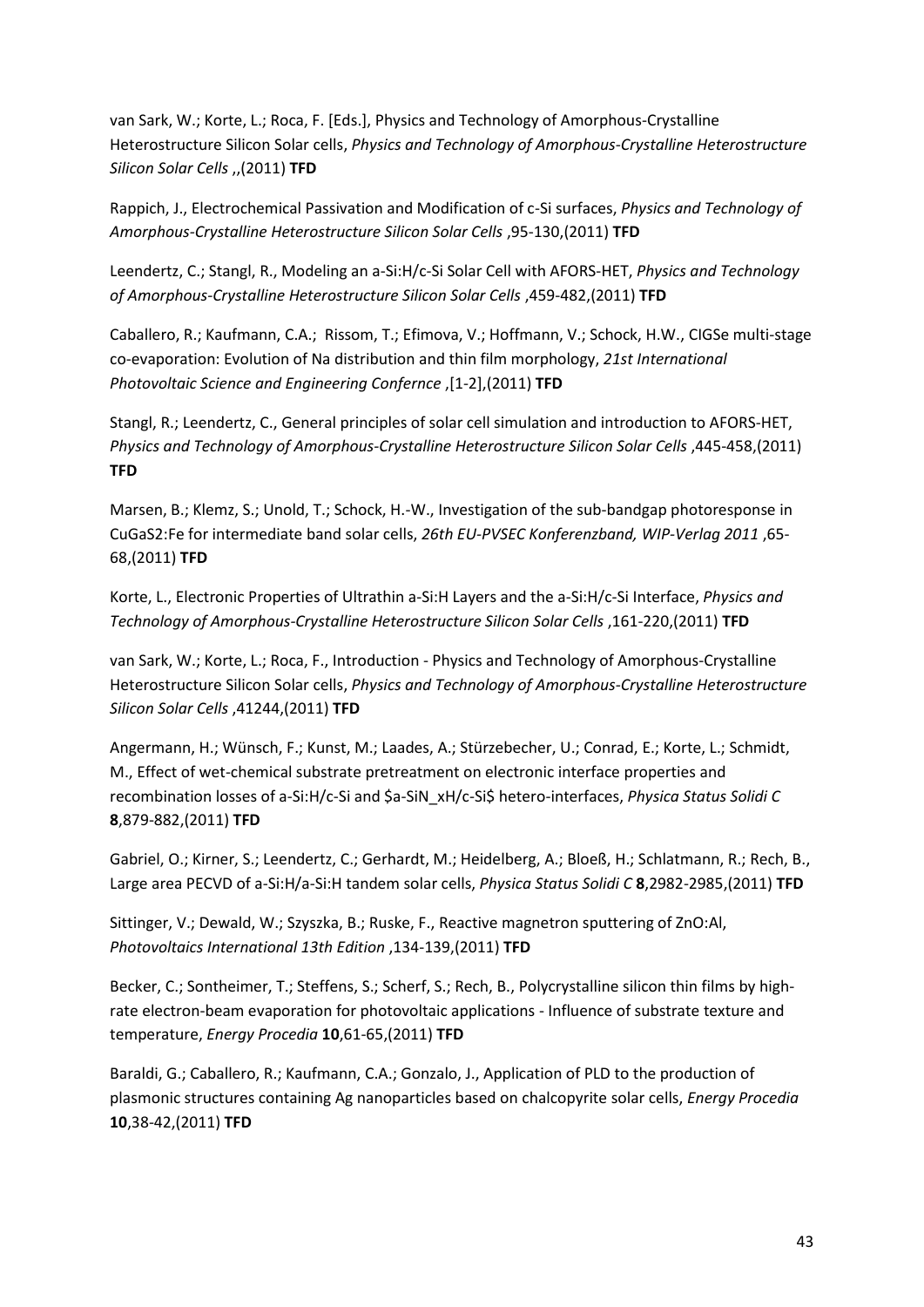Kaigawa, R.; Ban, K.; Merdes, S.; Dittrich, T.; Klenk, R., In and Ga diffusion of Cu(In, Ga)Se2 and Cu(In, Ga)S2 films instantaneously prepared in a non-vacuum process, *Energy Procedia* **10**,297-302,(2011) **TFD**

Greil, S.M.; Mingirulli, N.; Korte, L.; Hartmann, K.; Schöpke, A.; Rappich, J.; Rech, B., Etching of a-Si:H on c-Si absorber monitored by in situ photoluminescence measurements, *Energy Procedia* **8**,269- 274,(2011) **TFD**

Scheer, R.; Schock, H.W., Chalcogenide photovoltaics : physics, technologies, and thin film devices, *Chalcogenide photovoltaics : physics, technologies, and thin film devices* ,,(2011) **TFD**

Seifert, W.; Amkreutz, D.; Arguirov, T.; Krause, M.; Schmidt, M., Analysis of electron-beam crystallized large grained Si films on glass substrate by EBIC, EBSD and PL, *Solid State Phenomena* **0**,116-121,(2011) **TFD**

<span id="page-43-0"></span>Angermann, H.; Rappich, J., Wet-Chemical Conditioning of Silicon Substrates for a-Si:H/c-Si Heterojunctions, *Physics and Technology of Amorphous-Crystalline Heterostructure Silicon Solar Cells* ,45-94,(2011) **TFD**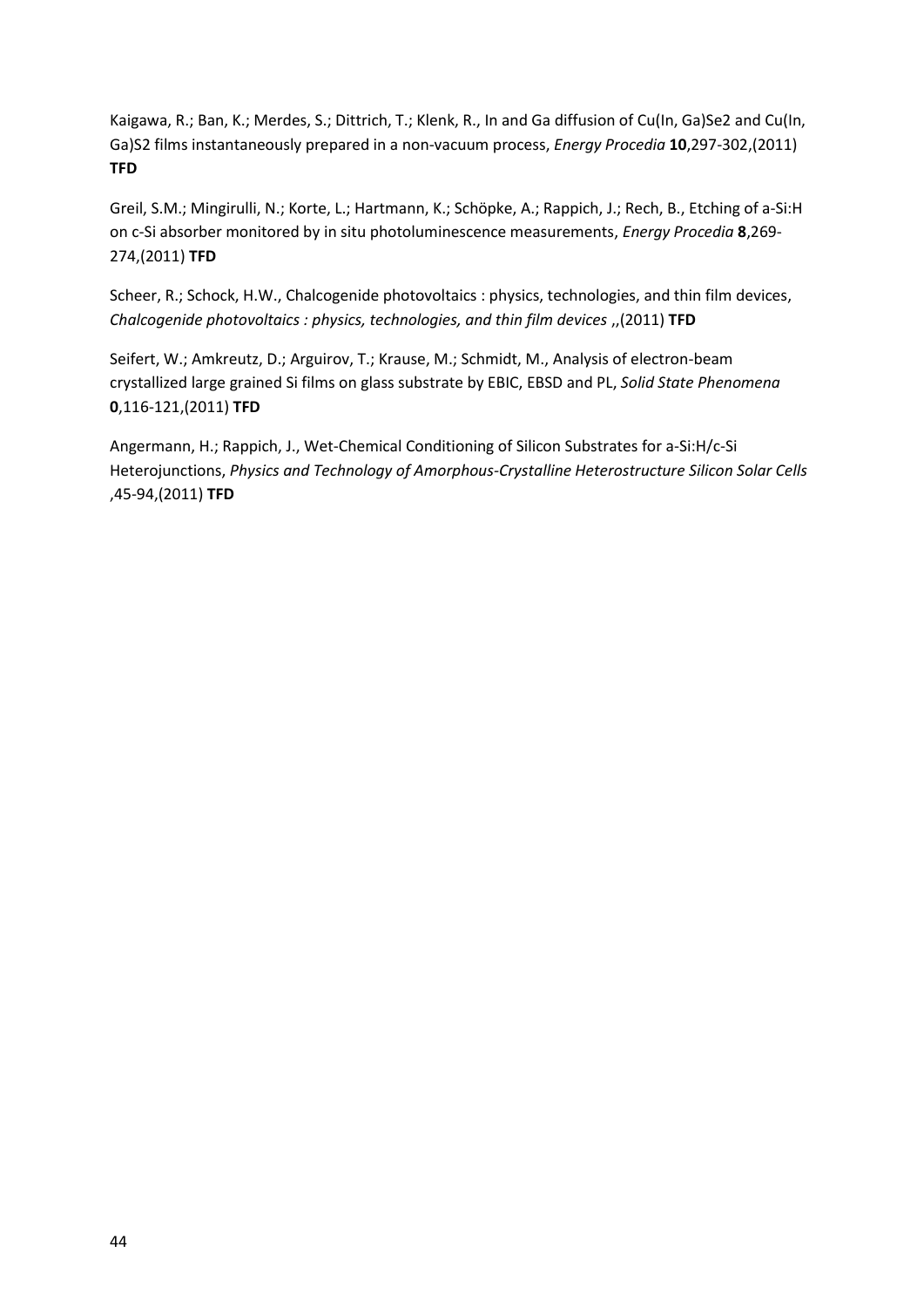#### **Programm PNI**

Wollgarten, M.; Chang, C.S.T.; Duchstein, L.; Schumacher, G.; Banhart, J., Quantitative investigation of precipitate growth during ageing of Al-(Mg, Si) alloys by energy-filtered electron diffraction., *Microscopy Conference ; Kiel, Germany, 28 August - 2 September 2011* ,[1-2],(2011) **EngM**

Wollgarten, M., DiBaRT - DIscrete BAysian Reconstruction Technique - how to trust in tomographic reconstructions, *Microscopy Conference ; Kiel, Germany, 28 August - 2 September 2011* ,[1-2],(2011) **EngM**

Wimpory, R.C.; Boin, M., Emphasizing the accuracy of the uncertainty of residual stress determination using neutron diffraction, *Procedia Engineering* **10**,1639-1644,(2011) **EngM**

Rebelo Kornmeier, J.; Gibmeier, J.; Hofmann, M.; Wimpory, R.C., Neutron surface residual stress scanning using optimisation of a Si bent perfect crystal monochromator for minimising spurious strains, *Materials Science Forum* **681**,399-404,(2011) **EngM**

Herzog, M.; Leitenberger, W.; Shayduk, R.; van der Veen, R.M.; Milne, C.J.; Johnson, S.L.; Vrejoiu, I.; Alexe, M.; Hesse, D.; Bargheer, M., Transient X-ray reflectivity of epitaxial oxide superlattices investigated by femtosecond X-ray diffraction, *Ultrafast phenomena XVII : proceedings of the 17th international conference* ,290-292,(2011) **MiNa**

Habicht, K., Prokhnenko, O., Steitz, R., Strobl, M., Russina, M., Instrument development for spallation neutron sources carried out at the Helmholtz-Zentrum Berlin, *Neutron News* **0**,36-40,(2011) **N-FE**

Manke, I.; Kardjilov, N.; Strobl, M.; Banhart, J., Dreidimensionale Abbildung magnetischer Domänen, *Physik in unserer Zeit* **42**,59-60,(2011) **N-FE**

Kim, F.; Penumadu, D.; Siriruk, A.; Bunn, J.; Kardjilov, N., Three dimensional microstructure of polymeric composite materials used in sandwich structures using dual modality from combined high resolution x-ray and neutron tomography, *Proceedings of the 18th International Conference on Composite Material* ,[1-6],(2011) **N-user**

Xu, W.; Marcelli, A.; Hampai, D.; Malfatti, L.; Innocenzi, P.; Schade, U.; Wu, Z., New opportunity to investigate physico-chemical

phenomena: time-resolved X-ray and IR concurrent analysis, *Rendiconti Fisiche / Supplemento / Accademia Nazionale dei Lincei* **0**,S59-S79,(2011) **N-user**

Farajian, M.; Nitschke-Pagel, T.; Dilger, K., Stability and Relaxation of Welding Residual Stresses, *Materials Science Forum* **681**,55-60,(2011) **N-user**

Borowiec, M.T.; Dyakonov, V.P.; Khatsko, E.N.; Zayarnyuk, T.; Zubov, E.E.; Szewczyk, A.; Gutowska, M.U.; Rykova, A.I.; Piętosa, J.; Majchrowski, A.; Michalski, E.; Hoffmann, J.-U.; Prokes, K.; Woźniak, K.; Dobrzycki, Ł.; Barański, M.;, The magnetic properties of potassium holmium double tungstate, *Fizika Nizkikh Temperatur* **37**,854-859,(2011) **N-user**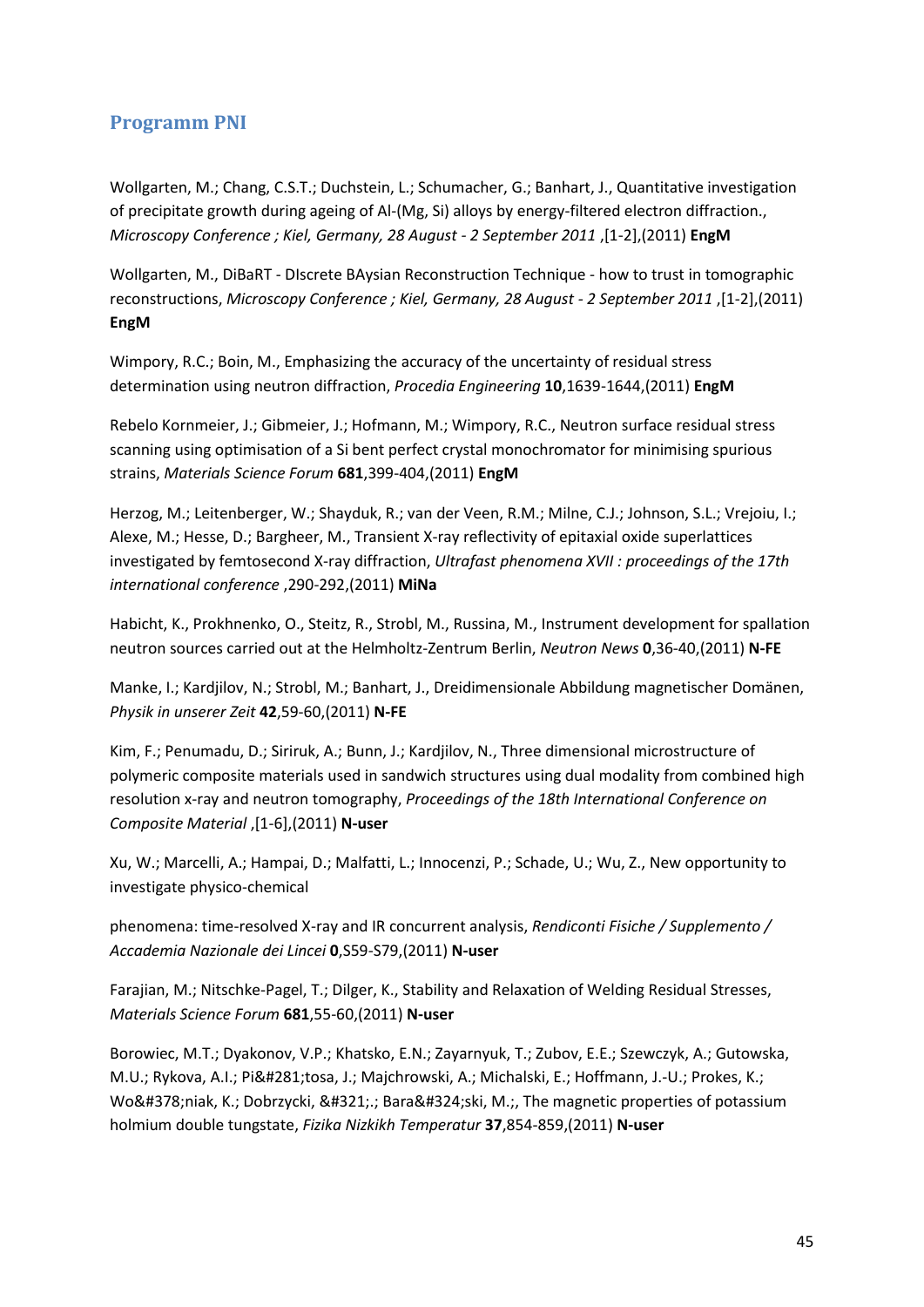Kupsch, A.; Lange, M.; Hentschel, M.P.; Grothausmann, R.; Manke, I., Verbesserte Elektronen-Tomographie mittels DIRECTT-Algorithmus, *DGZfP-Jahrestagung 2011 Zerstörungsfreie Materialprüfung* ,[1-7],(2011) **N-user**

von Oertzen, W., Exotische Kernformen : Nukleare Cluster und kovalente Bindung auf der Femtoskala, *Physik in unserer Zeit* **0**,235-241,(2011) **Others**

Denker, A., Charakterisierung der Metalllegierung, *Der Xantener Knabe. Technologie, Ikonographie, Funktion und Datierung* ,142-150,(2011) **Others**

Matsushima, U.; Graf, W.; Zabler, S.; Manke, I.; Dawson, M.; Choinka, G.; Herppich, W.B., 3 dimensional imaging of calcium oxalate crystals distribution in rose stems by syncrhrotron X-Ray tomography., *CIGR2011. 19 - 23 September 2011, Tokyo, Japan* ,[1-3],(2011) **P-FE**

Bischoff, J.; Senn, T.; Löchel, B., Prozessoptimierung zur Herstellung von zweidimensionalen photonischen Kristallen mittels Nanoimprint Lithografie, *Mikro-Nano-Integration (GMM-FB 68)* ,68- 72,(2011) **P-FE**

Barday, R.; Kamps, T.; Neumann, A.; Rudolph, J.; Schubert, S., INSTRUMENTATION NEEDS AND SOLUTIONS FOR THE DEVELOPMENT OF AN SRF PHOTOELECTRON INJECTOR AT THE ENERGY-RECOVERY LINAC BERLinPro, *Proceedings of DIPAC2011, Hamburg, Germany* ,317-319,(2011) **P-FE**

Meseck, A.; Hoffstaetter, G.; Loehl, F.; Mayes, C., FELS AS X-RAY SOURCES IN ERL FACILITIES, *Proceedings of 2011 Particle Accelerator Conference, New York, NY, USA* ,2390-2392,(2011) **P-FE**

Neumann, A.; Anders, W.; Barday, R.; Jankowiak, A.; Kamps, T.; Knobloch, J.; Kugeler, O.; Matveenko, A. ; Quast, T. ; Rudolph, J.; Schubert, S.; Voelker, J.; Smedley, J.; Sekutowicz, J.; Kneisel, P.; Nietubyc, R.; Will, I.; Weinberg, G.; Volkov, V., FIRST CHARACTERIZATION OF A FULLY SUPERCONDUCTING RF

PHOTOINJECTOR CAVITY, *Proceedings IPAC 2011, San Sebastian, Spain* ,41-43,(2011) **P-FE**

Kneisel, P.; Sekutowicz, J.; Klemz, G.; Nietubyc, R.; Kugeler, O.; Neumann, A.; Kamps, T.; Knobloch, J., Fabrication, Treatment and Testing of a 1.6 cell Photoninjector cavity for HZB, *Proceeding of 2011 particle Accelerator Conference, new York, NY, USA* ,1047-1049,(2011) **P-FE**

Schönfeld, M.; Saupe, J.; Vogel, J.; Aßmann, H.; Cappek, M.; Lemke, S.; Löchel, B.; Grimm, J., Experimentelle Untersuchung und theoretische Betrachtung zur gravimetrisch kontrollierten IR-Trocknung dicker SU-8-Schichten, *Mikrosystemtechnik Kongress 2011* ,543-546,(2011) **P-FE**

Schoengen, M.; Nüsse, N.; Probst, J. Kronast, F.; Barth, M.; Wolters, J.; Löchel, B.; Benson, O., Einbettung von plasmonischen Elementen in photonische Kristall-Resonatoren für Licht-Materiekopplung, *Mikrosystemtechnik Kongress 2011* ,102-105,(2011) **P-FE**

Fuß, T.; Wimpory, R.C.; Klaus, M.; Genzel, Ch., Bridging gaps in surface zone residual stress analysis using complementary probes for strain depth profiling, *Materials Science Forum* **681**,411-416,(2011) **P-FE**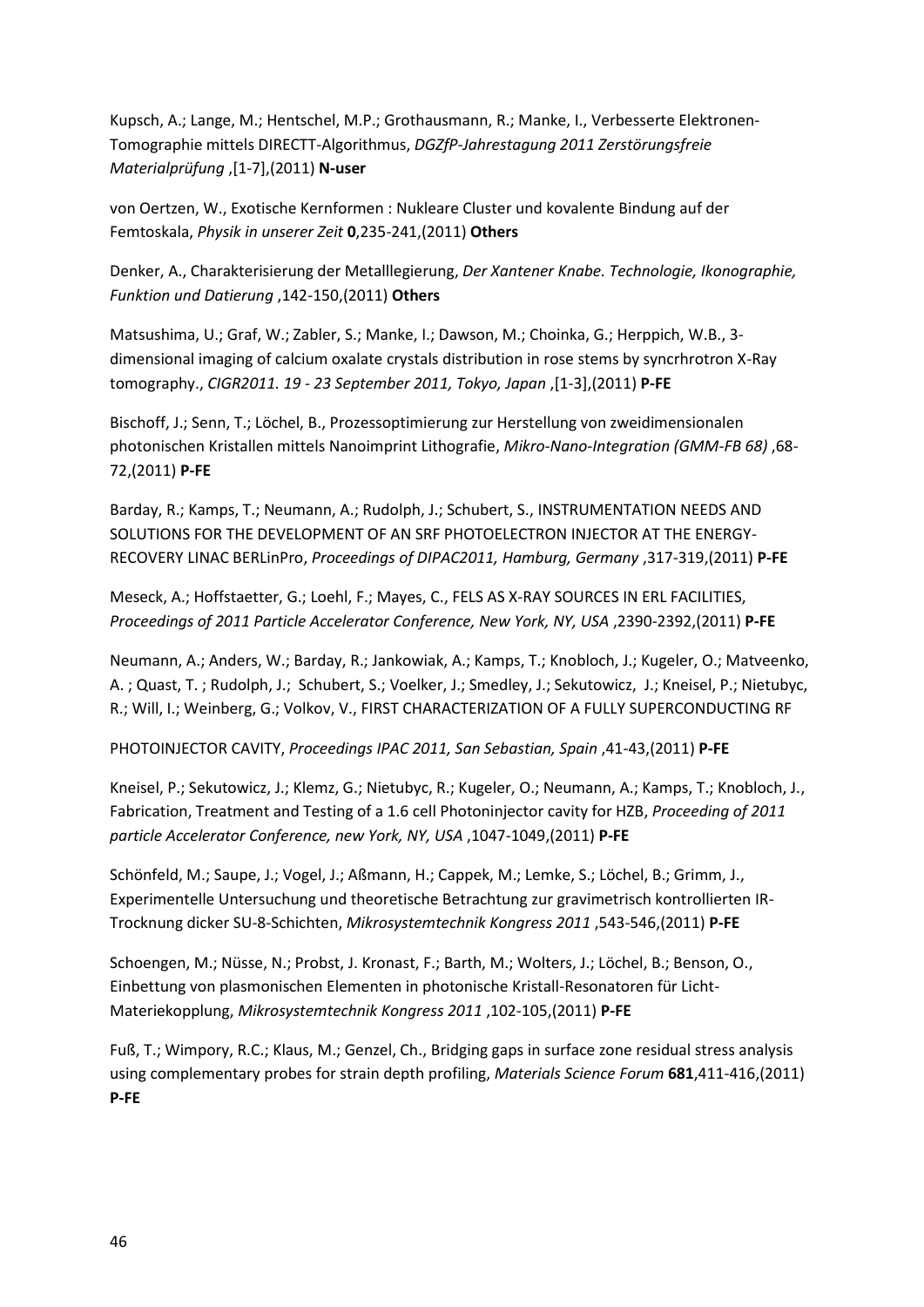Teichert, J.; Arnold, A.; Büttig, H.; Lehnert, U.; Michel, P.; Murcek, P.; Schneider, Ch.; Schurig, R.; Staats, G.; Xiang, R.; Kneisel, P.; Kamps, T.; Rudolph, J.; Schenk, M.; Klemz, G.; Will, I., Operation of the superconducting RF photo gun at ELBE, *Journal of Physics: ConferenceSeries* **298**,012008/1- 9,(2011) **P-FE**

Atkinson, T.; Dirsat, M.; Dressler, O.; Kuske, P.; Rast, H., DEVELOPMENT OF A NON-LINEAR KICKER SYSTEM TO FACILITATE A NEW INJECTION SCHEME FOR THE BESSY II STORAGE RING, *IPAC 2011* ,3394-3396,(2011) **P-FE**

Kupsch, A.; Hentschel, M.P.; Lange, A.; Grothausmann, R.; Manke, I., Application of the DIRECTT Algorithm to Sub-Nanometer Electron Tomography, *International Symposium on Digital Industrial Radiology and Computed Tomography* ,[1-6 CD-ROM],(2011) **P-FE**

Tötzke, C.; Manke, I.; Hartnig, C.; Kuhn, R.; Riesemeier, H.; Banhart, J., Investigation of carbon fiber gas diffusion layers by means of synchrotron X-ray tomography, *ECS Transactions* **41**,379-386,(2011) **P-FE**

Meseck, A.; Hoffstaetter, G.; Loehl, F.; Mayes, C., X-RAY FELS BASED ON ERL FACILITIES, *Proceedings of FEL 2011 in Shanghai* ,[1-4],(2011) **P-FE**

Anders, W., Jankowiak, A.,Kamps, T., Knobloch, J., Kugeler, O., Neumann, A., RF AND SRF COMPONENTS FOR BERLINPRO, *Conference Proceedings, 15th International Conference on RF Superconductivity, Chicago, USA (SRF 2011)* ,[1-3],(2011) **P-FE**

Meseck, A.; Mitzner, R.; Decking, W.; Faatz, B.; Scholz, M., HGHG SCHEME FOR FLASH II, *Proceedings of FEL 2011 in Shanghai* ,[1-4],(2011) **P-FE**

Schiwietz, G.; Grande, P.L., Extending the CasP energy-loss theory to low velocities, *20th Ion-Surface Interactions Conference 25 - 29 August 2011* ,43-49,(2011) **P-FE**

Maier, W.; Arlt, T.; Wippermann, K.; Wannek, C.; Manke, I.; Lehnert, W.; Stolten, D., Investigation of HT-PEFCs by Means of Synchrotron X-ray Radiography and Electrochemical Impedance Spectroscopy, *ECS Transactions* **41**,1413-1422,(2011) **P-FE**

Neumann, A.; Anders, W.; Goergen, R. ; Knobloch, J.; Kugeler, O.; Belomestnykhz, S.; Dobbins, J.; Kaplan, R.; Liepe, M.; Strohman, C., CW MEASUREMENTS OF CORNELL LLRF SYSTEM AT HOBICAT, *Proceedings SRF 2011, Chicago, USA* ,[1-4],(2011) **P-FE**

Rudolph, J.; Abo-Bakr, M.; Kamps, T.; Teichert, J., SLICE-EMITTANCE MEASUREMENTS AT ELBE / SRF-INJECTOR, *Proceedings of DIPAC2011, Hamburg, Germany* ,416-418,(2011) **P-FE**

Neumann, A.; Anders, W.; Barday, R. ; Jankowiak, A. ; Kamps, T.; Knobloch, J. ;Kugeler, O. ;Matveenko, A. ;Quast, T. ; Rudolph, J. ; Schubert, S. ; Voelker, V.; Smedley, J. ; Sekutowicz, J. ; Kneisel, P. ; Nietubyc, R. ; Will, I. ; Lorenz, G., SRF PHOTOINJECTOR TESTS AT HOBICAT, *Proceedings SRF 2011, Chicago, USA* ,[1-7],(2011) **P-FE**

Ott, K.; Helmecke, M., The Shielding Design of BERlinPro, *Proceedings of the international particle accelerator conference 2011 (IPAC 2011)* ,1503-1505,(2011) **P-FE**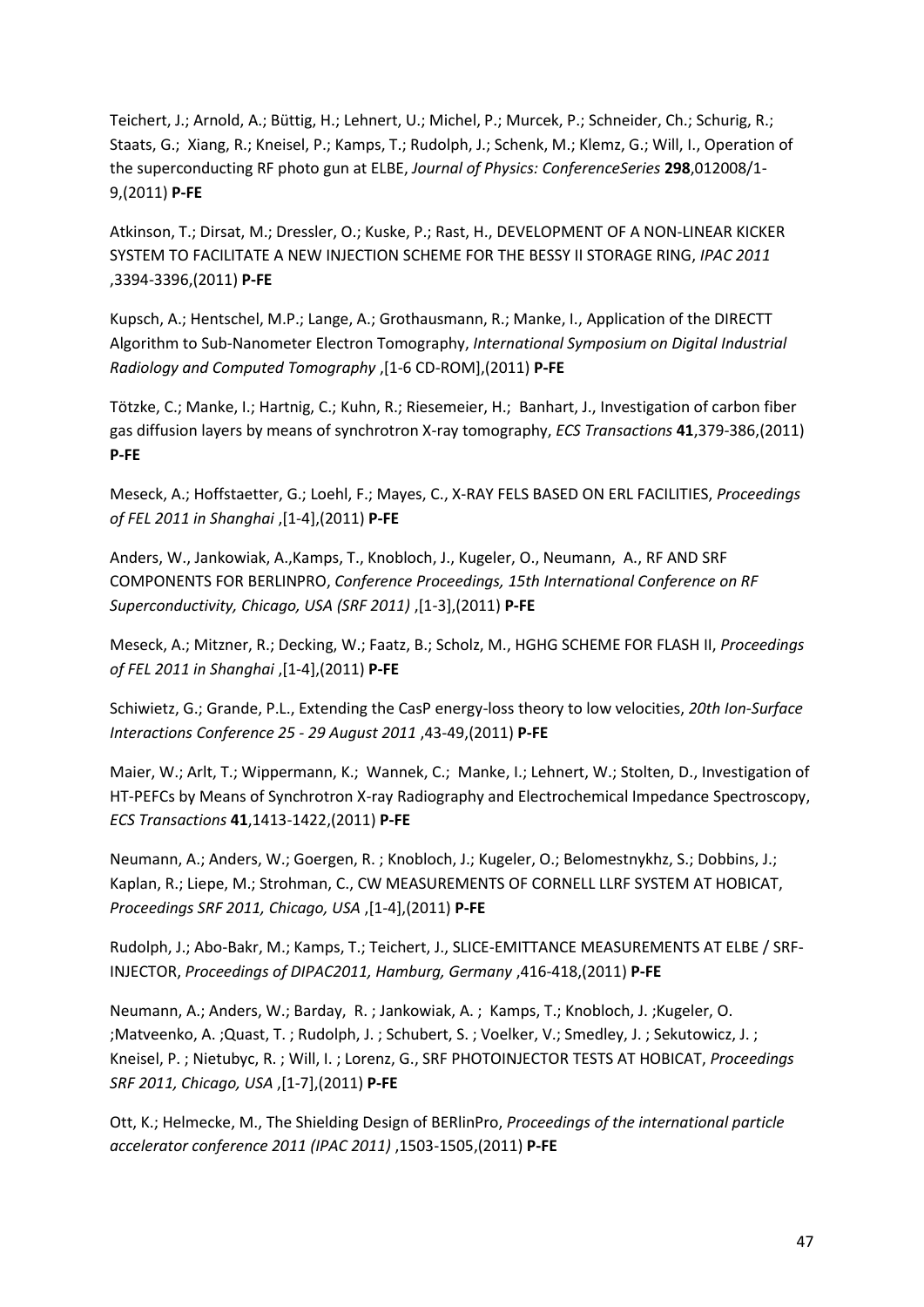Krempaský, J.; Follath, R.; Strocov, V.N.; Schmitt, T.; Flechsig, U., Heydemann interpolation correction for energy linearization of soft X-ray monochromators, *Proceedings of SPIE Conference, San Diego, Ca., USA, 2010* **8139**,81390K/1-5,(2011) **P-FE**

Rehanek, J.; Schäfers, F.; Scheer, M.; Erko, A.; Scheer, M.; Freund, W.; Grünert, J.; Ozkan, C.; Molodtsov, S., Simulations of diagnostic spectrometers for the European XFEL using the ray-trace tool RAY, *Proceedings of SPIE Conference, San Diego, Ca., USA, 2009* **8141**,814109/1-15,(2011) **P-FE**

Kuske, P., LONGITUDINAL BEAM DYNAMICS OF A LASER SLICED BUNCH, *Proceedings of IPAC2011, San Sebastián, Spain* ,3397-3399,(2011) **P-FE**

Kamps, T.; Anders, W.; Barday, R.; Jankowiak, A.; Knobloch, J.; Kugeler, O.; Matveenko, A.; Neumann, A.; Quast, T.; Rudolph, J.; Schubert, S.; Völker, J.; Kneisel, P.; Nietubyc, R.; Sekutowicz, J.; Smedley, J.; Volkov, V.; Weinberg, G.; Will, I., FIRST DEMONSTRATION OF ELECTRON BEAM GENERATION AND CHARACTERIZATION WITH AN ALL SUPERCONDUCTING RADIOFREQUENCY (SRF) PHOTOINJECTOR, *Proceedings of IPAC2011, San Sebastián, Spain* ,3143-3145,(2011) **P-FE**

Wüstefeld, G.; Jankowiak, A.; Knobloch, J.; Ries, M., SIMULTANEOUS LONG AND SHORT ELECTRON BUNCHES IN THE BESSY II STORAGE RING, *Proceedings of IPAC2011, San Sebastián, Spain* ,2936- 2938,(2011) **P-FE**

Schmid, P.; Engel, D.; Feikes, J.; Ries, M.; Wüstefeld, G., MITIGATING THE PERTURBATIONS CAUSED BY U 180 AT THE METROLOGY LIGHT SOURCE, *Proceedings of IPAC2011, San Sebastián, Spain* ,2930- 2932,(2011) **P-FE**

Teichert, J.; Arnold, A.; Buettig, H.; Justus, M.; Lehnert, U.; Michel, P.; Murcek, P.; Schneider, Ch.; Schurig, R.; Xiang, R.; Kamps, T.; Rudolph, J.; Schenk, M.; Will, I., PULSED MODE OPERATION AND LONGITUDINAL PARAMETER MEASUREMENT OF THE ROSSENDORF SRF GUN, *Proceedings of IPAC2011, San Sebastián, Spain* ,262-264,(2011) **P-FE**

Pöplau, G.; van Rienen, U.; Meseck, A., SIMULATION OF THE INTERACTION OF AN ELECTRON BEAM WITH IONIZED RESIDUAL GAS, *Proceedings of IPAC2011, San Sebastián, Spain* ,2250-2252,(2011) **P-FE**

Klein, R.; Brandt, G.; Thornagel, R.; Feikes, J.; Ries, M.; Wüstefeld, G., ACCURATE ELECTRON BEAM SIZE MEASUREMENT AT THE METROLOGY LIGHT SOURCE, *Proceedings of IPAC2011, San Sebastián, Spain* ,1165-1167,(2011) **P-FE**

Bahrdt, J.; Frentrup, W.; Gaupp, A.; Scheer, M.; Schneider, I.; Wüstefeld, G., SHIMMING OF THE DYNAMIC FIELD INTEGRALS OF THE

BESSY II U125 HYBRID UNDULATOR, *Proceedings of IPAC2011, San Sebastián, Spain* ,3248,(2011) **P-FE**

Ries, M.; Feikes, J.; Jankowiak, A.; Schmid, P.; Wüstefeld, G., SIMULTANEOUS LONG AND SHORT BUNCH OPERATION IN AN ELECTRON STORAGE RING - A HYBRID MODE BASED ON NONLINEAR MOMENTUM COMPACTION, *Proceedings of IPAC2011* ,945-947,(2011) **P-FE**

Engel, D.; Laux, P.; Müller, R., BDNLS - BESSY DEVICE NAME LOCATION SERVICE, *Proceedings of ICALEPCS 2011* ,154-156,(2011) **P-FE**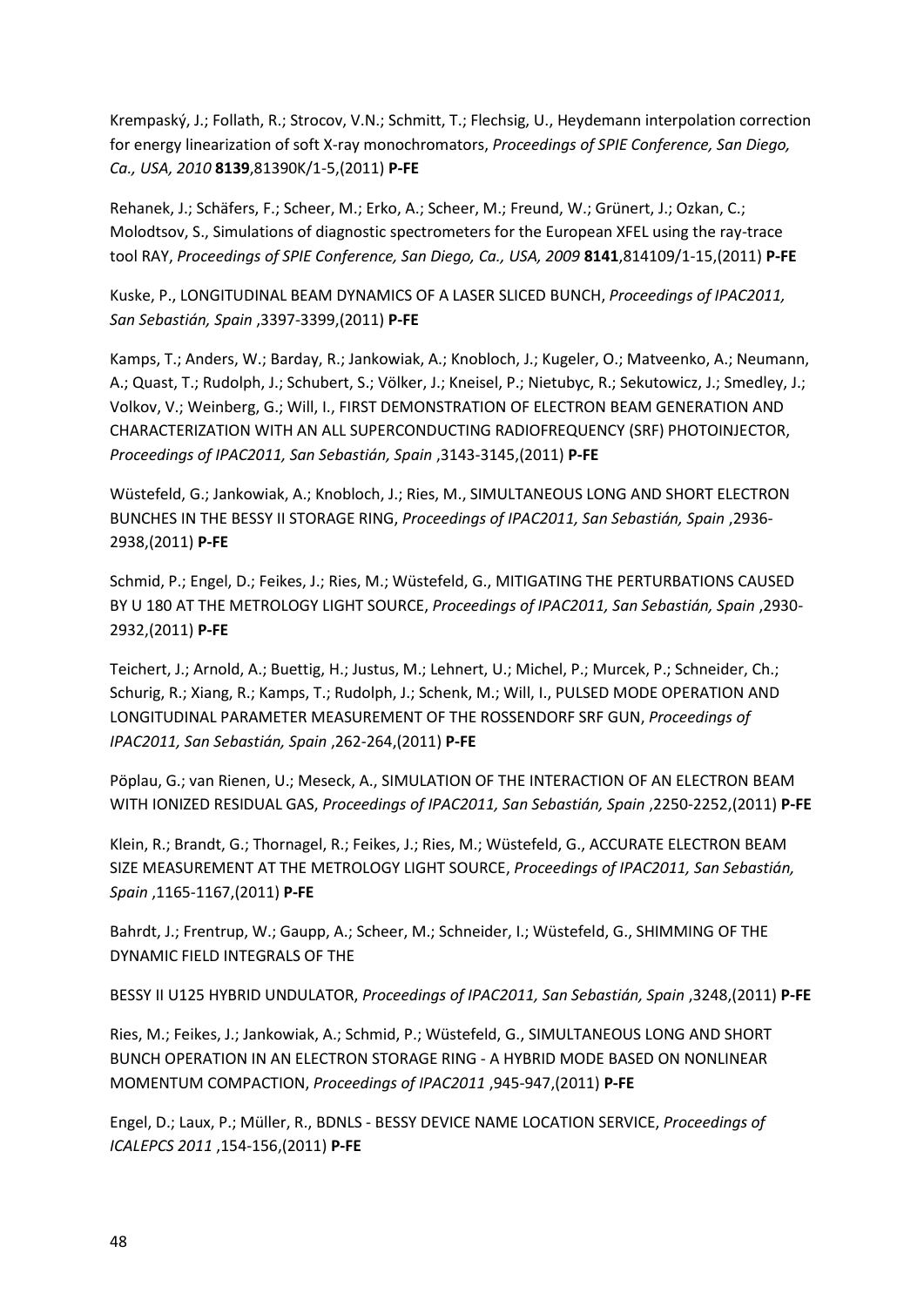Müller, R.; Hoehl, A.; Serdyukov, A.; Ulm, G.; Feikes, J.; Ries, M.; Wüstefeld, G., THz STUDIES AT A DEDICATED BEAMLINE AT THE MLS, *Proceedings of IPAC2011, San Sebastián, Spain* ,2933- 2935,(2011) **P-FE**

Rehbein, S.; Guttmann, P.; Werner, S.; Schneider, G., Soft X-Ray Microscopy at HZB: Zone Plate Development and Imaging using the Third Order of Diffraction, *The 10th International Conference on X-ray Microscopy, AIP Conference Proceedings 1365 (2011), 32-37* ,32-37,(2011) **P-FE**

Tavella, F.; Adams, D.; Ayvazyan, V.; ..Bahrdt, J.; ..Follath, R.; Gensch, M.;..Holldack, K.;...Meseck, A.;...Mitzner, R; ..., High Repetition Rate mJ-level Few-Cycle Pulse Laser Amplifier for XUV-FEL seeding, *High Intensity Lasers and High Field Phenomena (HILAS), Istanbul, Turkey. February 16* ,[1- 3],(2011) **P-user**

Sedlmair, J.; Gleber, S.-C.; Öztürk, S.; Pfohl, T.; Guttmann, P.; Wirik, S.; Thieme, J., X-Ray Spectromicroscopy of Biomolecular Matter and Soils

, *The 10th International Conference on X-ray Microscopy, AIP Conference Proceedings 1365 (2011), 369-372* ,369-372,(2011) **P-user**

Bahrdt, J.; Buerkmann-Gehrlein, K.; Duerr, V.; Frentrup, W.; Gaupp, A.; Jankowiak, A.; Kuske, P.; Rahn, J.; Schmid, P.; Scheer, M.; Wüstefeld, G., Modification of the BESSY II Optics for the Implementation of a Small Gap Undulator, *Proceedings of the IPAC, San Sebastian, Spain, 2011* ,3251- 3253,(2011) **P-user**

Bahrdt, J.; Flechsig, U.; Gerhardt, S.; Schneider, I., PHASE, a Universal Software Package for the Propagation of Time- Dependent Coherent Light Pulses along Grazing Incidence Optics, *Proceedings of SPIE Conference, San Diego, Ca., USA, 2011* ,81410E,(2011) **P-user**

Störmer, M.; Siewert, F.; Gaudin, J., Development of x-ray optics for advanced research light sources, *Proceedings of SPIE Conference, San Diego, Ca., USA, 2008* **8078**,80780G/1-8,(2011) **P-user**

Bahrdt, J.; Fentrup, W.; Gaupp, A.; Scheer, M.; Balewski, K.; Keil, J.; Schoeps, A.; Tischer, M., Performance of the PETRA III APPLE II Undulator, *Proceedings of IPAC2011* ,3254-3256,(2011) **P-user**

Schulz, J.; Lemke, S.; Mohr, J.; Voigt, A.; Walter, M.; Worgull, M., LIGA - Neues von Tiefenlithographie und Abformung, *MikroSystemTechnik KONGRESS 2011* ,142-145,(2011) **P-user**

Markötter, H.; Arlt, T.; Krüger, P.; Haussmann, J.; Klages, M.; Scholta, J.; Riesemeier, H.; Banhart, J.; Manke, I., Synchrotron-Röntgen-Radiographie und -Tomographie einer Brennstoffzelle, *DGZfP-Jahrestagung 2011 Zerstörungsfreie Materialprüfung* ,[1-7],(2011) **P-user**

Bahrdt, J., Pushing the Limits of Short Period Permanent Magnet Undulators, *Proceedings of FEL 2011 in Shanghai* ,[1-7],(2011) **P-user**

Guttmann, P.; Bittencourt, C.; Ke, X.; Van Tendeloo, G.; Umek, P.; Arcon, D.; Ewels, C.P.; Rehbein, S.; Heim, S.; Schneider, G., TXM-NEXAFS of TiO2-Based Nanostructures

, *The 10th International Conference on X-ray Microscopy, AIP Conference Proceedings 1365 (2011), 437-440* ,437-440,(2011) **Soft**